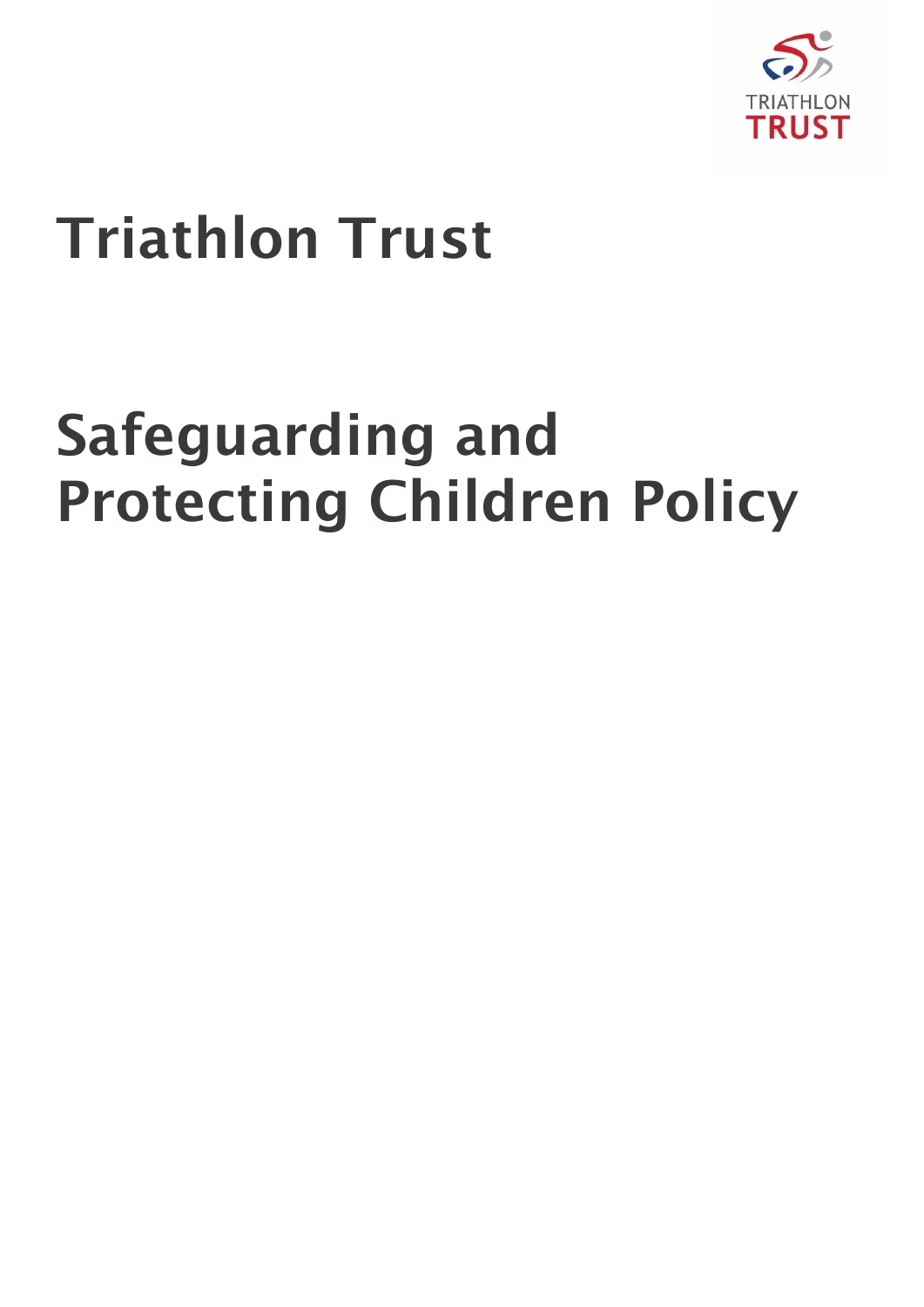

# Triathlon Trust safeguarding and protecting children policy & procedures

#### Foreword from Chair

At the Triathlon Trust, we are proud to deliver safe, fun and inclusive activities and events for thousands of children every year. Using the engaging sport of triathlon, we aim to encourage children to become more active, not only improving their health, but also developing their social skills, increasing self-esteem and nurturing good habits such as commitment, discipline and respect.

The Triathlon Trust is firmly committed to creating and maintaining a safe and positive environment for all children and young people who take part in our activities and events. It accepts its responsibility to safeguard the welfare of all children and young people and protect them from poor practice, abuse and bullying.

Our policy and procedures provide comprehensive guidance for staff, volunteers, parents, children and young people, and all those involved in Triathlon Trust activities, so that together we can continue to provide a safe and positive environment for our children and young people. This document sets out the Triathlon Trust's policies and procedures in fulfilment of its belief in, and commitment to, safeguarding and protect children.

Joe Garner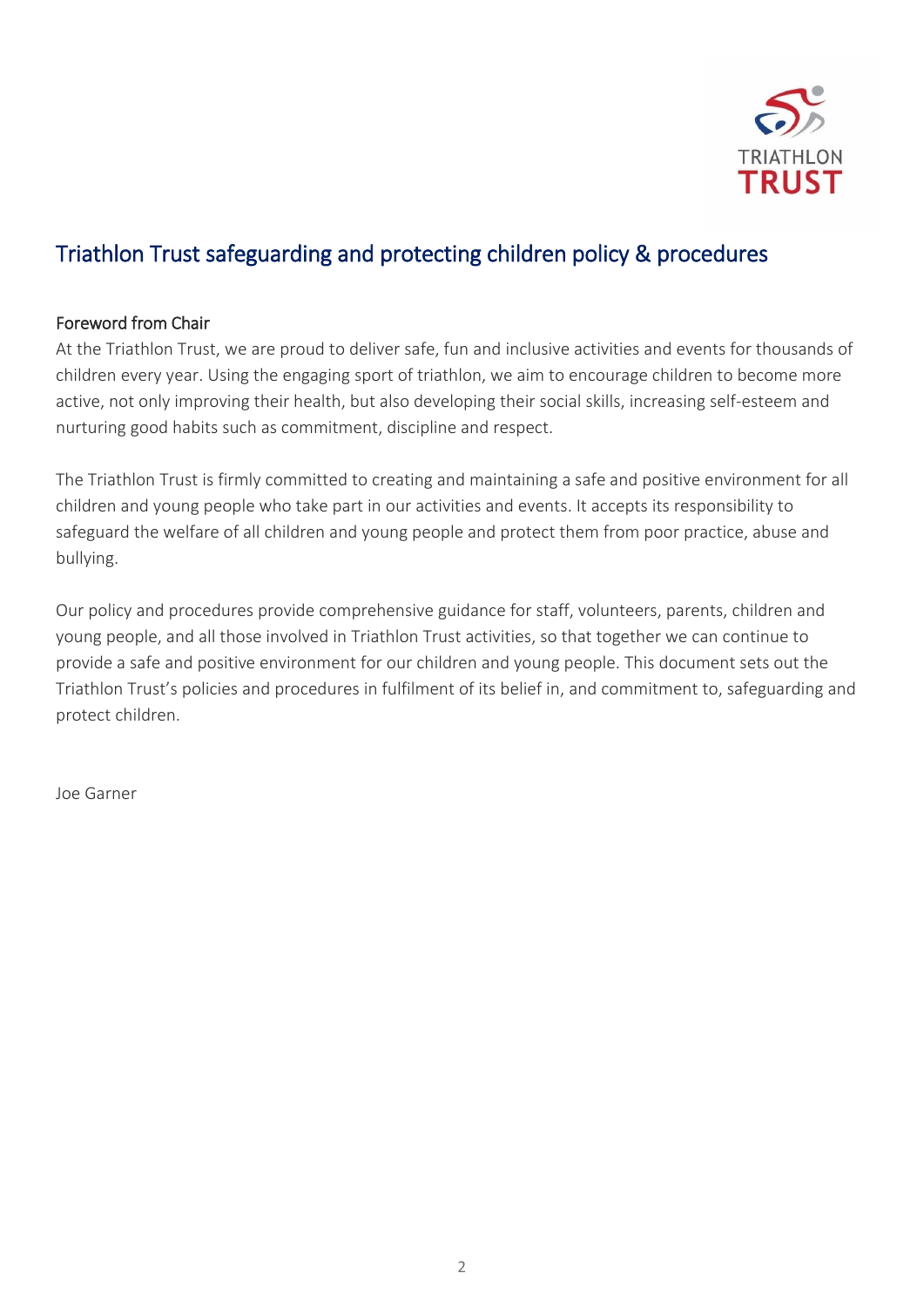## **CONTENTS**

| 1.<br>1.1<br>1.2<br>1.3 | Safeguarding policy<br>Statement<br>Related policies<br>Monitoring                                                                   | 5<br>5<br>6<br>$\overline{7}$ |
|-------------------------|--------------------------------------------------------------------------------------------------------------------------------------|-------------------------------|
| 2.<br>2.1<br>2.2<br>2.3 | Safeguarding structure - Roles and responsibilities<br>Board of trustees<br>Board safeguarding champion<br>Lead safeguarding officer | 8<br>8<br>8<br>8              |
| 2.4<br>2.5              | Deputy lead safeguarding officer<br>Event director                                                                                   | 9<br>9                        |
| 2.6<br>2.7              | Event delivery staff<br>Volunteers                                                                                                   | 10<br>10                      |
| 2.8                     | Case management group                                                                                                                | 10                            |
| 3.                      | Codes of conduct                                                                                                                     | 10                            |
| 3.1                     | Staff and volunteers                                                                                                                 | 10                            |
| 3.2                     | Children & young people                                                                                                              | 11                            |
| 3.3                     | Coaches                                                                                                                              | 11                            |
| 3.4                     | Parents/ carers & spectators                                                                                                         | 11                            |
| 4.                      | Understanding child abuse and neglect                                                                                                | 11                            |
| 4.1                     | Definition of child abuse                                                                                                            | 11                            |
| 4.2                     | Additional vulnerabilities                                                                                                           | 11                            |
| 4.3                     | Definition of poor practice                                                                                                          | 11                            |
| 4.4                     | Abuse of a position of trust                                                                                                         | 12                            |
| 4.5                     | Effects of abuse and poor practice                                                                                                   | 12                            |
| 4.6                     | Non-recent historic allegations of abuse                                                                                             | 12                            |
| 5.                      | Responding to a concern about a child                                                                                                | 13                            |
| 5.1                     | Responding to an emergency about a child                                                                                             | 13                            |
| 5.2                     | Responding to child protection concerns about a child                                                                                | 13                            |
| 5.3                     | Recording child protection concerns about a child                                                                                    | 14                            |
| 5.4                     | Reporting child protection concerns about a child                                                                                    | 15                            |
| 5.5                     | Action taken once a concern has been raised                                                                                          | 16                            |
| 5.6                     | Reporting procedure flowchart                                                                                                        | 19                            |
| 5.7<br>5.8              | Responding to concerns in the online environment<br>Non-recent allegations of abuse                                                  | 20<br>21                      |
| 6.                      | Responding to safeguarding allegations against staff, volunteers,                                                                    | 21                            |
|                         | coaches or other adults                                                                                                              |                               |
| 6.1                     | Definition a safeguarding allegation                                                                                                 | 21                            |
| 6.2                     | Responding to allegations against staff, volunteers, coaches or                                                                      | 22                            |
|                         | other adults                                                                                                                         |                               |
| 6.3                     | Referral to DBS                                                                                                                      | 23                            |
| 6.4                     | Referral to NGB                                                                                                                      | 23                            |
| 6.5                     | Procedure flowchart                                                                                                                  | 24                            |
| 6.6                     | Information for individuals against whom a complaint has been<br>made                                                                | 25                            |
| 6.7                     | Reporting child protection concerns outside of a Triathlon Trust<br>event or activity                                                | 25                            |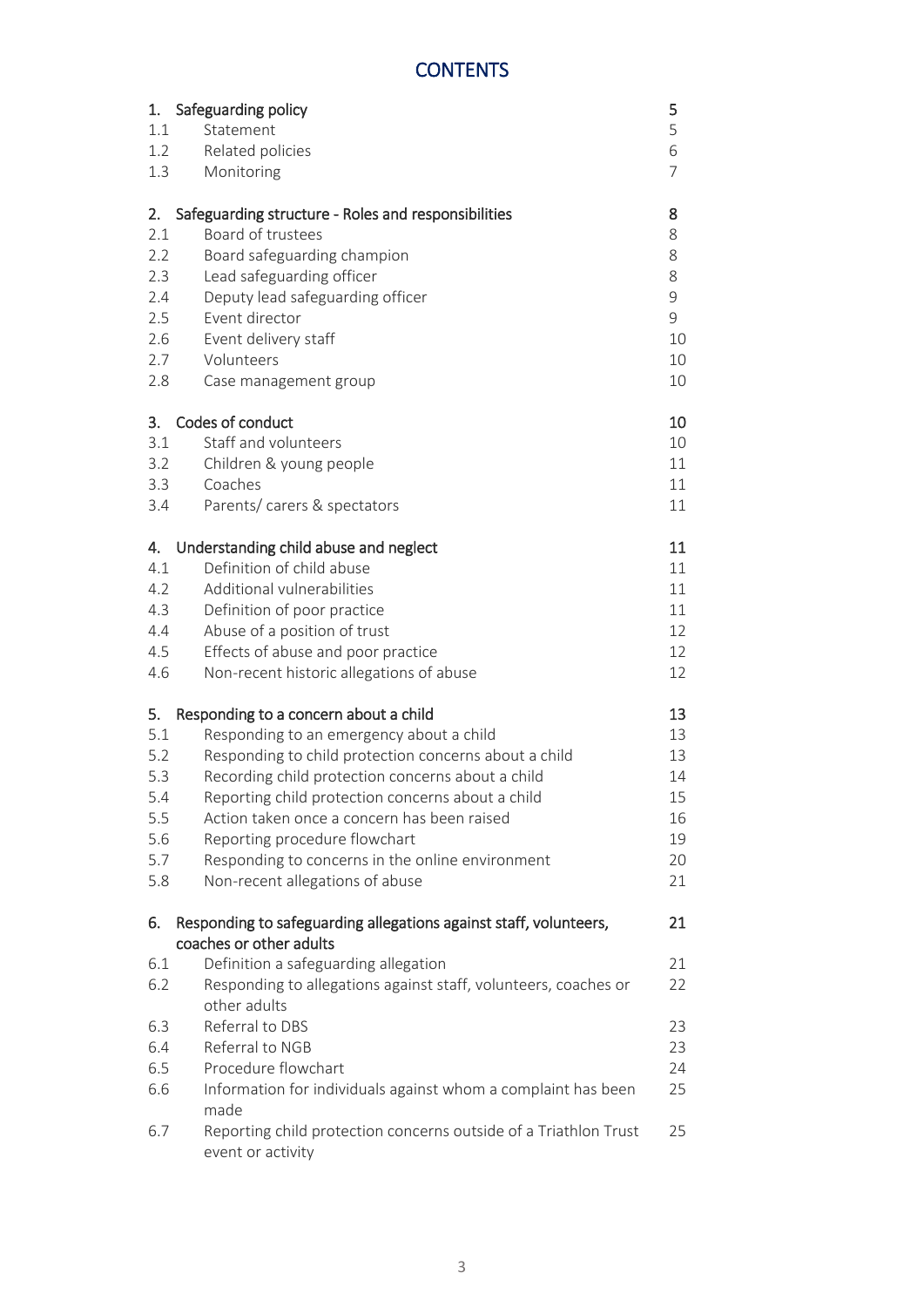| 7.<br>7.1<br>7.2        | Recording, information sharing and working with partners<br>Information sharing and confidentiality<br>Record keeping, storage, retention and destruction of records | 25<br>25<br>26       |
|-------------------------|----------------------------------------------------------------------------------------------------------------------------------------------------------------------|----------------------|
| 8.<br>8.1<br>8.2<br>8.3 | Photography and filming children in sport guidance<br>Guidelines<br>Photo consent form<br>Procedures                                                                 | 27<br>28<br>28<br>28 |
| 9.<br>9.1<br>9.2        | Communication with children<br>Mobile phone guidance<br>Social media guidance                                                                                        | 29<br>29<br>30       |
|                         | 10. Anti-bullying policy & guidance<br>11. Working with third parties                                                                                                | 31<br>33             |
| Appendices              |                                                                                                                                                                      |                      |
| 1.                      | Glossary of terms                                                                                                                                                    | 35                   |
| 2.                      | Further information about abuse - definitions and indicators                                                                                                         | 37                   |
| 3.                      | Further information about children and young people most<br>vulnerable to abuse                                                                                      | 42                   |
| 4.                      | Safeguarding referral form                                                                                                                                           | 47                   |
| 5.                      | Consent form for the taking and use of photographic and recorded<br>images of young people                                                                           | 50                   |
| 6.                      | Registration form for the use of photography or recorded image<br>equipment                                                                                          | 51                   |
| 7.                      | Incident reporting form                                                                                                                                              | 52                   |
| 8.                      | Guidance for managing bullies for Triathlon Trust staff, volunteers &<br>coaches                                                                                     | 54                   |
| 9.                      | Template parent/ carer welcome letter                                                                                                                                | 56                   |
|                         | 10. Useful resources and contacts                                                                                                                                    | 58                   |
|                         | 11. Volunteer & staff code of conduct                                                                                                                                | 59                   |
|                         | 12. Children & young people's code of conduct                                                                                                                        | 60                   |
|                         | 13. Coaches code of conduct                                                                                                                                          | 62                   |
|                         | 14. Parents/Carers & Spectators code of conduct                                                                                                                      | 67                   |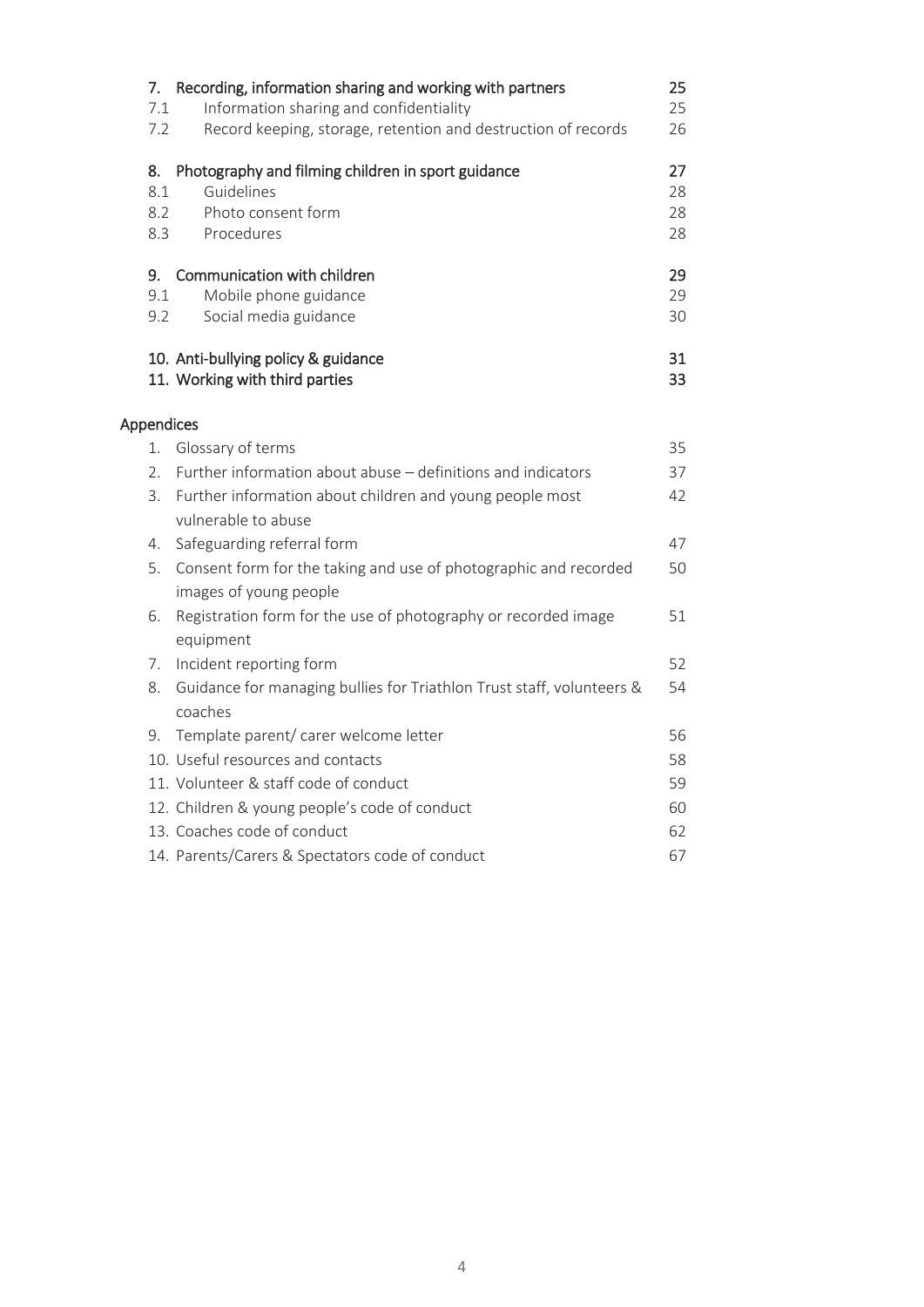

#### Introduction

The Triathlon Trust, the official charity of British Triathlon, is an independent charity that uses the engaging sport of triathlon to encourage children to get more active. The Triathlon Trust provides sport and activity to children in a variety of settings and venues across the UK, primarily focussing on children aged 7-13 years old. The core of our activity is delivered primarily in schools and public sports facilities, e.g. leisure centres, but also extends to ad hoc delivery in promotion of the Triathlon Trust and as part of Triathlon Trust events.

We deliver several types of activity including:

- mini-triathlon festivals
- in-school taster activities
- promotional taster activities at public events, e.g. triathlon shows and big race events
- After-school clubs
- Children & family events, e.g. Go Tris

Everyone who participates in Triathlon Trust activities is entitled to do so in an enjoyable, positive and safe environment. The Triathlon Trust acknowledges its duty of care to safeguard and promote the welfare of children and is committed to ensuring our safeguarding practice reflects statutory responsibilities, government guidance and complies with best practice and British Triathlon policies and procedures where applicable.

The aim of our policy and procedures is to promote good practice, providing children and young people with appropriate safety/protection whilst in the care of the Triathlon Trust and to allow our staff and volunteers to make informed and confident responses to specific child protection issues, enabling everyone involved in Triathlon Trust activities to play their part in safeguarding children.

It offers practical guidance for those who are directly involved in working with children, providing awareness of both mandatory requirements and good practice guidance. The policy and procedure will be widely promoted and are mandatory for everyone involved in the Triathlon Trust.

# 1. Our safeguarding and protecting children policy

#### *1.1*

This policy applies to everyone involved in Triathlon Trust activities and anyone working on behalf of the Triathlon Trust including paid staff and volunteers (including the board of trustees, regular and one-off event volunteers, and Young Leaders including under 18s).

Throughout this document 'staff' is defined as all employees of the Triathlon Trust and anyone paid to conduct duties on behalf of the Triathlon Trust, including sessional workers, sub-contractors, agency staff and students.

The purpose of this policy is:

- To protect children and young people who take part in Triathlon Trust activities
- To provide staff and volunteers with the overarching principles that guide our approach to safeguarding and child protection

The Triathlon Trust believes that a child or young person should never experience abuse of any kind. We have a responsibility to promote the welfare of all children and young people and to keep them safe. We are committed to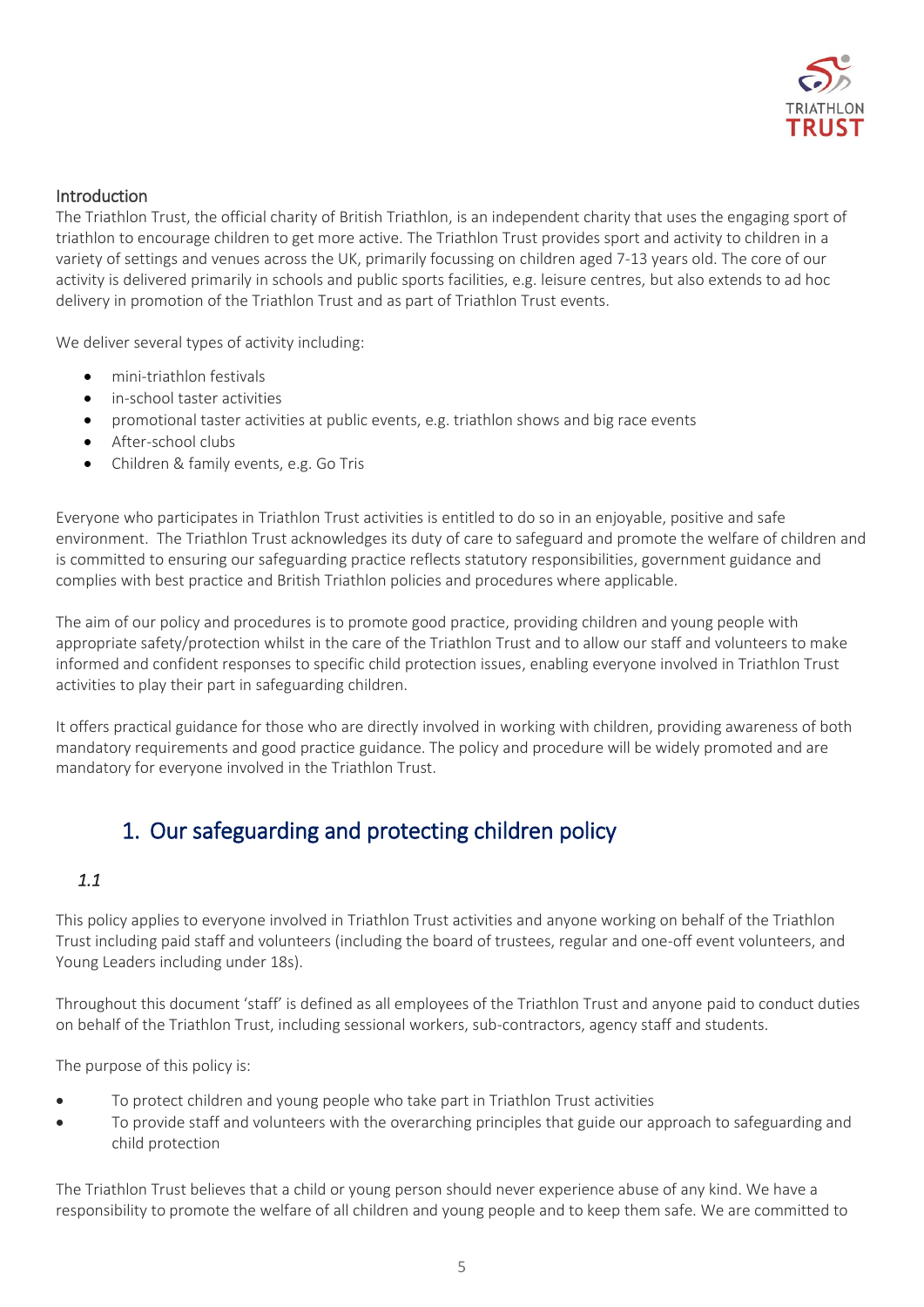practice in a way that protects them. The policy recognises that the welfare and interest of children are paramount in all circumstances.

#### Legal framework

This policy has been drawn up on the basis of law and guidance that seeks to protect children, namely:

- Children Act 1989
- United Convention of the Rights of the Child 1991
- Data Protection Act 1998
- Human Rights Act 1998
- Sexual Offences Act 2003
- Children Act 2004
- Safeguarding Vulnerable Groups Act 2006
- Protection of Freedoms Act 2012
- Children and Families Act 2014
- Special educational needs and disability (SEND) code of practice: 0-25 years Statutory guidance for organisations which work with and support children and young people who have special educational needs or disabilities; HM Government 2014
- Information sharing: Advice for practitioners providing safeguarding services to children, young people, parents and carers; HM Government 2015

Working together to safeguard children: a guide to inter-agency working to safeguard and promote the welfare of children; HM Government 2015

#### A child/young person as referred to throughout the policy and procedures is defined as a person under the age of 18 (Children Act 1989).

#### *1.2* This policy should be read alongside our safeguarding and protecting children procedures, Codes of Conduct for staff and volunteers, coaches and participant and the following policies and procedures:

- Safer recruitment policy
- Whistleblowing policy
- Safe Events Management Manual

#### *We recognise that:*

- The welfare of the child is paramount, as enshrined in the Children Act 1989
- All children regardless of age, disability, gender, racial heritage, religious belief, sexual orientation or identity, have a right to equal protection from all types of harm or abuse
- Some children are additionally vulnerable because of the impact of previous experiences, their level of dependency, communication needs or other issues
- Working in partnership with children, young people, their parents, carers and other agencies is essential in promoting young people's welfare

#### *We will seek to keep children and young people safe by:*

- Appointing a lead safeguarding officer for children and young people, a deputy and a lead board member for safeguarding
- Adopting child protection and safeguarding practices through procedures and a code of conduct for staff and volunteers, coaches and participants.
- Using our safeguarding procedures to take appropriate action in the event of incidents/ concerns of abuse (current or historic) and provide support to the individual/s who raise or disclose the concern
- Sharing concerns and relevant information with agencies who need to know, and involving children, young people, parents, families and carers appropriately
- Ensuring that confidential, detailed and accurate records of all safeguarding concerns are maintained and securely stored
- Using our procedures to manage any poor practice by, or allegations against, staff and volunteers appropriately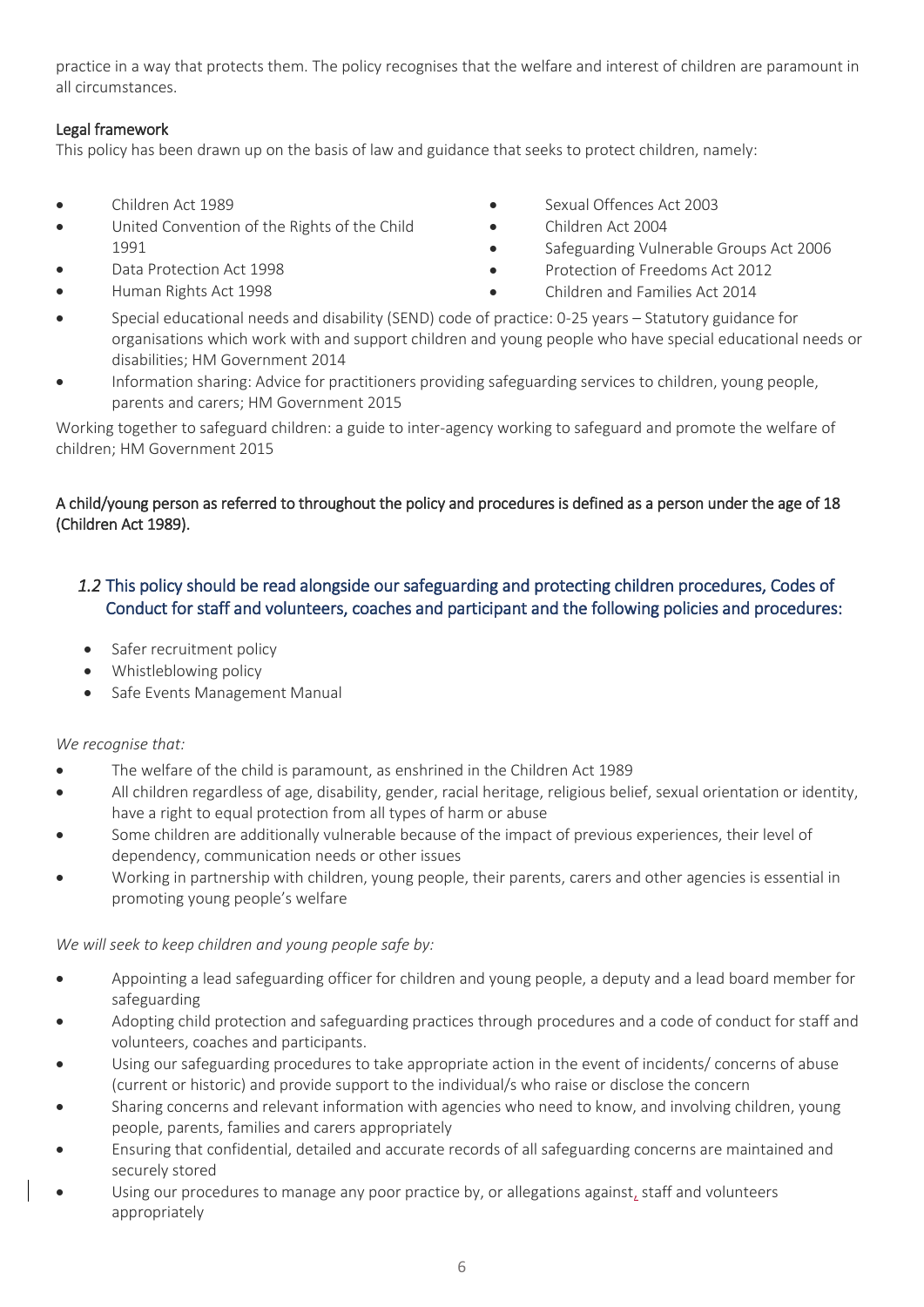- Providing effective management for staff and volunteers through supervision, support, and training ensuring everyone is provided with appropriate learning opportunities to recognise, identify and respond to signs of abuse, neglect and other safeguarding concerns relating to children
- Recruiting staff and volunteers safely, ensuring all necessary checks are made
- Sharing information about safeguarding and good practice with children, their families, staff and volunteers via appropriate formats
- Creating and maintaining an anti-bullying environment and ensuring that we have a policy and procedure to help us deal effectively with any bullying that does arise
- Ensuring that we have effective complaints and whistleblowing measures in place
- Ensuring that we provide a safe physical environment for our children, young people, staff and volunteers, by applying health and safety measures in accordance with the law and regulatory guidance

#### Contact details

*Lead Safeguarding Officer*  Name: Elizabeth Mullins Phone: 0788 5552140 Email: elizabethmullins@triathlontrust.org

#### *Deputy Safeguarding Officer*

Name: Linda Haywood Phone: 07793 647578 Email: lindahaywood@britishtriathlon.org

#### *1.3* Monitoring

We are committed to reviewing this policy and procedures annually, or in the following circumstances:

- Changes in legislation and/ or government guidance
- As required by the Local Safeguarding Children Board and in line with British Triathlon's safeguarding policy review timetable
- As a result of any other significant change or event

This policy and accompanying procedures will be presented to the Board of Trustees annually.

This policy shall be maintained, reviewed and updated annually by the Lead Safeguarding Officer

Version 1 This policy was last reviewed on: 7<sup>th</sup> December 2018 This policy is next due for review on: 7<sup>th</sup> December 2019

Signed:

*by the most senior person in the organisation e.g. the safeguarding lead on board of trustees*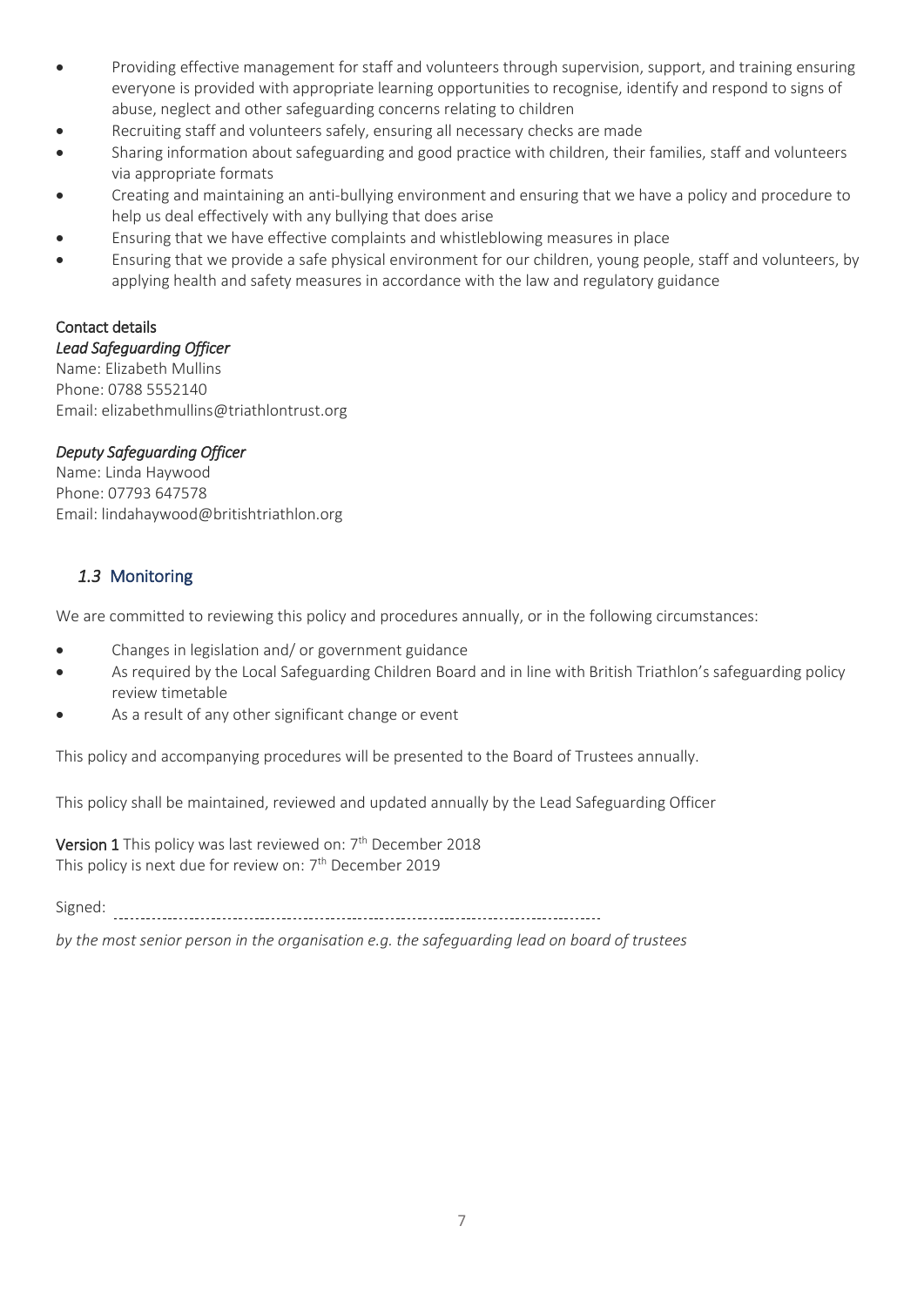# Triathlon Trust Safeguarding and Protecting Children Procedures

Our safeguarding and protecting children procedures apply to all Triathlon Trust activities and events. They have been adapted from British Triathlon policies and procedures to provide staff and volunteers with the knowledge and guidance to make informed and confident responses to child protection issues, enabling everyone involved in Triathlon Trust activities to play their part in safeguarding children. The following policy, procedures and guidance can also be applied to the Triathlon Trust's work with vulnerable adults.

# 2. Safeguarding structure

Everyone in the Triathlon Trust has a responsibility to safeguard and take appropriate action if they have child or adult protection concerns. However, some staff have specific responsibilities with regards to this as follows:

#### *2.1* Board of Trustees

The Board of Trustees will hold a strategic responsibility for safeguarding that entails:

- Having overall responsibility for safeguarding and promoting the welfare of children and adults at risk; on a day to day basis this is devolved to the Lead Safeguarding Officer, Deputy Safeguarding Officer and Event Director
- Ensure the provision of sufficient financial and human resources to comply with the safeguarding policy and procedures
- Receive the annual safeguarding report and consider its implications
- Ratify any substantial amendments to the safeguarding policy and procedures

#### *2.2* Safeguarding champion on the board of trustees

- Attend Board meetings as the Safeguarding representative and be prepared by reading relevant papers and policy documents that require discussion or a decision
- Champion safeguarding and child protection issues within the Board ensuring that the Triathlon Trust maintains the highest levels of active engagement and best practice
- Provide leadership and expertise within the area of safeguarding and child protection

#### *2.3* Lead safeguarding officer

- Be responsible for receiving and managing all child protection concerns on a day-to-day basis
- Be the central point of contact for internal and external individuals and agencies
- Be responsible for the management of allegations and/or breaches of the code of conduct against staff or volunteers
- Ensure policies, procedures and resources are communicated effectively throughout the organisation
- Review and update the safeguarding policy, procedures and code of conduct on an annual basis or sooner if an incident so warrants it or if there is a change in legislation
- Review and develop action plans for continuous improvement
- Ensure new organisational activities, including online, media and marketing, take safeguarding considerations into account in a proportionate manner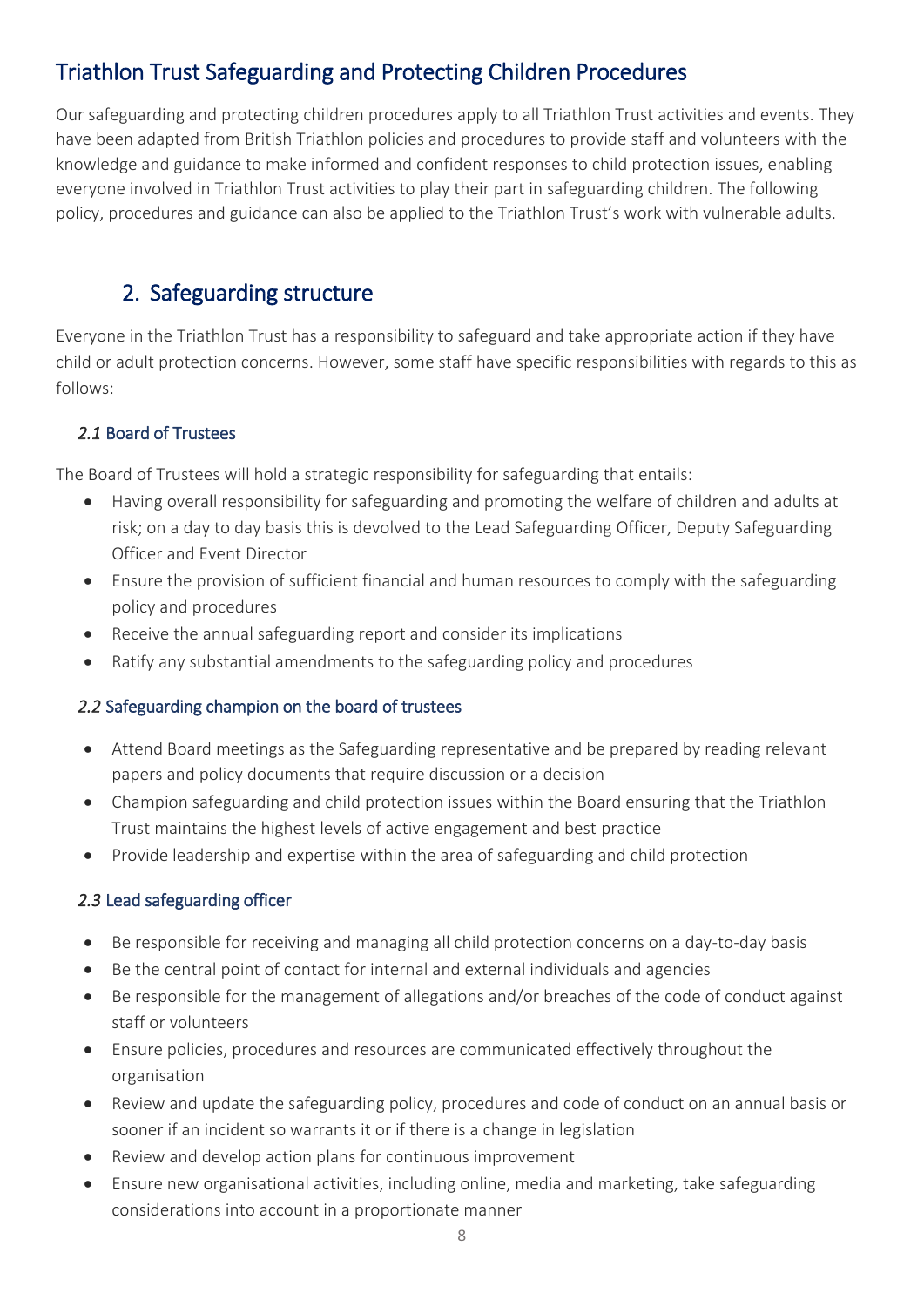- Alert the BoT of high level safeguarding risks and issues which pertain to the reputation of the Triathlon Trust
- Ensure that there are safer recruitment and vetting policy and procedures in place and adhered to for relevant posts
- Facilitate the process of DBS checks when required
- Ensure that all staff and volunteers who work with children / young people have received appropriate training
- Providing an annual safeguarding report to the Board of Trustees
- Ensure safeguarding issues are appropriately addressed within partnership arrangements and events
- Keep confidential records of all related documents
- Keep own knowledge and skills up to date
- Providing support, advice and guidance to the Event Director when dealing with safeguarding concerns at events.

In the absence of the designated safeguarding lead then the Deputy Safeguarding Officer will deputise

#### *2.4* Deputy safeguarding officer

- Be responsible for receiving and managing all child protection concerns in the absence of the Lead Safeguarding Officer
- Be the central point of contact for internal and external individuals and agencies in the absence of the Lead Safeguarding Officer
- Be responsible for the management of allegations and/or breaches of the code of conduct against staff or volunteers in the absence of the Lead Safeguarding Officer
- Alert the BoT of high level safeguarding risks and issues which pertain to the reputation of the Triathlon Trust

#### *2.5* Event Director

- Be responsible for receiving, recording and acting upon concerns about a child or adult at risk or safeguarding allegations at events and reporting in line with Triathlon Trust safeguarding reporting procedures
- Act on concerns or allegations in the event of an emergency where there is an immediate risk of harm or serious injury
- Adhere to the Triathlon Trust Staff & Volunteer Code of Conduct Appendix 12 at all times
- Promote a safe and positive environment at events and safeguard the welfare of children and young people

#### *2.6* Event delivery staff

- Adhere to the Triathlon Trust Staff & Volunteer Code of Conduct Appendix 12 at all times
- Ensure volunteers assigned to them are briefed on their roles and responsibilities with regards to safe event delivery and safeguarding children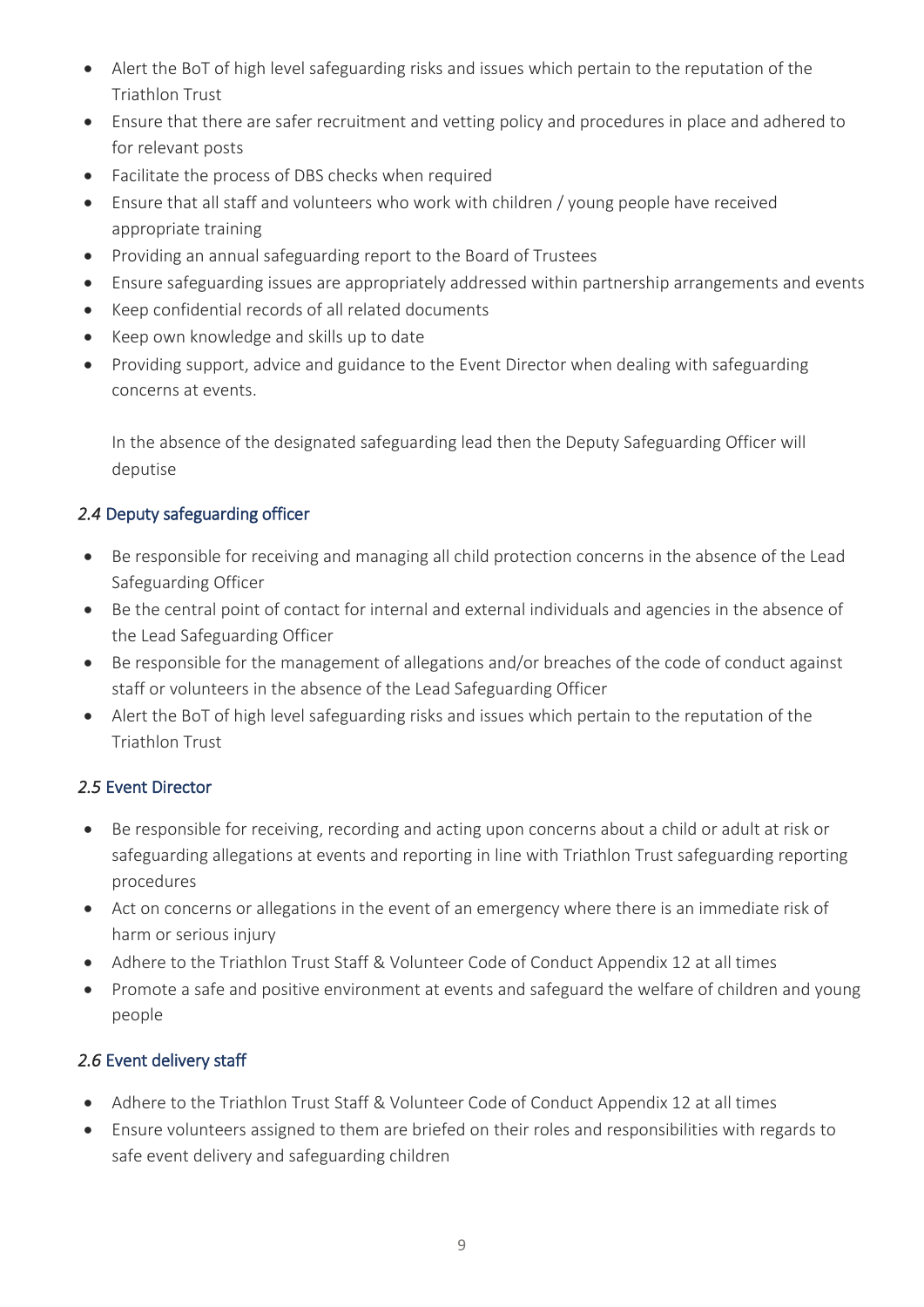- Ensure volunteers assigned to them adhere to Triathlon Trust safeguarding procedures and if necessary take appropriate action, in line with Triathlon Trust policy and procedures, to ensure the safety and welfare of children and young people
- Report concerns about a child in line with Triathlon Trust safeguarding reporting procedures
- Promote a safe and positive environment at events and safeguard the welfare of children and young people

#### *2.7* Volunteers

- Adhere to the Triathlon Trust Staff & Volunteer Code of Conduct Appendix 12 at all times
- Report concerns about a child in line with Triathlon Trust safeguarding reporting procedures
- Promote a safe and positive environment at events and safeguard the welfare of children and young people

#### *2.8* The case management group

The Triathlon Trust sits on the British Triathlon Case Management Group and has an agreement in place enabling the Triathlon Trust to use this case management group to manage Triathlon Trust safeguarding cases.

- Ratify any actions already taken by Safeguarding Lead Officer
- Initially assess and agree immediate response (does there appear a case to answer)
- Identify appropriate 'route' for case (e.g. internal/disciplinary action alone or referral to statutory agencies plus internal/disciplinary action)
- Decide the level (from local to national) at which the organisation will deal with the concern
- Consider the need for temporary/interim suspension order (some organisations' Case Management Group issue suspensions directly, while others can only make recommendations to their disciplinary group)
- Review progress of case/s
- Identify and communicate learning from cases

# 3. Codes of Conduct

#### What is a code of conduct?

A code of conduct defines the behaviour expected from all people involved in Triathlon Trust events and activities, including staff, volunteers, coaches and participants.

#### *3.1* Triathlon Trust Staff & Volunteer code of conduct Appendix 12

The Triathlon Trust requires that all staff and volunteers conducting work on behalf of the Triathlon Trust read and sign our Staff and Volunteers Code of Conduct before commencing work.

Breaches could result in dismissal from the event, disciplinary action, and may involve a referral to the police and/ or DBS.

#### *3.2* Triathlon Trust Child & Young People code of conduct Appendix 13

To be shared with participants in a format suitable to the activity.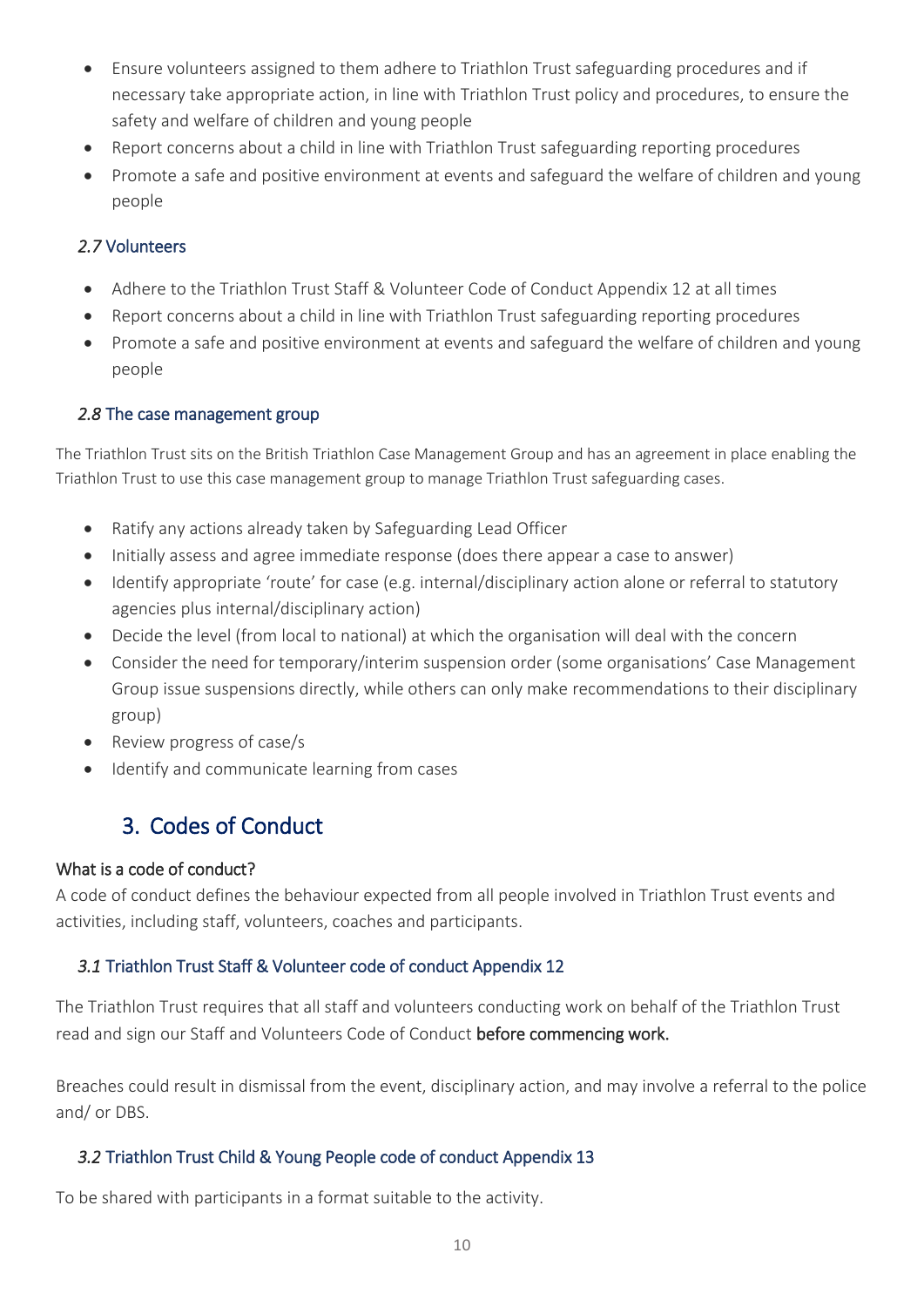The code of conduct must be signed by participants taking part in regular activity, e.g. after- school clubs prior to starting the activity, to be signed by the child and their parent/ guardian/ carer. A copy will be sent to parents prior to the activity. Other formats could include posters at events and event briefings.

Breaches could result in withdrawal from the event.

#### *3.3* Triathlon Trust Coaches code of conduct Appendix 14

The Triathlon Trust requires that all coaches employed by the Triathlon Trust read and sign our Coaches Code of Conduct before commencing work.

Breaches could result in disciplinary action, and may result in a referral to the police and/ or DBS.

#### *3.4* Triathlon Trust Parents/ Spectators code of conduct Appendix 15

The Triathlon Trust requires that parents/ carers and spectators attending a Triathlon Trust adhere to our Code of Conduct. This will be shared in a format appropriate to the activity. A copy will be sent to parents prior to their child engaging in an after-school club. Other formats could include posters at events.

Breaches could result in the individual being asked to leave the event.

# 4. Understanding child abuse and poor practice

All Triathlon Trust staff and volunteers should have an understanding of the different forms of abuse, be able to recognise the signs and indicators of abuse, and have an idea of how to respond to these signs.

#### *4.1* Definition of child abuse

This is the maltreatment of a child. A person may abuse or neglect a child by inflicting harm or by failing to act to prevent harm. Children can be abused in a family or in an institution or community setting by those known to them or, more rarely, by others (e.g. someone in authority or via the internet). Children may be abused by one or more adult or by another child or children.

There are four types of child abuse: physical abuse, emotional abuse, sexual abuse and neglect. In some circumstances bullying may also be a form of abuse. Definitions and indicators of child abuse and can be found in Appendix 2 that should help you be more alert to possible signs of abuse.

#### *4.2* Additional vulnerabilities

The Triathlon Trust recognises that some children are additionally vulnerable because of the impact of previous experiences, their level of dependency, communication needs or other issues. Further information about groups that are most vulnerable to abuse can be found in Appendix 3.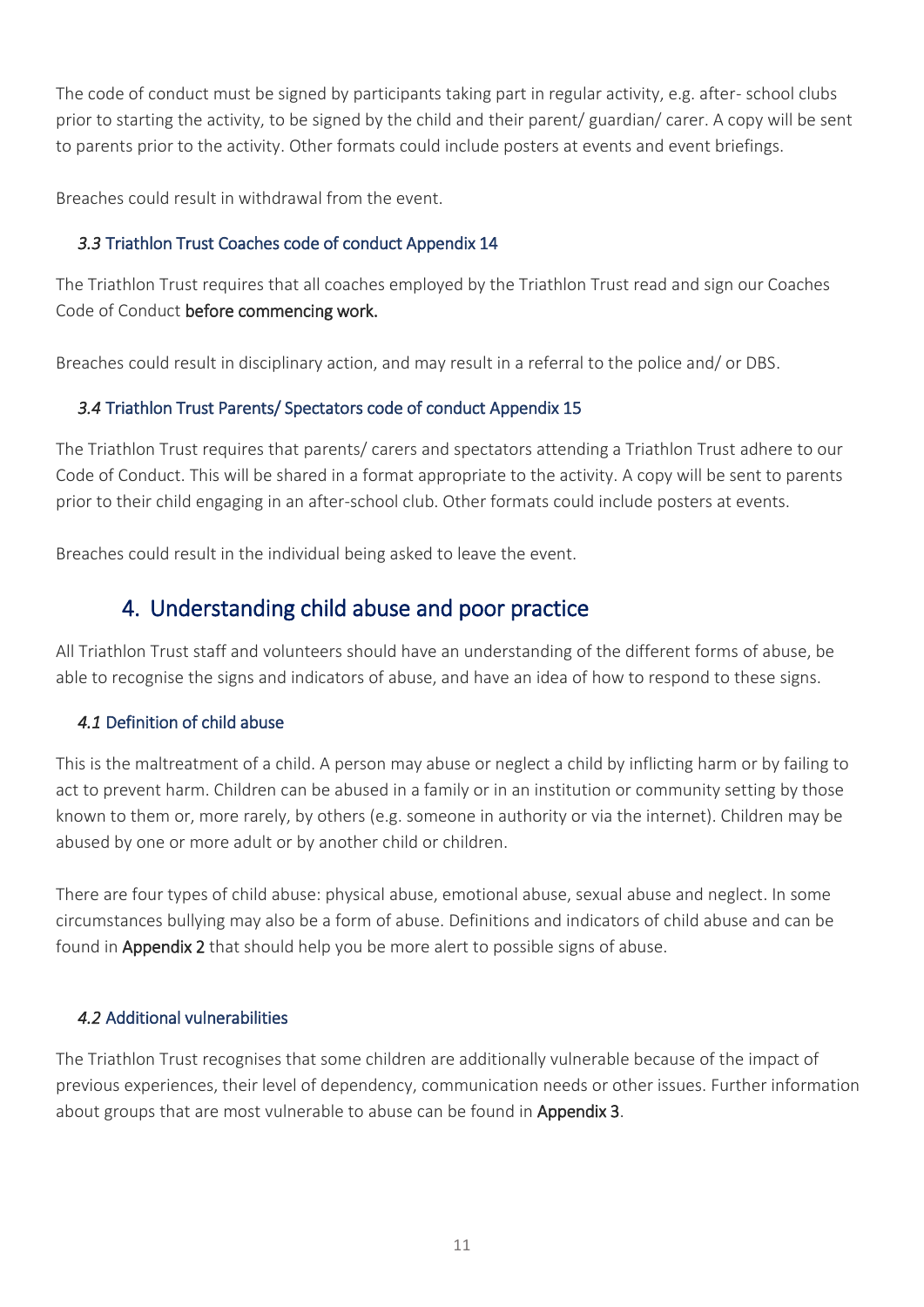#### *4.3* Definition of poor practice

Poor practice is behaviour of an individual in a position of responsibility which falls below the organisation's required standard (as described in our Codes of Conduct). Poor practice may not be immediately dangerous or intentionally harmful to a child, but is likely to set a poor example.

Poor practice is potentially damaging to the individual, the organisation and to children who experience it.

Poor practice can sometimes lead to, or create, an environment conducive to child abuse. It may also lead to suspicions about the individual's motivation, even where no harm is intended. For example, if a coach is giving one child too much attention, regularly transports children in their car, or encourages physical contact with children without obvious justification.

#### *4.4* Abuse of a position of trust

When working with children and adults on behalf of Triathlon Trust staff and volunteers are considered to be acting in a position of trust. Broadly speaking, a relationship of trust can be described as one in which one party is in a position of power or influence over the other by virtue of their work or the nature of their activity. It is vital for all those in positions of trust to understand the power this can give them over those they care for and the responsibility they must exercise as a consequence of this relationship.

Young people of 16 or 17 can legally consent to sexual activity but they may still be relatively immature emotionally. It is essential that those who may be in a position of trust recognise this vulnerability and ensure it is not exploited.

Where a person aged 18 or over is in a specified position of trust<sup>1</sup>with a young person under 18, it is an offence in certain circumstances for that person to engage in sexual activity with or in the presence of that young person, or to cause or incite that young person to engage in or watch sexual activity even if the young person appears to consent. Therefore, given this principle, Triathlon Trust expects:

- Any behaviour, which might allow a sexual relationship to develop between the person in a position of trust and the child or adult participants, must be avoided.
- Any sexual relationship within a position of trust relationship is not permitted so long as the relationship of trust continues.

#### *4.5* Effects of abuse and poor practice

Abuse can happen wherever there are young people of any age. The effects of abuse can be extremely damaging and may follow a person into adulthood. For example, a person who has been abused as a young person may find it difficult or impossible to maintain stable, trusting relationships, become involved in drugs, or prostitution, attempt suicide or even abuse a young person in the future.

#### *4.6* Non-recent historic allegations of abuse

1

<sup>&</sup>lt;sup>1</sup> Sexual Offences Act 2003.Sect 16-19 re-enacts and amends the offence of abuse of position of trust. Position of Trust offences apply to those who care for, train, supervise or are in sole charge of those up to the age of 16 years in specified settings which include: children's homes, education settings, hospitals and those reporting for court proceedings.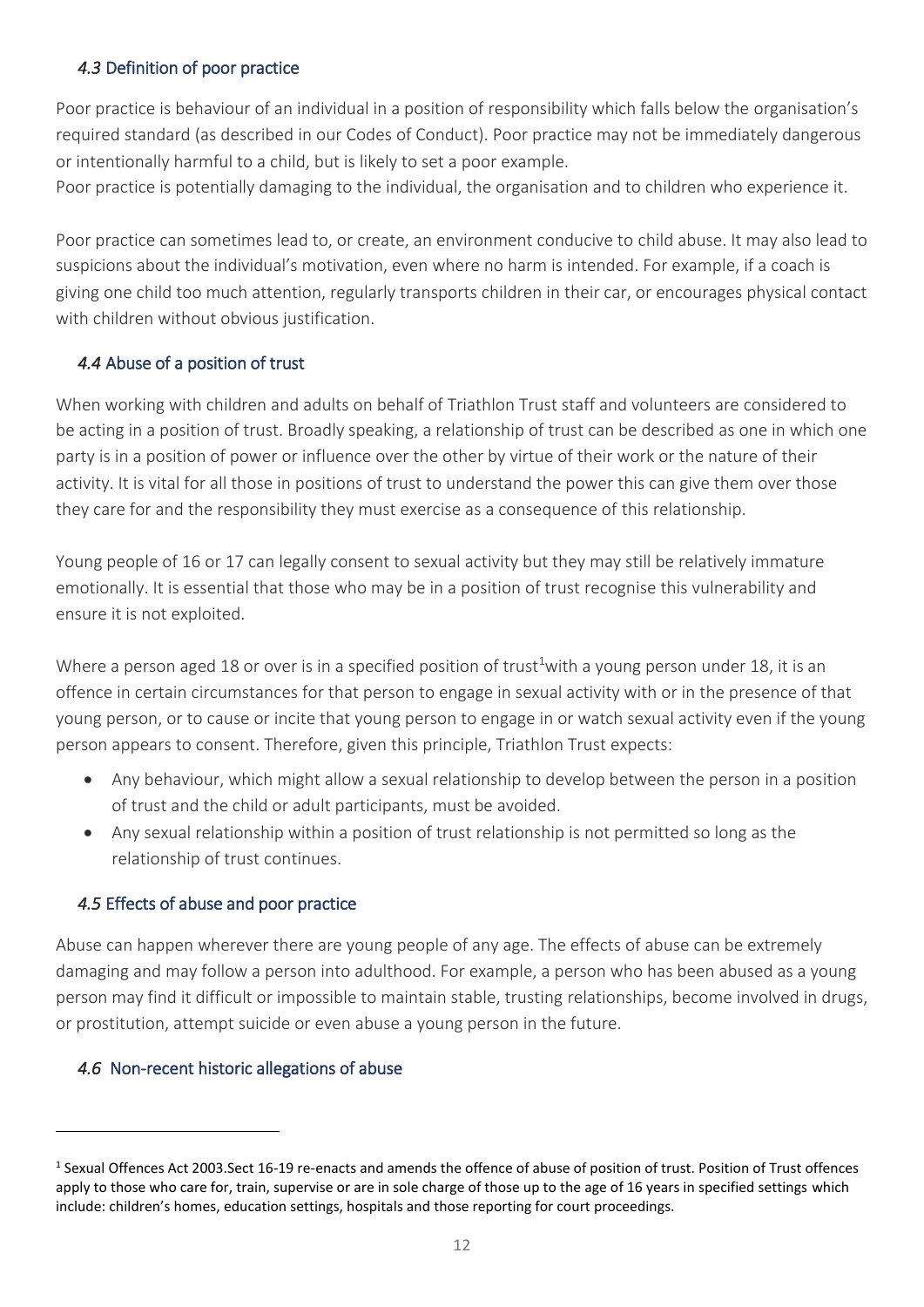Non-recent abuse (also known as historical abuse) is an allegation of neglect, physical, sexual or emotional abuse made by or on behalf of someone who is now 18 years or over, relating to an incident which took place when the alleged victim was under 18 years old. It is possible that allegations of abuse can be made a number of years after the actual incident. This may be because of a change in circumstances for either the survivor or the alleged perpetrator.

Many people who were abused in childhood believe that they are to blame and that the abuse was their fault. But this is never the case - a child cannot consent to abuse. Whether the abuse happened once or hundreds of times, a year or 70 years ago, whatever the circumstances, there are people who can help. It is never too late. Please refer to further guidance provided by the NSPCC here: <https://www.nspcc.org.uk/preventing-abuse/signs-symptoms-effects/non-recent-abuse/>

Non-recent allegations of abuse must be reported in line with Triathlon Trust Safeguarding policy and procedures Section 5.4.

# 5. Responding to a concern about a child

Everyone involved in Triathlon Trust activities as staff or volunteers have both a responsibility and duty, as set out in the Triathlon Trust's safeguarding and child protection policy and procedures, to act to safeguard children and to report any concerns about their welfare, in order that the appropriate agencies can investigate and take any necessary action to protect a child. It is not, however, the responsibility of the person reporting a concern to determine whether abuse has taken place, or if a child is at significant risk of harm from someone. Nor is it an individual's responsibility to approach the individual they are worried about themselves. Please note, the children we are responsible for safeguarding include volunteers under the age of 18 years.

#### *5.1* Responding to an emergency about a child at a Triathlon Trust event or activity

#### If a child requires immediate medical attention call an ambulance and inform the doctor that there is a safeguarding concern. If the child is at immediate risk of serious harm, call the Police and inform them that there is a safeguarding concern.

Inform the Triathlon Trust Event Director or Triathlon Trust Lead Safeguarding Officer of your actions as soon as possible and who will ask you to complete a Safeguarding Referral form (Appendix 4).

#### *5.2* Responding to child protection concerns about a child at a Triathlon Trust event or activity

Many adults in sport develop positive relationships with children, and are ideally placed to [recognise signs or](https://thecpsu.org.uk/help-advice/introduction-to-safeguarding/child-abuse-in-a-sports-setting/)  [indicators of concerns,](https://thecpsu.org.uk/help-advice/introduction-to-safeguarding/child-abuse-in-a-sports-setting/) or to receive a disclosure of abuse from a child directly.

If you receive a disclosure or have a concern yourself relating to a child's wellbeing the key things you should do are:

- Remain calm and listen carefully.
- Try to avoid showing your emotions if you are upset, disgusted or in disbelief of what you are being told.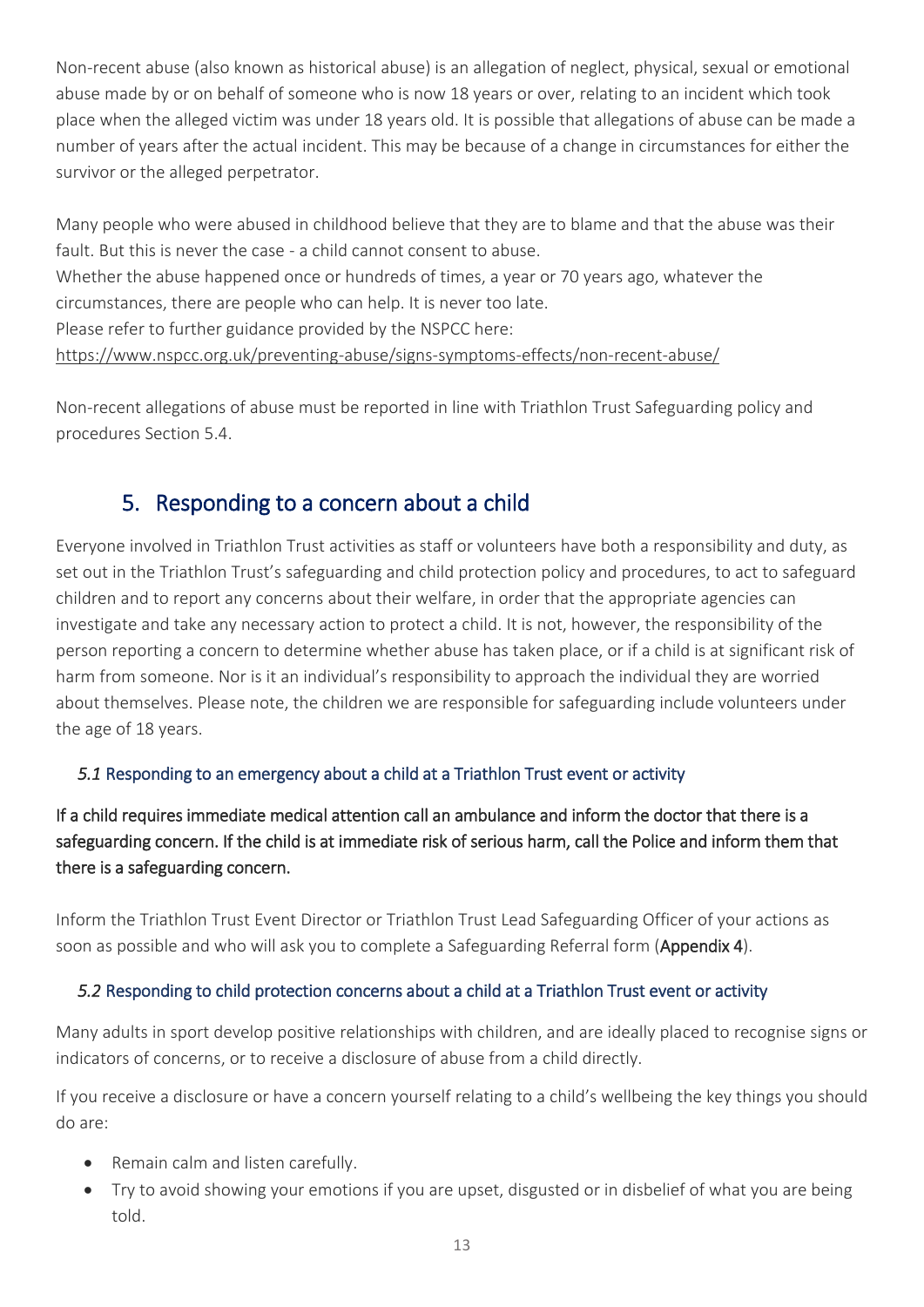#### *If a child reports a concern directly to you:*

- Ensure that the child feels safe and is not in danger.
- Keep an open mind.
- Do not ask questions unless you are clarifying information. Do not ask leading questions.
- Do not make assumptions or judgments about what you are being told.
- Take all concerns seriously.
- Be honest with the child and advise them that you cannot keep this information confidential, and never promise them that you can.
- Try to reassure them by explaining what action you will have to take.
- If it does not stop the child from disclosing try to have another person listen to their disclosure with you.
- Document what the child has told you as soon as possible after the conversation or during it if possible, to ensure that the information is correct.
- While responding to the concern ensure that any other children that you have responsibility for are being appropriately supervised.

#### *If an adult reports a concern:*

- Listen to what they are disclosing and consider the appropriate action
- Ask them if they have recorded their observations, and to do so if not
- Remind them of the need for confidentiality and sensitivity
- While responding to the concern ensure that any other children that you have responsibility for are being appropriately supervised.

#### *Non-recent allegations of abuse*

- Clearly establish with the adult complainant if there may be any children currently at risk of harm from the person they are saying abused them as a child
- Advise them that they should inform the Police. Encourage them to do so while acknowledging the brave steps they have already taken in beginning to talk about their experience
- It is important that the person knows that there is a likelihood that the abuser will not have stopped abusing after their individual abuse ended and if the person harmed them they could be continuing to cause harm to others. This need to be done without reinforcing the inappropriate guilt that the survivor may already have for not coming forward earlier
- Signpost the complainant to support agencies that can provide counselling, for example, NAPAC (the National Association for People Abused in Childhood, see Appendix 11 Useful Contacts)
- The welfare of any children currently at risk is paramount. This should take priority over any request for confidentiality from the person disclosing the information/ complaint. This should be explained to them at the earliest possible opportunity.

#### *You should never:*

- Confront the alleged abuser
- Promise to keep the disclosure a secret
- Take any action until you have considered the information and shared it appropriately
- Take further action alone always follow the Triathlon Trust's Safeguarding policy and procedures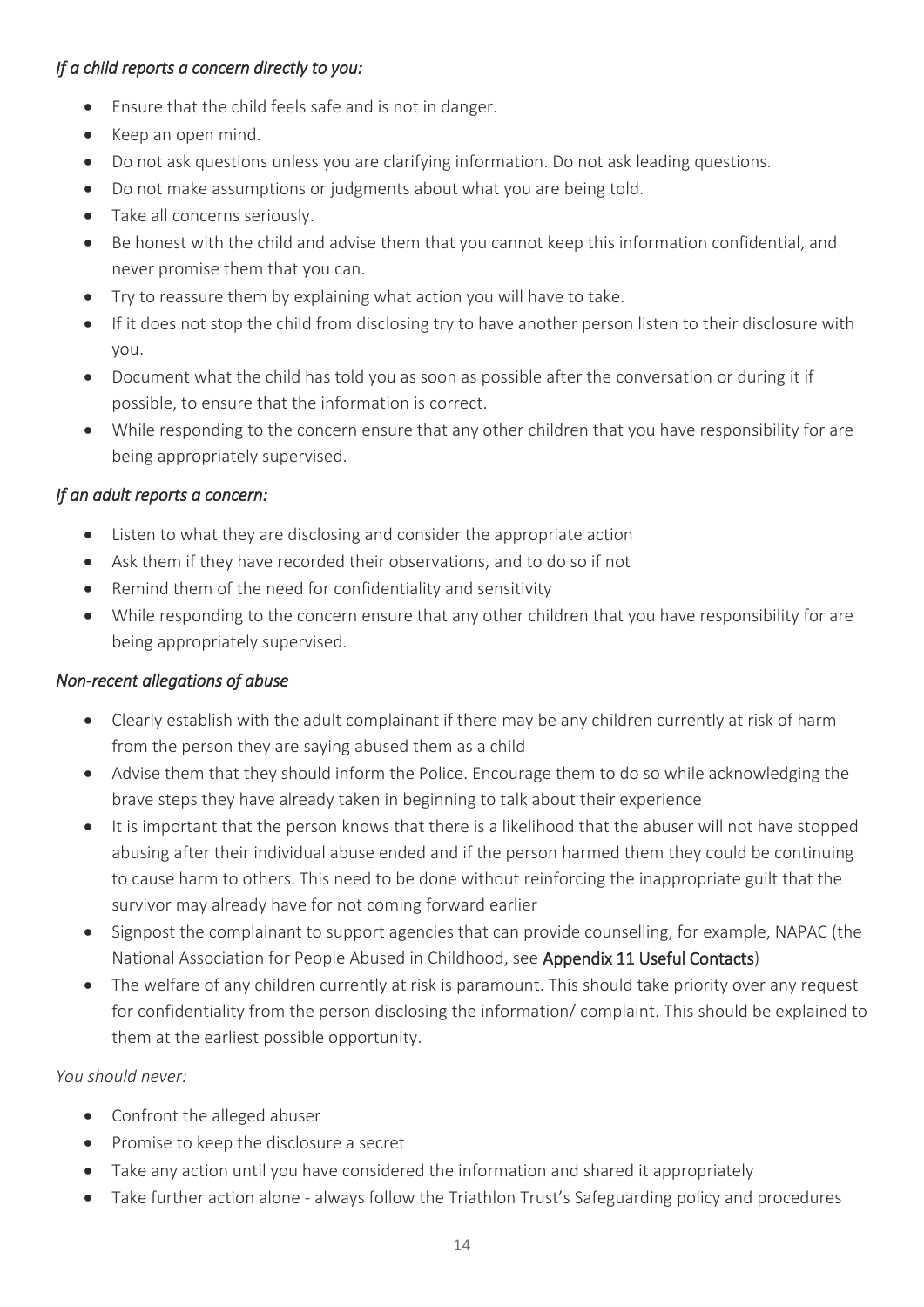#### *5.3* Recording child protection concerns about a child

The Triathlon Trust have a Safeguarding Referral Form (Appendix 4) for you to use, but if you do not have the form to hand you should include the following information:

- Full details of the child concerned, including their age (or date of birth), gender, and address.
- Their parent or guardian's details.
- What information has been shared with the child's parent/guardian.
- Full details for the person about whom the allegation has been made, including their full name, age (or date of birth), address, relationship to the child and their position within the organisation, if applicable.
- A note of any visible injuries the child has, such as bruising or cuts, and where they are located.
- The child's account as fully as you can, remaining factual to what the child has told you.
- The details of any witnesses.
- Other relevant information including, for example, any other incidents and the dates of these.
- Information which has been passed on as hearsay, second hand, or is opinion based, ensuring that you make it evident as such.
- The date you have completed the form and a contact number for any follow up conversations. You should also sign the form.
- Please ensure that you complete as much of the information as you can, but ensure that identifying the details doesn't delay the information being passed to the relevant agencies.
- Be aware that your records may be passed on to local designated officers, the Police or Children's Social Care Teams and therefore it is important that all information is recorded as soon as possible and is factual.
- If you are not clear on a detail either do not include it or state that you are surmising the information provided.

#### *5.4* Reporting child protection concerns about a child at a Triathlon Trust event or activity

**If you have any safeguarding concerns about a child at a Triathlon Trust event you should immediately report your concerns to the Event Director.**

**If you are unsure how to find the Event Director, you should immediately inform the nearest available Triathlon Trust staff member that you have a safeguarding concern, who should immediately help you locate the Event Director.**

**Alternatively, you can contact the Triathlon Trust Lead Safeguarding Officer at any time before, during or after a Triathlon Trust event.**

**All concerns must be reported within the same working day.**

Lead Safeguarding Officer: Elizabeth Mullins Telephone: 0788 5552140

Deputy Lead Safeguarding Officer: Linda Haywood Telephone: 07793 647578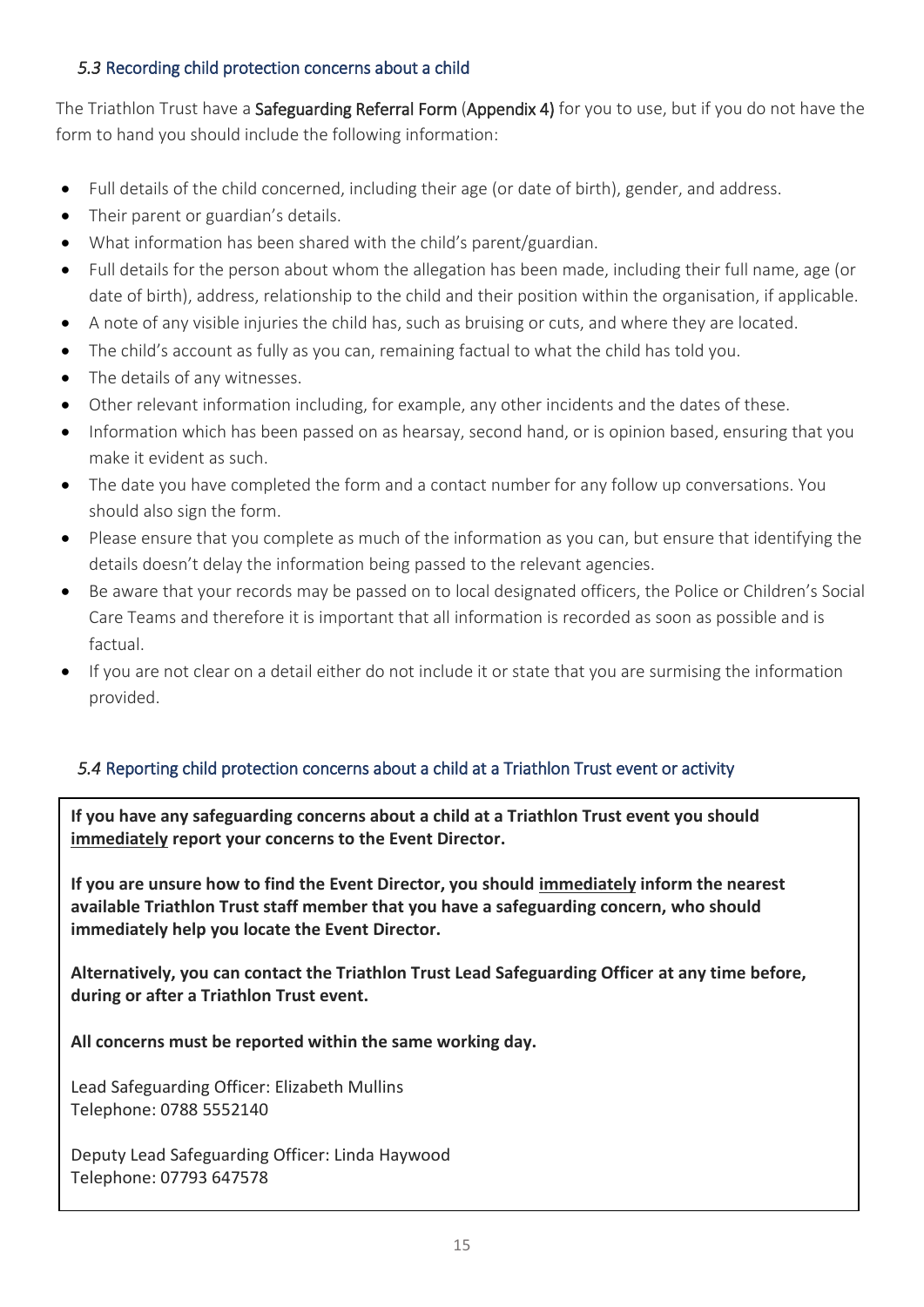#### *5.5* Child protection concerns outside of a Triathlon Trust event or activity

Many adults in sport develop positive relationships with children, and are ideally placed to [recognise signs or](https://thecpsu.org.uk/help-advice/introduction-to-safeguarding/child-abuse-in-a-sports-setting/)  [indicators of concerns,](https://thecpsu.org.uk/help-advice/introduction-to-safeguarding/child-abuse-in-a-sports-setting/) or to receive a disclosure of abuse from a child directly.

It is essential that concerns coming to light through a child's involvement in Triathlon Trust activities or events, but actually arising elsewhere in the child's life (e.g. at home, at school or in the wider community), are reported in line with the Triathlon Trust's [safeguarding policy and procedures](https://thecpsu.org.uk/help-advice/putting-safeguards-in-place/#PandP) as outlined above (Section 5.4).

#### *5.6* Action taken once a concern has been raised - Triathlon Trust reporting procedure

The Triathlon Trust delivers events and activities in a variety of settings and venues, including in-school events, public events and after school clubs. The reporting structure for managing child protection concerns will vary accordingly, as outlined below:

#### *In School Events*

An event hosted at a school, delivered by a team of Triathlon Trust staff and volunteers. Participants will be children attending the host school and children from other schools that the host school invites. The participants' teachers will accompany them at all times.

The Event Director is responsible for receiving and managing safeguarding concerns raised at the event.

When delivering events at a school, the Triathlon Trust Event Director will immediately refer all safeguarding concerns about participants to their accompanying teacher, who will respond to the concern in accordance with their school's own safeguarding policy and procedures.

The Event Director will complete a Safeguarding Referral Form (Appendix 4) and send this to the Triathlon Trust Lead Safeguarding Officer.

The Lead Safeguarding Officer will follow up the concern with the participant's school Safeguarding Officer within 24 hours.

The Event Director will complete an incident report form (Appendix 7) for inclusion in the post-event review.

If a concern involves a potential/ alleged abuse or poor practice against a Triathlon trust member of staff or volunteer the procedures outlined in Section 6 Managing Allegations will commence.

#### *Mass-participation events*

An event hosted at a public facility, e.g. a leisure centre, delivered by a team of Triathlon trust staff and volunteers. Local schools are invited to bring their pupils. Participants' teachers will accompany them.

The Event Director is responsible for receiving and managing safeguarding concerns raised at the event.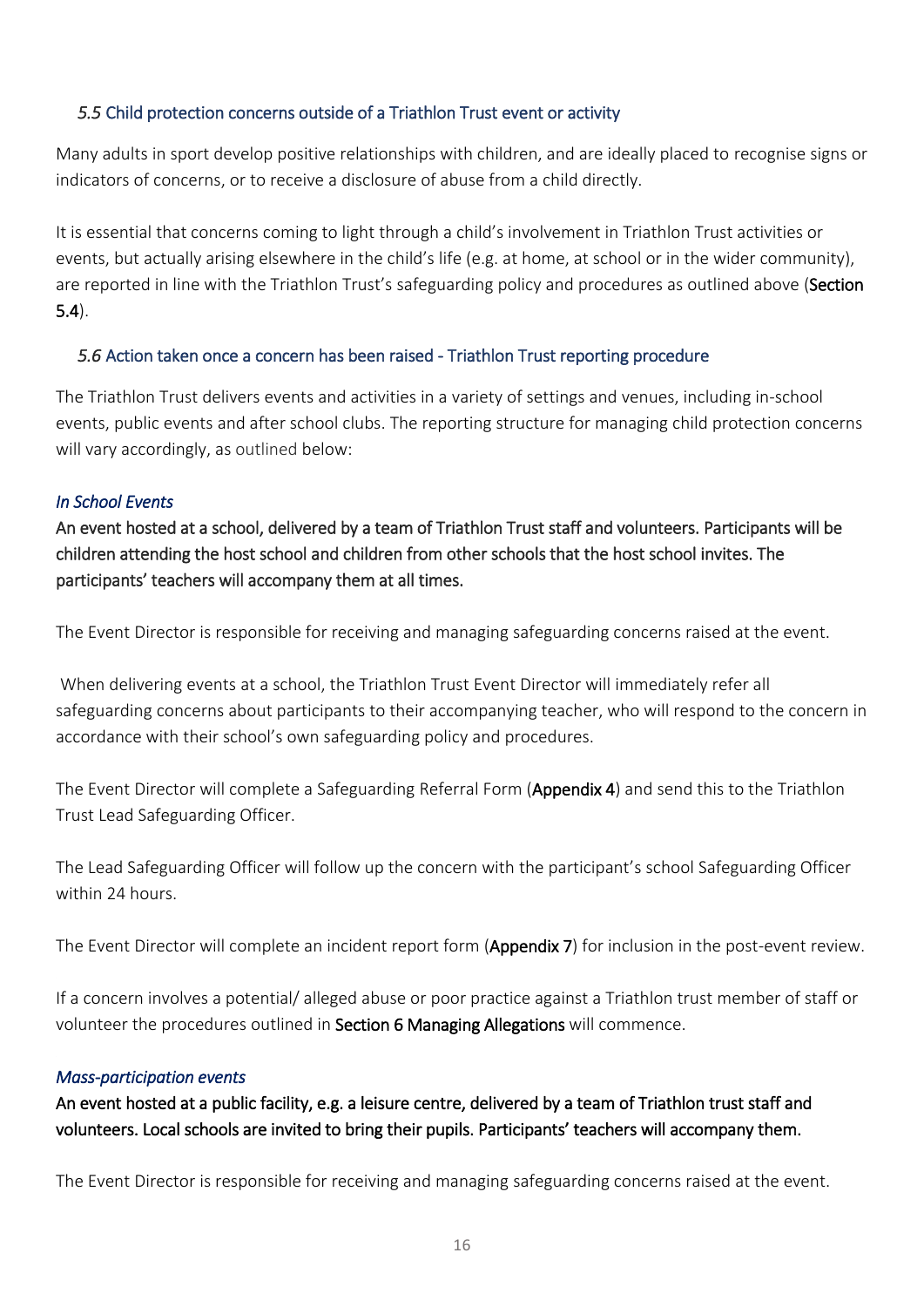When delivering mass-participation events, the Event Director will refer all safeguarding concerns about participants to their accompanying teacher, who will respond to the concern in accordance with their school's own safeguarding policy and procedures.

The Event Director will complete a Safeguarding Referral Form (Appendix 4) and send this to the Triathlon Trust Lead Safeguarding Officer.

The Lead Safeguarding Officer will follow up the concern with the participant's school Safeguarding Officer within 24 hours.

The Event Director will complete an incident report form (Appendix 7) for inclusion in the post-event review.

If a concern involves a potential/ alleged abuse or poor practice against a Triathlon Trust member of staff or volunteer the procedures outlined in Section 6 Managing Allegations will commence.

#### *Public events*

These 'have a go' activities take place in a variety of settings, for example, at large sporting events, community events or expos, delivered by a team of Triathlon Trust staff and volunteers. Participants will be accompanied by their parent/ carer/ guardian.

The Event Director is responsible for receiving and managing safeguarding concerns raised at the event.

The Event Director will complete a Safeguarding Referral Form (Appendix 4) and send this to the Triathlon Trust Lead Safeguarding Officer, who will respond to the concern in accordance with the Triathlon Trust's safeguarding policy and procedures.

If the participant's parent/ carer /guardian is not implicated by the concern they should be advised at the earliest opportunity, on the basis of confidentiality.

The Event Director will complete an incident report form (Appendix 7) for inclusion in the post-event review. If a concern involves a potential/ alleged abuse or poor practice against a Triathlon Trust member of staff or volunteer the procedures outlined in Section 6 Managing Allegations will commence.

#### *After school clubs*

An after-school club held at a host school or public facility such as a leisure centre, over several weeks, delivered by a Triathlon Trust employed or contracted coach, who may be supported by volunteers.

The coach will act as the designated person to receive safeguarding concerns at the after-school clubs they deliver.

Participant referred by school – *the participant has been referred to attend the club by their school – the club may take place at a host school or public facility and participants may come from one or more local schools*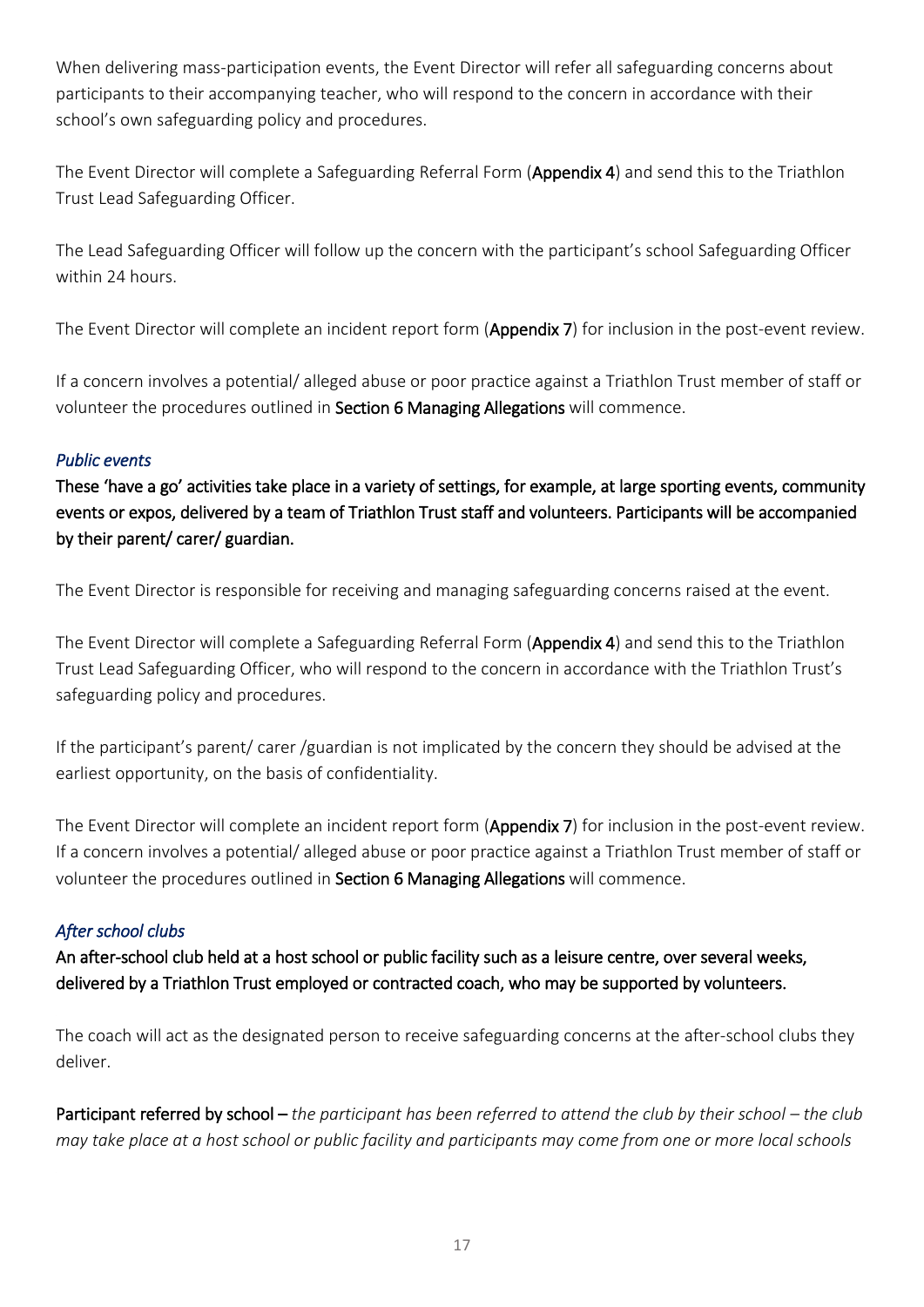The coach will complete a Safeguarding Referral Form (Appendix 4) and refer all safeguarding concerns about participants to the participant's school Lead Safeguarding Officer, who will respond to the concern in accordance with their school's own safeguarding policy and procedures.

The coach will send a copy of the Safeguarding Referral Form to the Triathlon Trust Lead Safeguarding Officer.

If the participant's parent/ carer /guardian is not implicated by the concern they should be advised at the earliest opportunity, on the basis of confidentiality by the coach.

The Triathlon Trust Lead Safeguarding Officer will follow up the concern with the participant's school Safeguarding Officer within 24 hours.

If a concern involves a potential/ alleged abuse or poor practice against a Triathlon Trust member of staff or volunteer the procedures outlined in Section 6 Managing Allegations will commence.

Participant referred by parent/ carer *– the participant is registered to attend the club by their parent/ carer – the club may take place at a host school or public facility* 

The coach will complete a Safeguarding Referral Form (Appendix 4) and send this to the Triathlon Trust Lead Safeguarding Officer, who will respond to the concern in accordance with the Triathlon Trust's safeguarding policy and procedures.

If the participant's parent/ carer /guardian is not implicated by the concern they should be advised at the earliest opportunity, on the basis of confidentiality by the coach.

If a concern involves a potential/ alleged abuse or poor practice against a Triathlon Trust member of staff or volunteer the procedures outlined in Section 6 Managing Allegations will commence.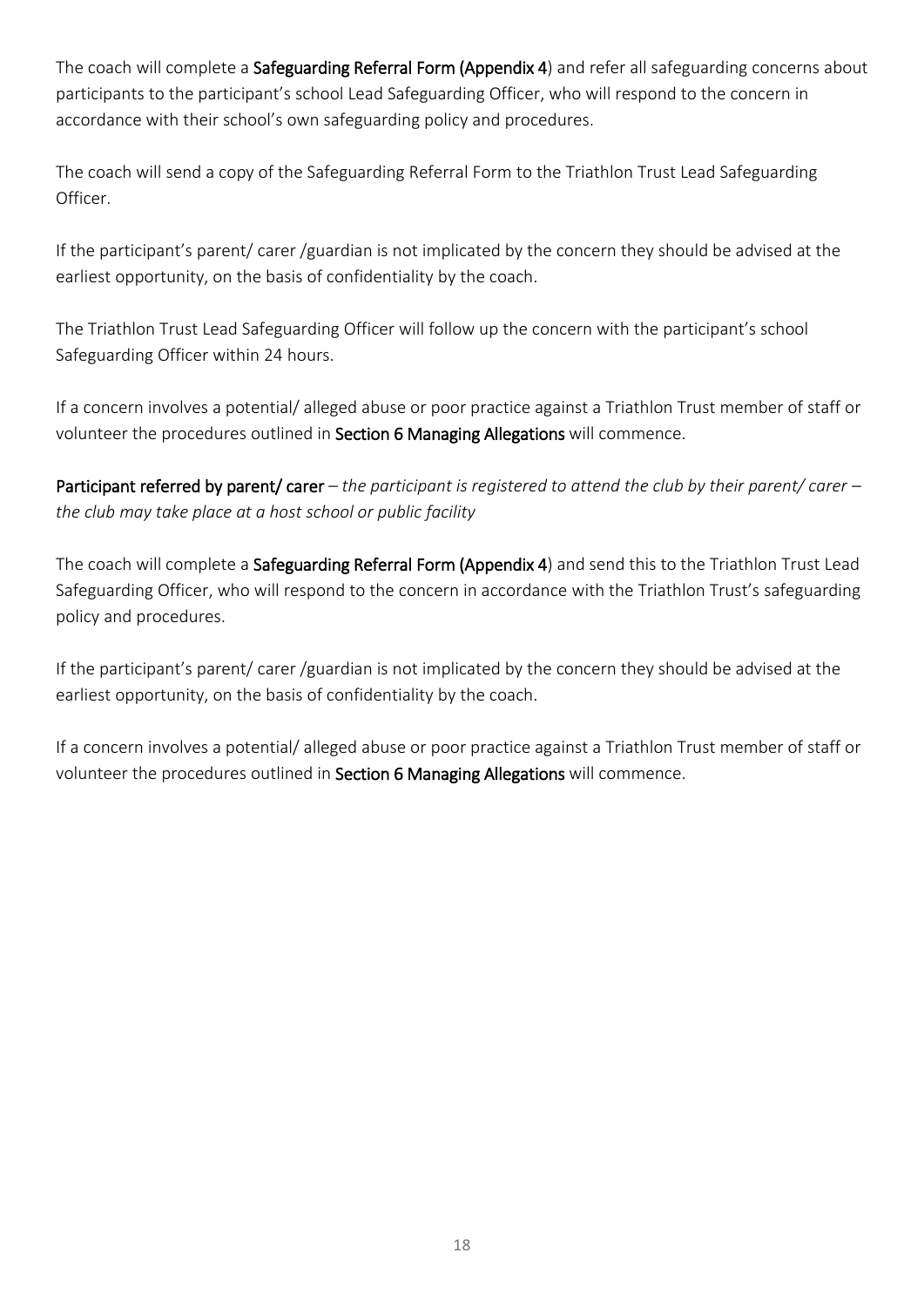#### *5.7* Flowchart – what to do if you have any safeguarding concerns about a child at a Triathlon Trust event

If you have a concern about a child within a Triathlon Trust activity, whether you witness, suspect or are told about possible abuse, you should refer to the following flowchart:

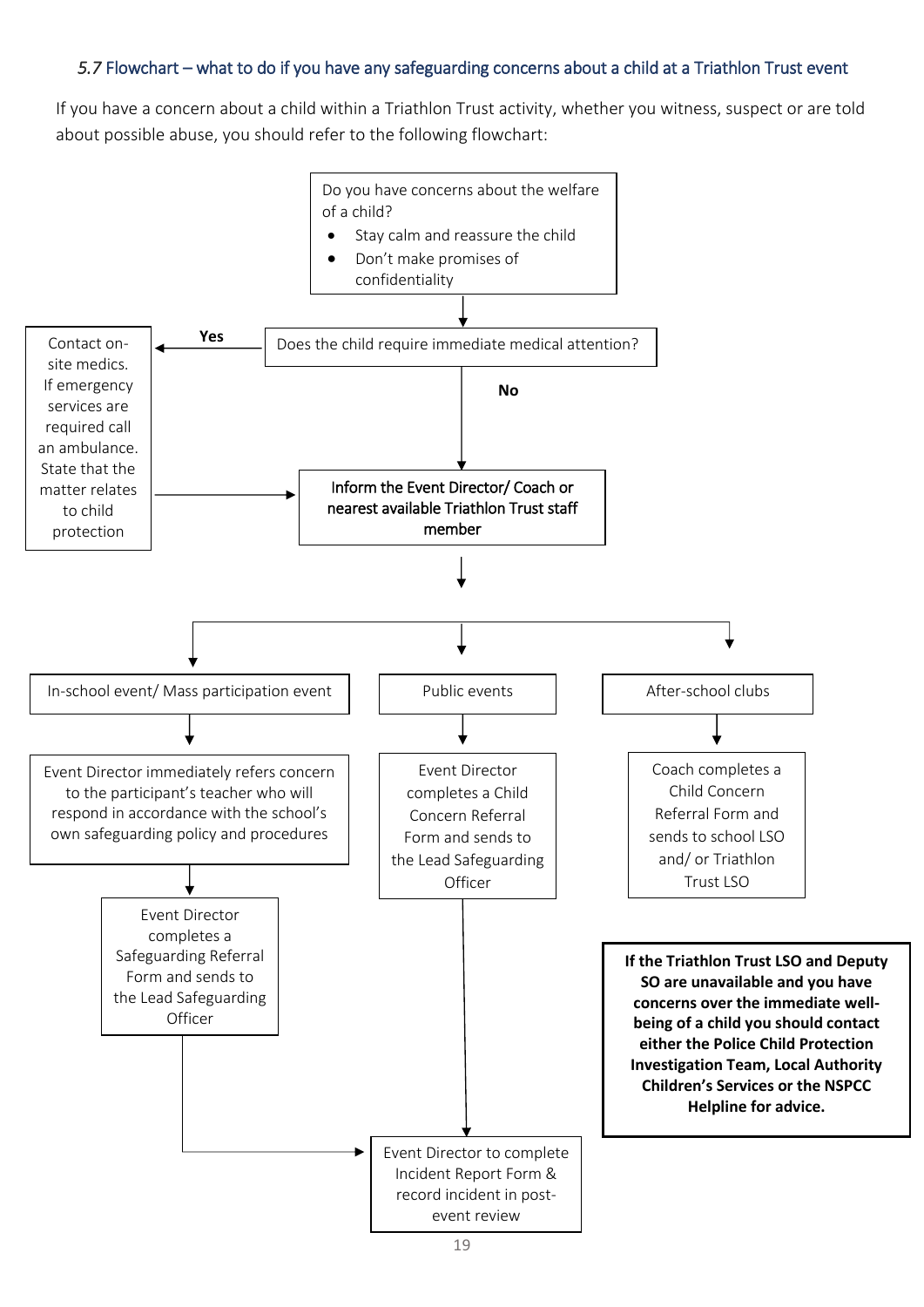#### *5.8* Responding to concerns in the online environment

The Internet Watch Foundation uses the term child sexual abuse content to accurately reflect the gravity of the images they deal with. Taking, making, sharing, possessing sexual images or videos of anyone under 18 is illegal. Terms including child pornography, child porn and kiddie porn are not acceptable terms. The use of such language acts to legitimise images which are not pornography, rather, they are permanent records of children being sexually exploited and as such should be referred to as child sexual abuse images.

If staff/volunteers see such content online it should be referred to the IWF.

#### If a member of staff/volunteer is inadvertently exposed to indecent images of children or young people whilst using the internet

- The URLs (webpage addresses) which contain the suspect images should be reported to the Lead Safeguarding Officer. You must avoid sending copies of the images to the LSO. The LSO will report the matter to the Internet Watch Foundation via [www.iwf.org.uk](https://www.iwf.org.uk/) The LSO must avoid sending copies of the images to the Internet Watch Foundation.
- Any copies that exist of the image, for example in emails, should be deleted.

#### If indecent images of children or young people are found on Triathlon Trust devices

- The Triathlon Trust Lead Safeguarding Officer is the only person within the organisation who should deal with such matters.
- The URLs (webpage addresses) which contain the suspect images should be reported to the Lead Safeguarding Officer. You must avoid sending copies of the images to the LSO. The LSO will report the matter to the Internet Watch Foundation via [www.iwf.org.uk](https://www.iwf.org.uk/) The LSO must avoid sending copies of the images to the Internet Watch Foundation.
- The police should be informed and the safeguarding referral form (Appendix 4) completed.
- If any copies need to be stored at the request of the police, then they should be stored securely where no one else has access to them.
- All other copies must be deleted.

#### If a member of staff/volunteer is found in possession of indecent images of children or young people on their electronic device provided by Triathlon Trust

- You should have someone within your organisation who is responsible for dealing with such matters and is aware of their obligations under the Sexual Offences Act [2003 \(England and Wales\)](https://www.iwf.org.uk/hotline/the-laws/child-sexual-abuse-content/sexual-offences-act-2003-soa-2003) and the associated [Memorandum of Understanding.](https://www.iwf.org.uk/hotline/the-laws/child-sexual-abuse-content/sexual-offences-act-2003-memorandum-of-understanding)
- The LSO should contact the police regarding the images. If there is any doubt about whether the images are criminal, then discuss with the police the best way for them to receive copies to determine whether they are criminal or not.
- Discuss with the police what to do about the device that the images are on.
- Quarantine the device in question and discuss with the police about checking for any other images on that machine.
- Follow the management of allegations procedures in **section 6** including an initial discussion with the police to consider temporary suspension of the member of staff/volunteer pending investigation.

If a young person discloses that they are being groomed or abused by someone online, you should follow the reporting procedures as outlined in Section 5.4 of these procedures. The LSO will contact the police and CEOP which is a specialist police command dealing with inappropriate online behavior.

If the person that is alleged to be abusing online is a Triathlon Trust staff member or volunteer then the procedures outlined in section 6 must also be followed.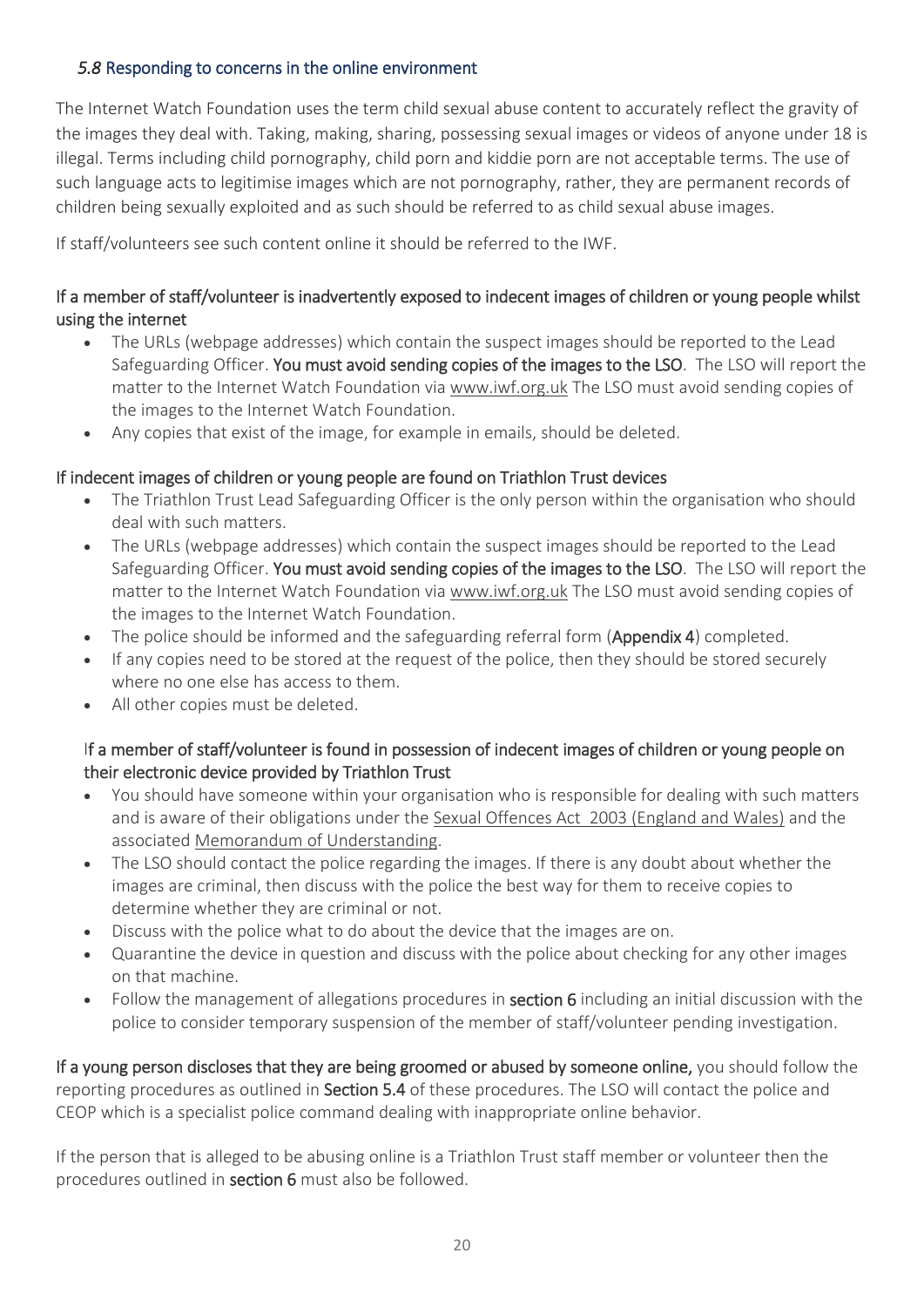#### *5.9* Non-recent allegations of abuse

Any non-recent allegations of abuse must be managed in line with Triathlon Trust Safeguarding policy and procedures. The complainant should be advised that they should inform the Police. If the complainant refuses to talk to statutory authorities but has provided enough identifying factors, then this information should be shared with the Police or Local Authority Designated Officer by contacting Children's Services. This breach of the complainant's confidence is only appropriate if there is any potential that the alleged perpetrator is still a risk to children or could face prosecution (i.e. they are alive).

# 6. Responding to safeguarding allegations against staff, volunteers, coaches or other adults

#### *6.1* Definition of a safeguarding allegation

This is where a person has:

- a) behaved in a way that has harmed a child/adult at risk, may have harmed a child/adult at risk or might lead to a child/adult at risk being harmed;
- b) possibly committed or is planning to commit a criminal offence against a child/adult at risk or related to a child/adult at risk, or;
- c) behaved towards a child/adult at risk in a way that indicates s/he is or would be unsuitable to work with children/adult at risk.

The allegation may:

- involve a child/ren, or adult(s) or both
- not directly have a 'known child' victim as such. For example, if a staff member or volunteer is accessing abusive images of children online or using the internet to groom children with the intent to harm in future;
- be about any type of abuse;
- concern a breach of the Triathlon Trust's safeguarding code of conduct;
- relate to a staff member or volunteer who has left or no longer volunteering for Triathlon Trust (known as a 'historical allegation')
- concern a son or daughter of a staff member or volunteer

A safeguarding allegation may arise when:

- a child or parent/carer makes a direct allegation against a staff member or volunteer
- an employee/volunteer directly observes behaviour that is cause for concern
- Triathlon Trust receives a safeguarding allegation from a person, including a member of the public or professional
- in the course of another internal procedure, for example a disciplinary or complaint
- Triathlon Trust is informed by the police or local authority or another organisation that an individual is the subject of a child protection and/or criminal investigation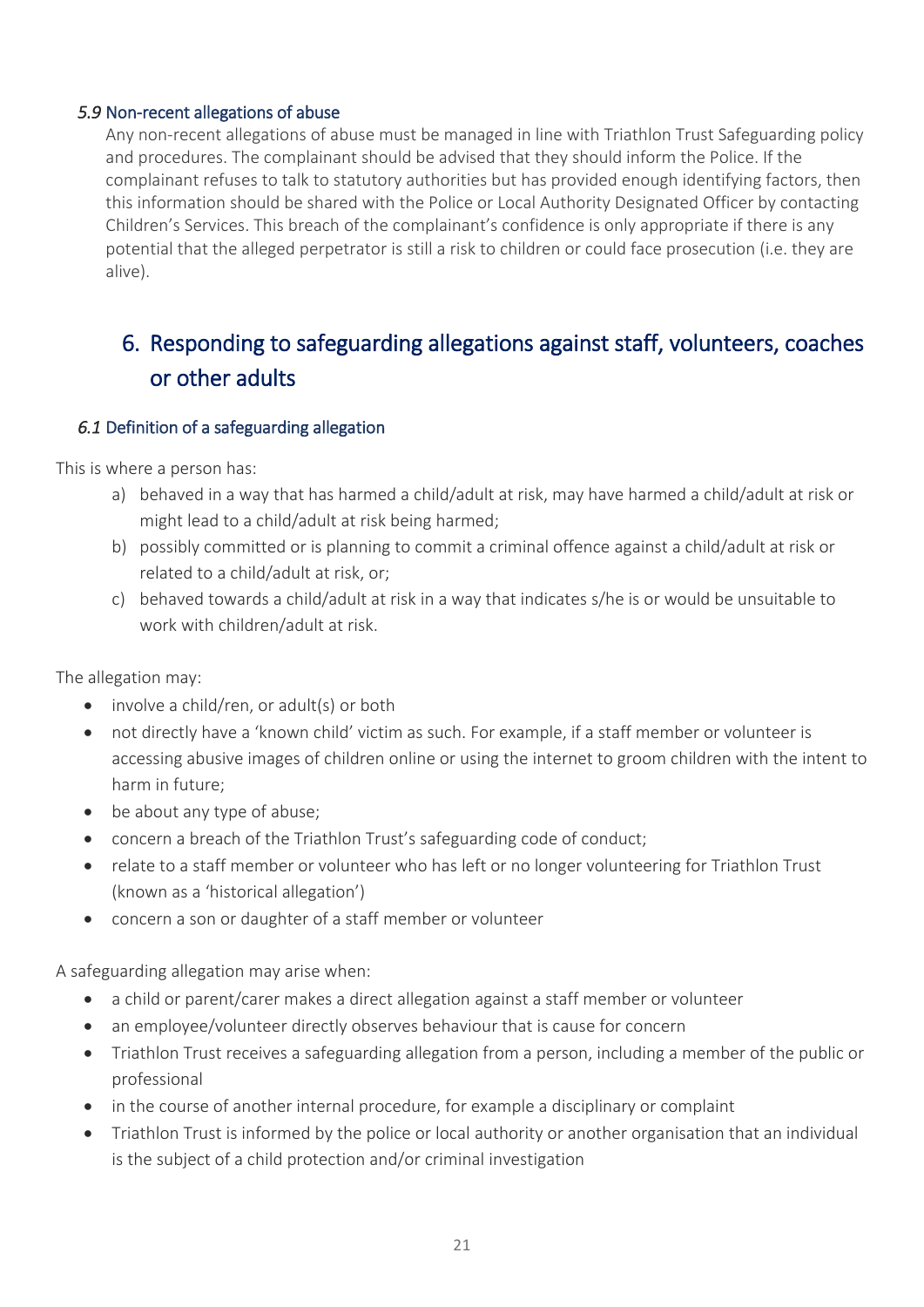- information emerging from the renewal of a DBS check that a staff member or volunteer may have committed an offence or been involved in an activity that could compromise the safety of a child/ren or adult(s) at risk
- a staff member/ volunteer informs Triathlon Trust that they have been the subject of allegations, have actually harmed a child/adult, or committed an offence against or related to a child/adult at risk

#### *6.2* Responding to allegations against staff, volunteers, coaches or other adults

The managing safeguarding allegations procedure must be followed consistently in all instances, regardless of how the safeguarding allegation arises or from whom, or whether it is shared with Triathlon Trust by email, face-to-face contact, social networking, telephone or letter.

If a member of staff or volunteer is concerned about the behaviour of another staff member or volunteer then they should not worry about the need to share this information. If you are mistaken it is better to discuss it and enable a proper investigation and assessment to happen than not report it at all. Do not:

- Ignore concerns
- Confront the person
- Discuss the matter with other members of staff or volunteers outside of those identified in this procedure

The concern should be raised with the Event Director (if concern arises at an event) or the Triathlon Trust Lead Safeguarding Officer in the first instance, or in an emergency directly to Children's Services or the Police.

- If a safeguarding allegation is made at Triathlon Trust event or activity to a Triathlon Trust staff member, the staff member must take immediate, appropriate action to remove that individual from contact with children and inform the Event Director of the allegation and any action taken
- The Event Director will consult with the Lead Safeguarding Officer and make the decision whether to immediately exclude the individual from the event.
- Once advised of any situations, and taking the known details into consideration, the Triathlon Trust Lead Safeguarding Officer will clarify the concern and notify the statutory agencies (local authority and/or police) if appropriate.
- Following the Lead Officer's initial investigations, a Case Management Group meeting will be convened to review the initial facts and make recommendations on the next steps and actions
- If the statutory authorities have been informed of the concern/allegation then their investigations take precedence and need to be concluded before the case management group determine whether to invoke any internal processes such as disciplinary.
- Should the Case Management Group determine that poor practice has occurred the individual concerned will be informed along with the resulting recommended actions (e.g. no action, reinstate individual, retraining or disciplinary). Any disciplinary action taken will be in line withn the Triathlon Trust's disciplinary procedures. However, if it is determined that this individual may pose a risk to children then the individual concerned will be temporarily suspended to allow a thorough investigation by the statutory authorities. Any such suspension is a neutral act designed to protect all involved parties.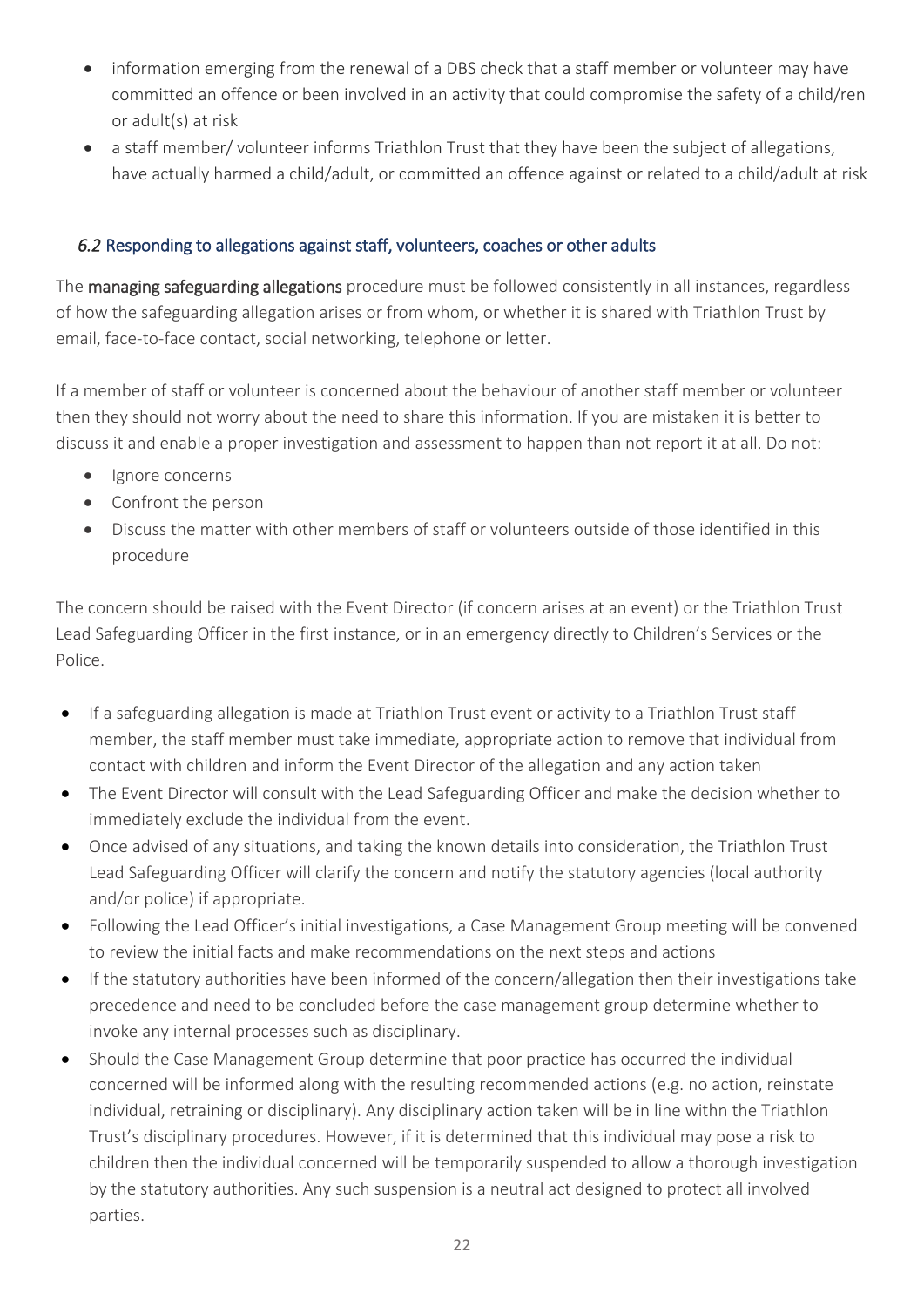- Following a full investigation by the statutory authorities and/or the Triathlon Trust, the Case Management Group will provide recommendations for action agreed by the group before being communicated to the individual concerned.
- Following the receipt of the Case Management Group's decisions the individual concerned can appeal to the Triathlon Trust Appeals Panel if they are unhappy with the result.
- Where possible the Triathlon Trust Lead Safeguarding Officer will communicate with the person who raised the concern/made the allegation that action is being taken, however due to data protection requirements the precise details of the actions and outcomes should not be shared.

#### *6.3* Referral to DBS

At the conclusion of any investigation a decision needs to be taken by the case management group as to whether the individual concerned should to be referred to the Disclosure and Barring Service (DBS) for consideration to bar them from working with children. This applies only if that individual was in a post defined as 'regulated activity'. The decision about making such a referral to the DBS lies with the employer but advice can be sought from the local authority designated officer. Triathlon Trust CEO would need to approve such a decision to refer to the DBS. The process for making a referral to the DBS is on their website and requires detailed information hence the importance of keeping full records when managing any safeguarding allegation or concern.

#### *6.4* Referral to NGB

At the conclusion of any investigation a decision needs to be taken by the case management group as to whether the individual concerned should to be referred to their national governing body, e.g. coaches who are affiliated to a national governing body, whether British Triathlon or other NGB.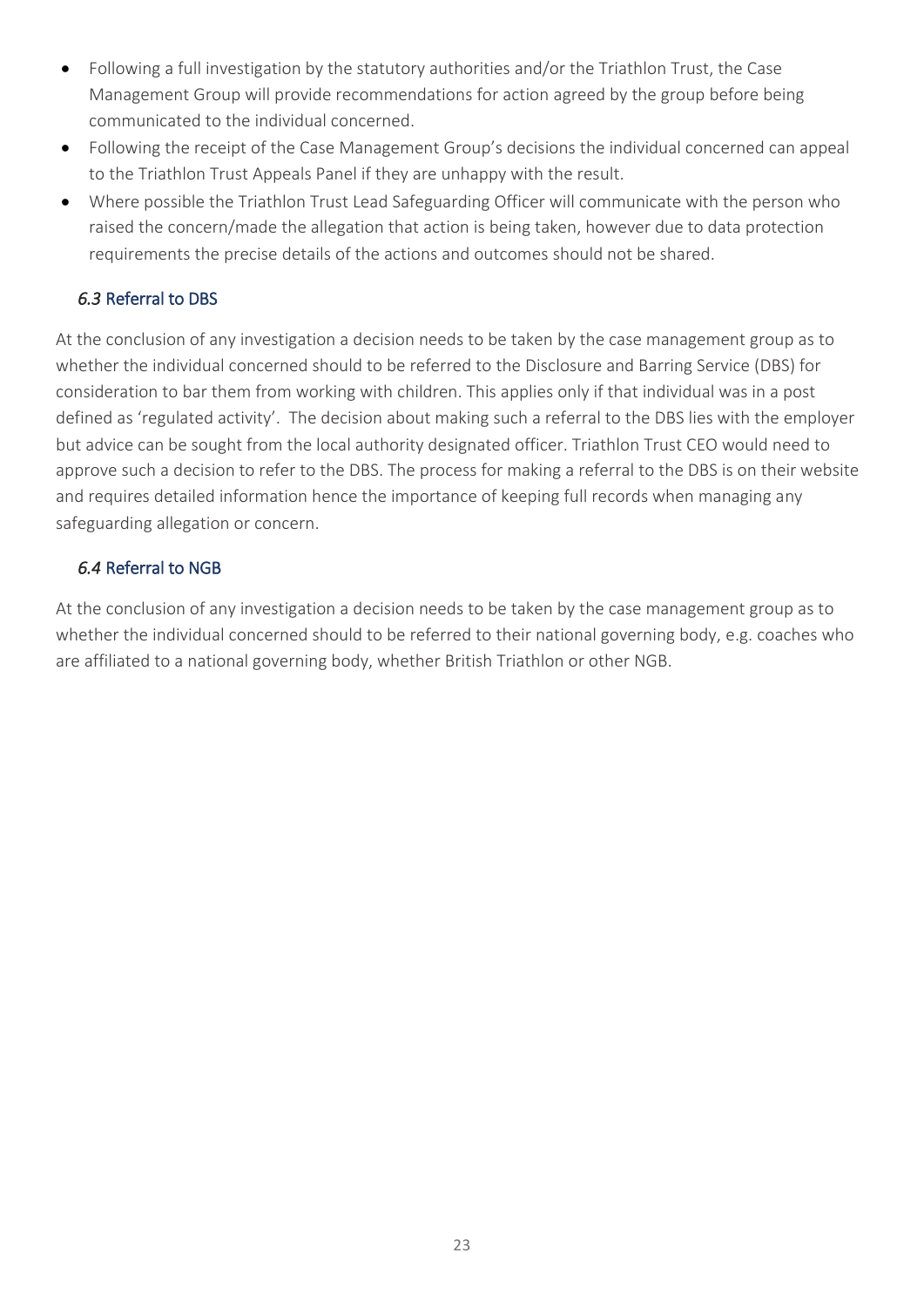#### *6.5* Procedure flowchart

The following process will be completed internally once a concern has been raised:

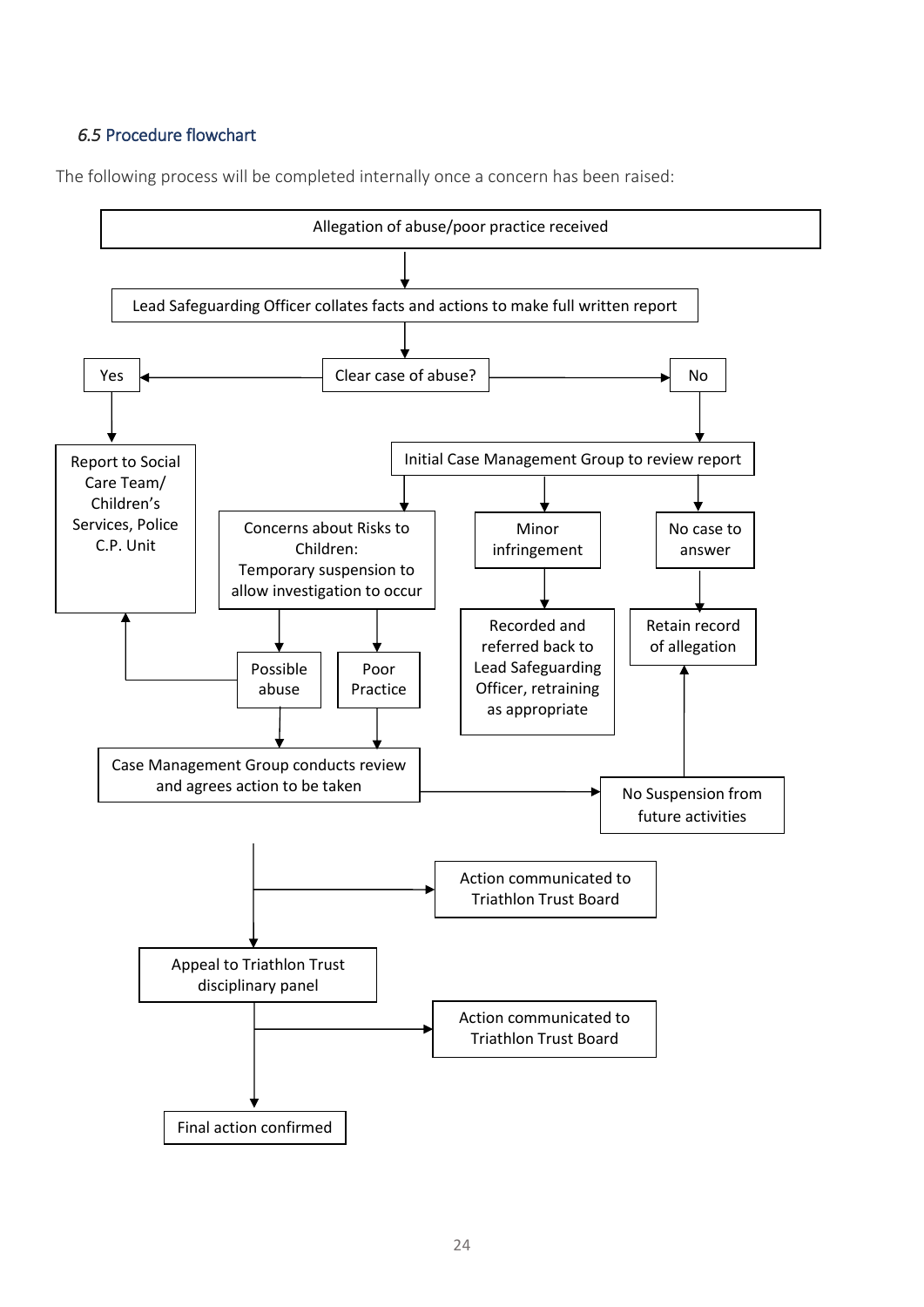#### *6.6* Information for individuals against whom a complaint has been made

If the Triathlon Trust has advised you that a complaint has been received about your conduct the following information may be useful in understanding what actions have been taken and why.

The Triathlon Trust will endeavour to treat all cases fairly and impartially ensuring a transparent process is followed, including:

- The chance of being suspended from your role during the course of any investigation. This is seen as being a neutral act to protect both yourself, the child involved and the person who has made the complaint, if not the child themselves.
- The Triathlon Trust Lead Safeguarding Officer will be your point of contact throughout the investigation unless advised otherwise.
- Throughout the course of the investigation you will receive regular updates as appropriate.

#### *6.7* Concerns outside of Triathlon Trust events or activity

It is essential that concerns coming to light through a child's involvement in Triathlon Trust activities or events, but actually arising elsewhere in the child's life (e.g. at home, at school or in the wider community), are reported in line with the Triathlon Trust's [safeguarding policy and procedures](https://thecpsu.org.uk/help-advice/putting-safeguards-in-place/#PandP) as outlined above (Section 5.4).

If the concern is raised to the Triathlon Trust Lead Safeguarding Officer the referral will be recorded and discussed with the Case Management Group to determine if there is action that the Triathlon Trust should take in relation to the incident to safeguard children.

Under the Triathlon Trust no further action will be taken if the incident does not involve individuals operating within the Triathlon Trust, unless the statutory agencies request this or statutory investigations have concluded.

# 7. Recording, information sharing, escalation and working with partners

#### *7.1* Information sharing and confidentiality

Information sharing is important to:

- Enable early intervention to help children, young people and families who need additional services to achieve positive outcomes, thus reducing inequalities between disadvantaged children and others.
- Safeguard and promote the welfare of children and young people.

The Triathlon Trust identifies that maintaining confidentiality while managing child safeguarding issues is imperative with all related documentation being kept in a secure place. However, confidentiality should never take precedence over concerns being directed to the appropriate person, especially if not conveying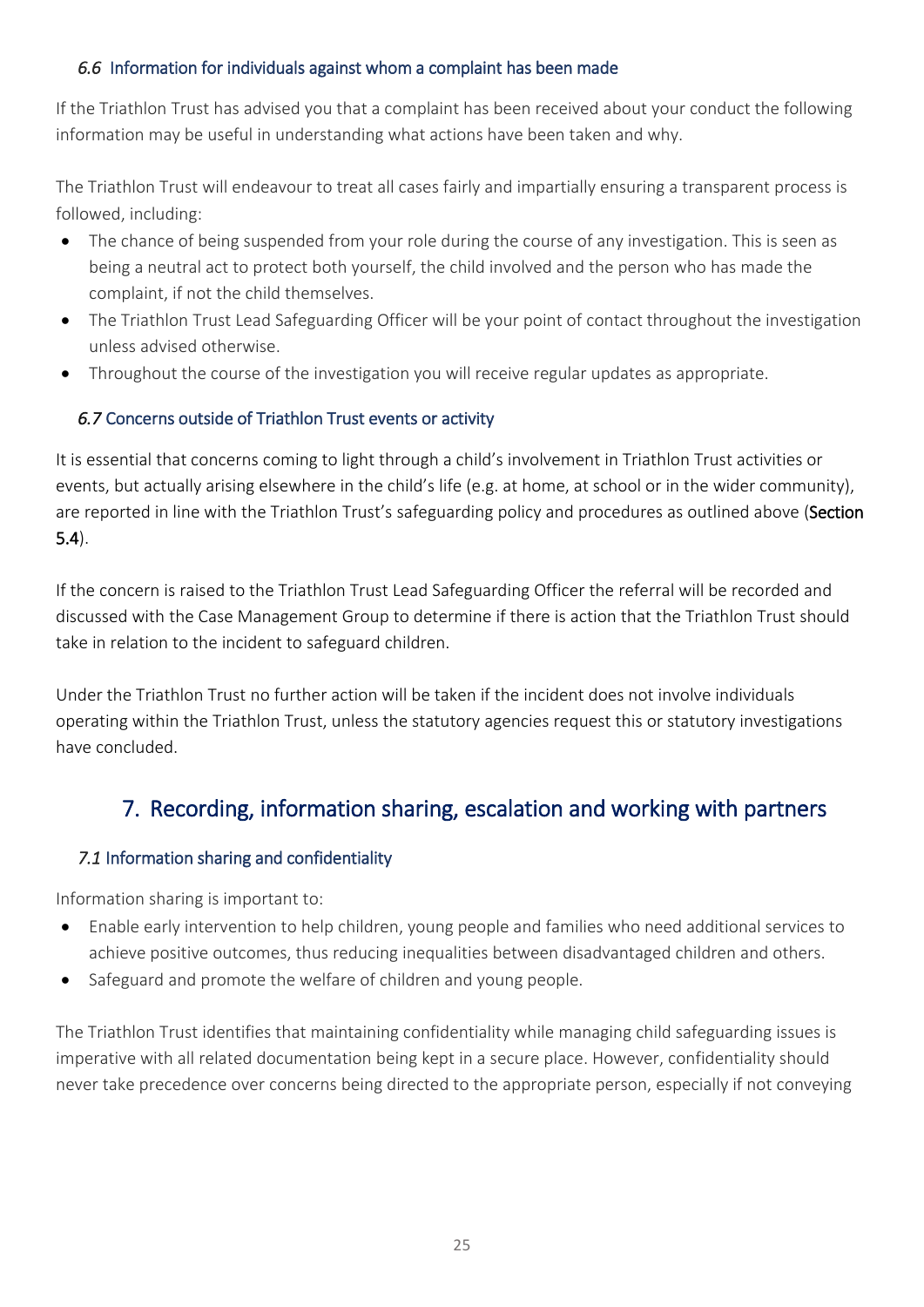#### these concerns could place a child at more risk of harm. If you recieve a disclosure you should never promise to keep it secret.

The principles of confidentiality should be maintained whether disclosing a concern internally or to any external statutory agency. '*[Information Sharing for Practitioners'](https://www.gov.uk/government/uploads/system/uploads/attachment_data/file/419628/Information_sharing_advice_safeguarding_practitioners.pdf)* (HM Government,2015) provides seven golden rules for sharing information:

- 1. The Data Protection Act is not a barrier to sharing information but a framework to ensure that personal information is shared appropriately.
- 2. Be honest with the individual concerned (and their family when appropriate) about why, what, how and with whom their information could be shared with and, unless inappropriate or unsafe to do so, seek their agreement.
- 3. If you are unsure seek advice, without disclosing an individual's identity where possible
- 4. Share with consent when possible and respect the wishes of those who have not consented. You should use your judgement to determine if a lack of consent should be overridden in public interest. You should base your decision on the facts of the case.
- 5. Consider safety and well-being when deciding to share information, both of the individual concerned and those that could be affected by their actions.
- 6. Ensure that you share only necessary information and it is only shared with individuals who need to have it, that it is accurate, shared in a timely manner and shared securely
- 7. Keep a record of your decision and the reasoning behind it. If you do share information, make a note of what has been shared with whom and for what purpose.

#### *7.2* Recording, record retention and destruction

It is essential that the Triathlon Trust keep clear and comprehensive records of any concern or allegation including details of how they were followed up and resolved, and details of the decisions reached and any action taken. The purpose of the record is to:

- enable accurate information to be given in response to any future request for a reference
- provide clarification in cases where a future DBS disclosure reveals information from the police that an allegation was made but did not result in a prosecution or a conviction
- prevent unnecessary re-investigation should an allegation resurface after time
- provide evidence and information if a decision is made to refer the person for consideration to be barred from working with children and/or adults
- enable the Triathlon Trust to review and improve policies, procedures and practice based on learning and feedback.

The LSO is responsible for creating and maintaining the record during the course of managing a safeguarding concern or allegation.

Additional records e.g. email, hard copy documents are likely to be created as part of an investigation process. Summaries of the content of these will be recorded on a safeguarding recording log. At the end of the investigation the LSO will create a file of all emails including scanned copies of all hard copy documents.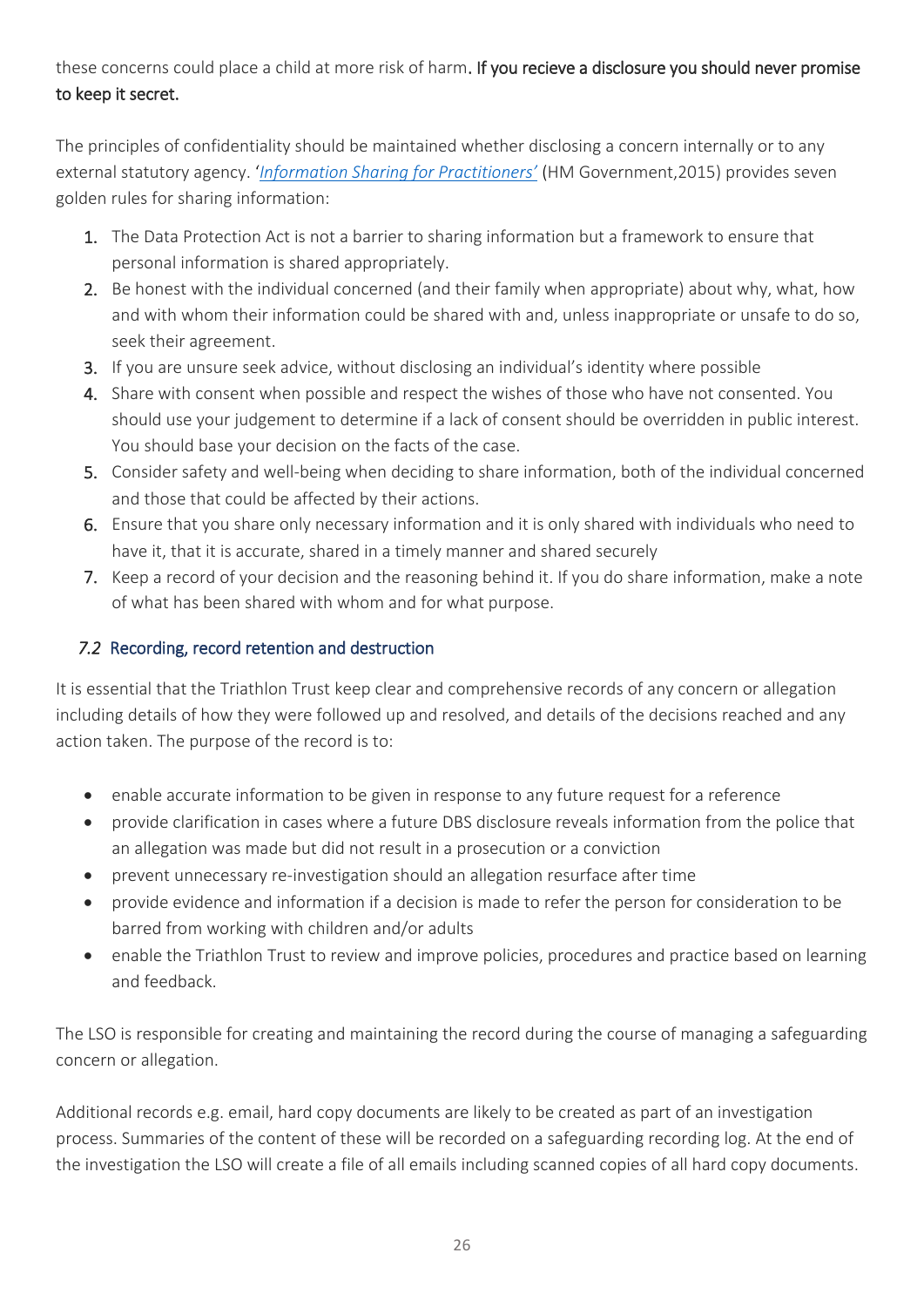The file must be appended to the safeguarding incident log by the LSO. All original hard copy documents should be immediately destroyed (post scanning) using the confidential waste bins.

Records of safeguarding allegations and any subsequent processes against staff or volunteers should be retained by the Triathlon Trust, including for people who leave the organisation, at least until the person reaches 65 years, or for 10 years if that is longer. The records must be stored securely in a password protected folder in a shared drive and with restricted access by the LSO and anyone else authorised by them. Details of allegations that are found to be malicious should be removed from personnel records.

All the information relating to a safeguarding concern about a child or adult at risk and subsequent action taken must be recorded using a Safeguarding Concern referral form (Appendix 4) and a safeguarding recording log. The records must be stored securely in a password protected folder in a shared drive and with restricted access by the LSO and anyone else authorised by them. These records should be retained for a period of 15 years. The period of retention may need to be longer if there has been a complaint in respect of the case or legal proceedings. The reason for keeping a record for longer than 15 years must be documented so as to be in line with the principles of the Data Protection Act.

Once the requisite retention period has been reached all records should be destroyed using shredding and confidential waste or be electronically purged. It is the responsibility of the Triathlon Trust to check when records are due for destruction and arrange to do this.

#### Photography and filming children in sport guidance

The Triathlon Trust welcomes the taking of appropriate images of children at Triathlon Trust events and activities and has developed the following guidance to enable suitable images to be taken.

Everyone involved in Triathlon Trust events and activities should have an understanding of the issues relating to the taking and use of photographic and recorded images of children and our guidance on this.

The following guidance should be applied to all Triathlon Trust activities and events and relates to images recorded on any device. Please note the term 'images' refers to photographs and videos. The following guidance must be adhered to by Triathlon Trust staff, volunteers, and official and professional photographers.

If it is deemed by the Triathlon Trust that any photographs or recorded images are used inappropriately this may result in an individual being removed from the event, unable to use photographic equipment at a Triathlon Trust event in the future and/or facing disciplinary action by the Triathlon Trust.

While the Triathlon Trust recognises that the majority of recorded images are utilised for their intended purpose, they have the potential to be misused. The following guidelines have been developed with the aim of increasing the safety and well-being of children and for the avoidance of creating potential sources of child abuse including:

- Using the images for child abuse purposes, or adapting and modifying them for this purpose
- The potential identification of a child from their personal information and the possible grooming which could occur as a result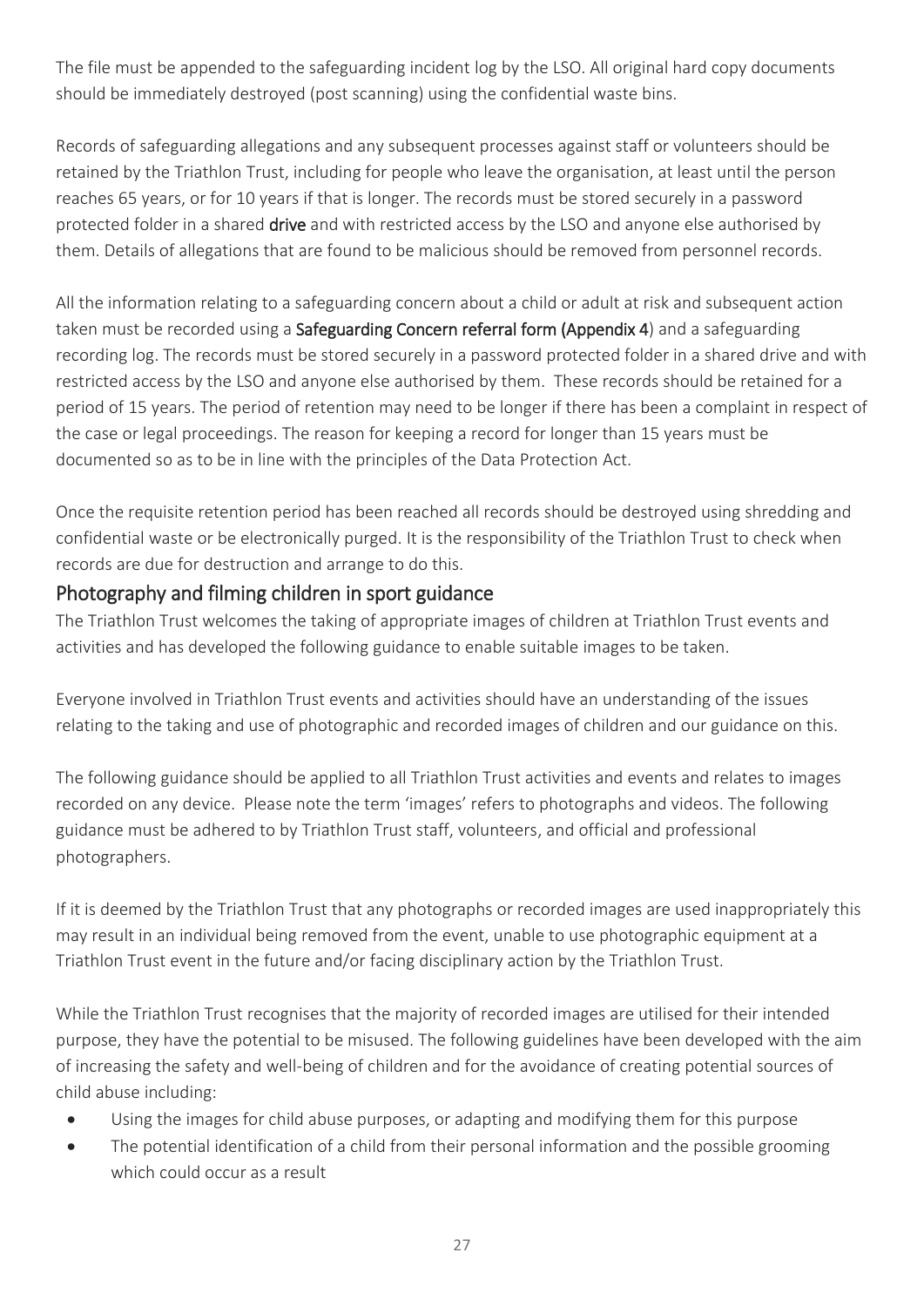- The potential identification of children that have been recognised as being at risk for reasons including:
	- o Having been removed from their family for their own safety
	- o Restrictions on parental access following the separation of parents
	- o Being a witness in legal proceedings

#### *7.3* Guidelines

- Written consent from the participant's parents/ carer should be sought before capturing, sharing or publishing images where a child can be identified, including posting on the Triathlon Trust's website and social media, etc.
- A participants' parents/carers should have the opportunity to refuse their child being photographed. This should not exclude the child from any activities.
- Care should be taken to ensure that images are not sexual or exploitative in nature, nor open to obvious misinterpretation and misuse
- NEVER publish personal details (email address, home address, etc.) of a child with their photograph. Visual content or captions must not lead to the identification of children.
- Action shots should demonstrate the spirit of the sporting activity and promote the positive safety aspects of the sport.
- Images should not be taken if the participant's swimwear is ripped or displaced
- The photographs should focus on the action and, where possible, be a group shot as opposed to focussing on individuals
- Where an event takes place in a public space such as a leisure centre, parents and teachers should be made aware that members of the public are able to take photos of the event and participants

#### *7.4* See Appendix 5 for a photography consent form template which may be adapted for use depending on the format of the event, for example, incorporated in to a registration form.

#### *7.5* Triathlon Trust Procedures

- The Triathlon Trust will ensure that when obtaining permission from a school for their pupils that they pass on to the child and their parent/ carer how the images may be used
- Any child who does not have parent/ carer photo consent will be issued with an identifying wristband and images of the child must not be taken or, if accidentally taken, must be immediately deleted
- A clear brief will be provided to volunteers and volunteers at events about what is considered appropriate in terms of content. Photography policy guidelines will be available for viewing for staff and volunteers
- Parents or guardians who wish to take photos or videos at an event will be advised to focus on their own child as much as reasonably possible and to avoid including other children in those images, especially children wearing identifying (orange) wristbands
- The use of photographic and recording equipment, including smartphones, is forbidden under all circumstances in changing rooms and toilet areas. Only Triathlon Trust members of staff and official photographers are permitted to take photographs poolside.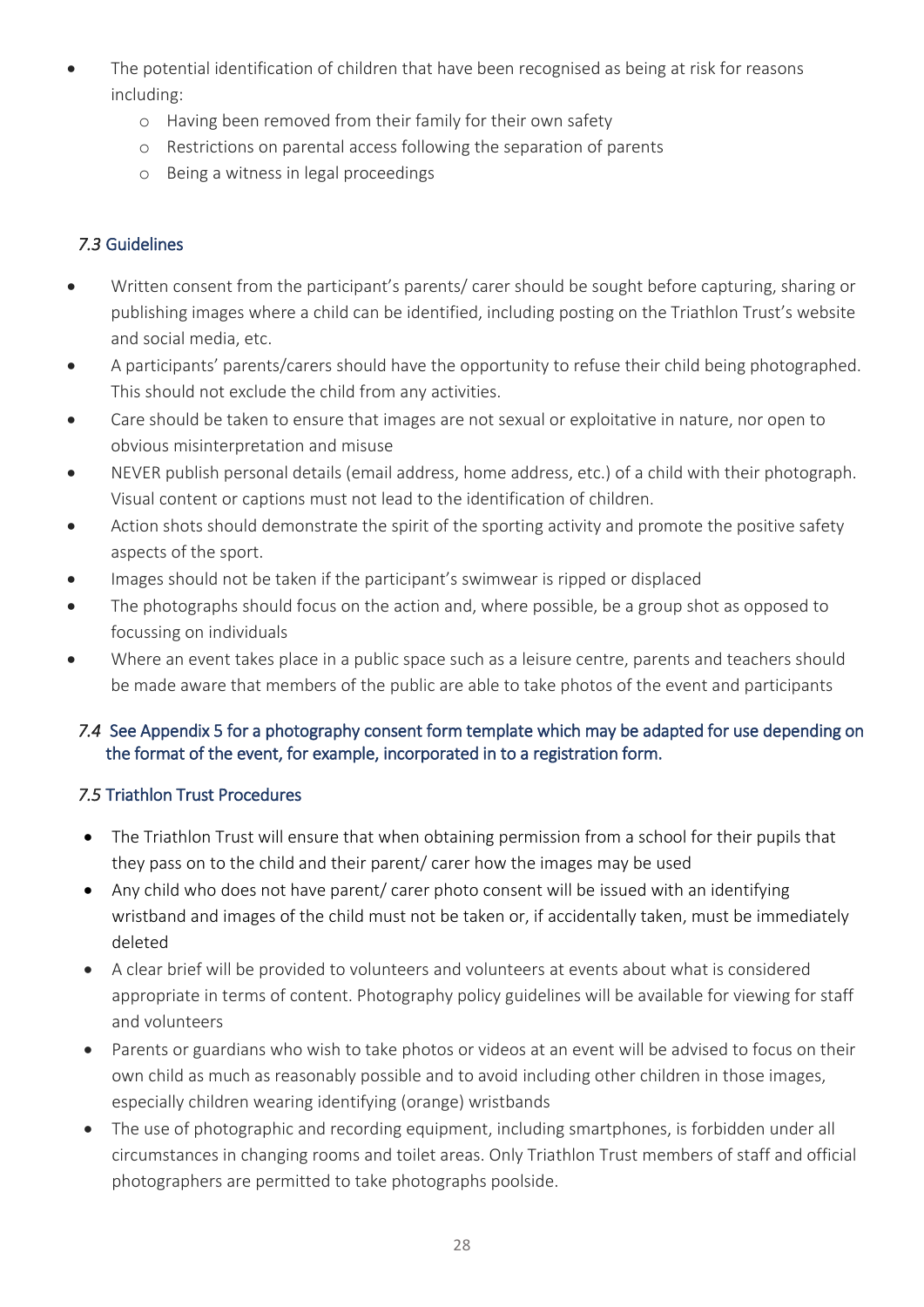- Signage around the event will proactively promote guidance about those specific areas where photography is not permitted under any circumstances and promote safeguarding messages
- Photographs are considered 'personal data' in terms of the Data Protection Act. As with all personal data, images should be processed in accordance with the principles laid out in the Data Protection Act, and other relevant legislation and guidance. I.e. All images of children should be securely stored
- All safeguarding concerns regarding inappropriate photography reported to the Lead Safeguarding Officer will be recorded in the same manner as any other safeguarding or child protection concern (Section 5).

Professional photographers, e.g. from the local press or provided by an event sponsor, must register with the Triathlon Trust prior to the event by producing their professional identification for the details to be recorded. On arriving at the event, they must report to the event registration desk where they will be issued with a high viz jacket/vest to identify themselves throughout the event and will be briefed about what is considered appropriate in terms of content of images and their behaviour.

#### Any concerns regarding inappropriate, or intrusive photography, should be reported immediately to any Triathlon Trust staff member or the Lead Safeguarding Officer.

# 8. Communications with children

It is important that Triathlon Trust staff, volunteers, and all those involved with the Triathlon Trust, communicate appropriately with children involved in Triathlon Trust activities, be that in person, by phone, in writing, text, online or any other form of communication. When communicating online you should observe the same rules of behaviour as if speaking with them in person, that is, being professional, polite and respectful, whether using the written word, images or icons.

#### *8.1* Mobile phone guidance

The use of mobile phones to communicate by text, email and instant messaging has become the norm. The intention of this guidance is to provide those involved in Triathlon Trust activities and those in positions of trust with a better understanding of best practice in this area.

- Instead of holding the contact details for children, staff should hold the contact details of children's parents/carers and ask them to pass on any relevant information to participants
- Staff should only use work mobile phones or Triathlon Trust landlines
- If sensitive data is held, then devices (e.g., mobile phones, laptops) should have appropriate security (e.g., passwords)

#### Additional direction for coaches

- Avoiding taking calls, texting, or being distracting by your phone, during training sessions. If answering a call is unavoidable it is imperative that there is another individual who can supervise the session during this time.
- If using the camera function, the coach should have the permission of the child's parents/carers and should follow the Triathlon Trust's policy for photography and filming (Section 5).
- If the coach enters the changing facilities for any reason the camera function of their phone should not be used under any circumstances.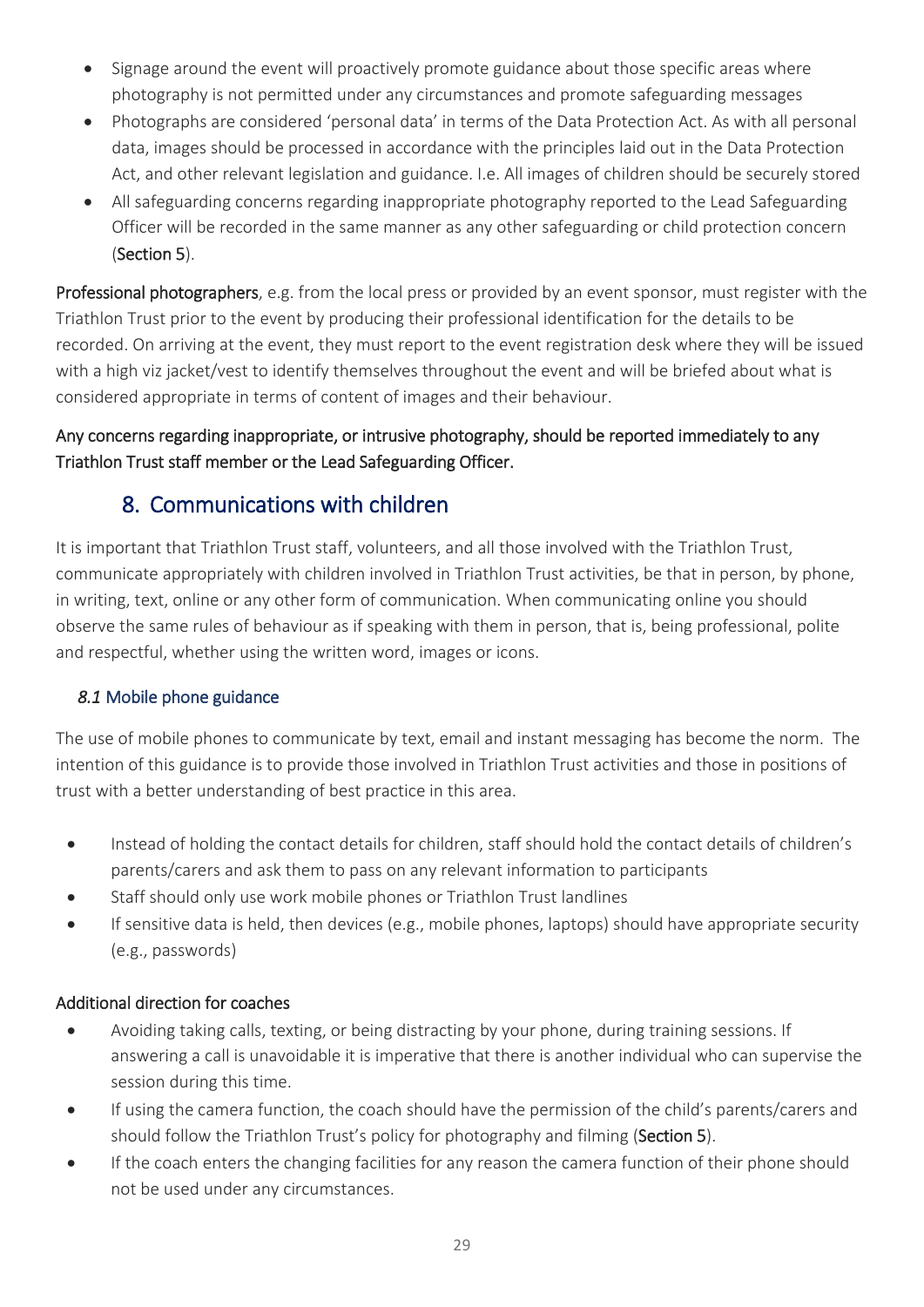- Photographs of young people under 18 years of age should only be published if the permission of their parents/carers has been given.
- If a photo is published, any young person's details such as their full name, location of the photograph or any details that would enable them to be found should not be included.

The Triathlon Trust recognise that young people may become coaches or volunteers after being involved in an event or activity, and as a result may be friends with a number of other participants, some of whom may be under 18 years of age. It is plausible that they will have their contact details and frequently communicate with them already.

As a result, the Triathlon Trust accept that it would not be appropriate to expect young coaches or volunteers to be removed from their friendship groups and so in these cases the Triathlon Trust suggest:

- That any pre-existing friendships are maintained and the coach/ volunteer would not have to remove contact details.
- If this is the case, then the coach/ volunteer should inform the Lead Safeguarding Officer.
- Following this advisory, the Triathlon Trust staff member leading the event or activity should make every effort to ensure that the coach is not the primary coach for their friendship group unless unavoidable.

#### *8.2* Social media guidance for Triathlon Trust staff and volunteers

It is recognised that the use of social media (Facebook, Twitter, etc.,) is an important part of how the Triathlon Trust communicates with its audience and allows communication and networking between staff and its community, such as recruiting volunteers.

Alongside the positive aspects of these sites there are the inherent dangers and consequences of misuse including cyber bullying, grooming, identity theft, and viewing unsuitable content.

As these sites are accessible to children, the Triathlon Trust is committed to ensuring that all posted content and messages have suitable content and format to avoid miscommunication of their meanings.

#### The Triathlon Trust determines that social networking sites are not an appropriate route of direct communication with children and this method of communicating with children is not supported as a communication route by Triathlon Trust staff and volunteers.

Only Triathlon Trust staff that have been through relevant safeguarding checks and completed safeguarding training should use and have access to the Triathlon Trust social media accounts, email messaging system and website account.

#### Good Practice

The Triathlon Trust make the following recommendations for individuals who are in a position of trust and responsibility for children and young people within Triathlon Trust events and activities, when setting up and maintaining social media sites including:

- How the account/page will be set up and managed:
	- o As a page not a personal profile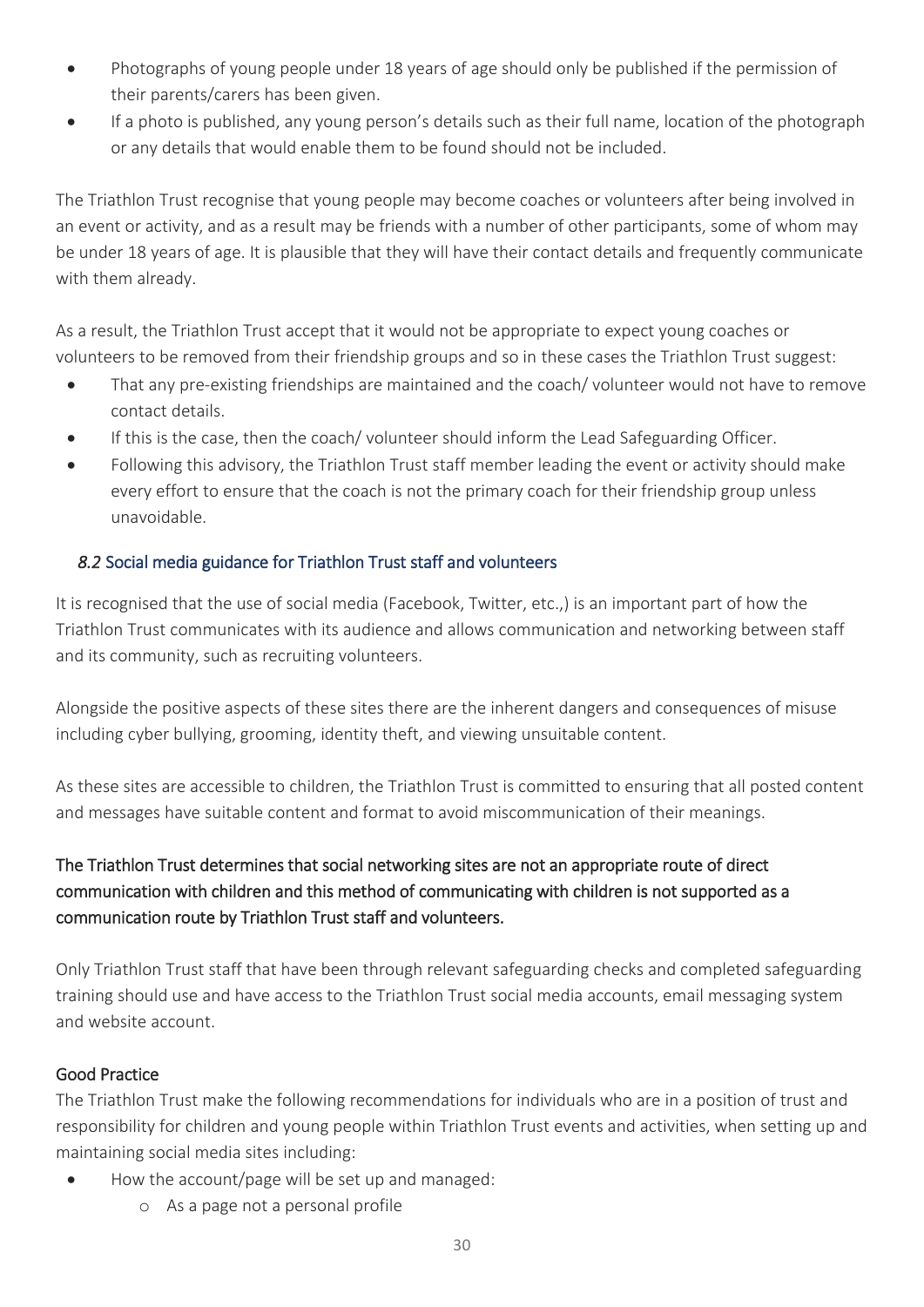#### o Developed in consultation with the Triathlon Trust Lead Safeguarding Officer

- o Include the option for comments to be reviewed before being posted to ensure they are appropriate
- o Ensure that the use of any photographs or videos is in line with the Triathlon Trust's Photography Policy.
- o Ensure that permissions are granted if photographs are used, especially of participants under 18 years of age
- o Gain permission from Triathlon Trust staff or volunteers for their contact details to be published if necessary
- o Ensure privacy and security settings are appropriately set to ensure that content is appropriate for all individuals who could be accessing the page
- o The ability to block individuals who should not have access or post offensive or inappropriate material
- o Include a profanity filter where possible
- o Include contact details for the Triathlon Trust and the Lead Safeguarding Officer as this will enable users to verify the account/page, as well as knowing who to contact with any queries
- o Think before you post anything on to the page do they fit with the Triathlon Trust's policies and guidance
- o Clearly communicate acceptable and unacceptable online behaviour to all users, clearly outlining to users who to contact if they have concerns
- o Ensure the access details for the account/page are kept secure to ensure the threat of hacking and misuse is reduced (if accessed on a phone or laptop, ensure the device is password protected)
- Report potentially abusive or illegal content/activity to the Lead Safeguarding Officer immediately
- Ensure that all volunteers and participants understand the importance of protecting their privacy online and that they understand the risks of posting and sharing content which could damage both theirs and the Triathlon Trust's reputation
- If a young person requests to add you personally as a friend on social media you should decline

# 9. Anti-bullying policy & guidance

The Triathlon Trust are committed to providing a safe and enjoyable environment in which all individuals can take part in our events, whether that be a one-off or regular activity.

If bullying does occur then all participants should feel safe in communicating this information and know that any incidents will be managed effectively. All forms of bullying will be addressed and everybody in the Triathlon Trust has a responsibility to work together to stop bullying.

The Triathlon Trust expect any individual who is aware of bullying occurring to report any concerns to a member of Triathlon Trust staff, or the Triathlon Trust Lead Safeguarding Officer. All reported incident of bullying and action taken should be recorded using an Incident Reporting Form (Appendix 7)

The Triathlon Trust will:

- recognise its duty of care and responsibility to safeguard all participants from harm
- promote and implement this anti-bullying policy in addition to our safeguarding policy and procedures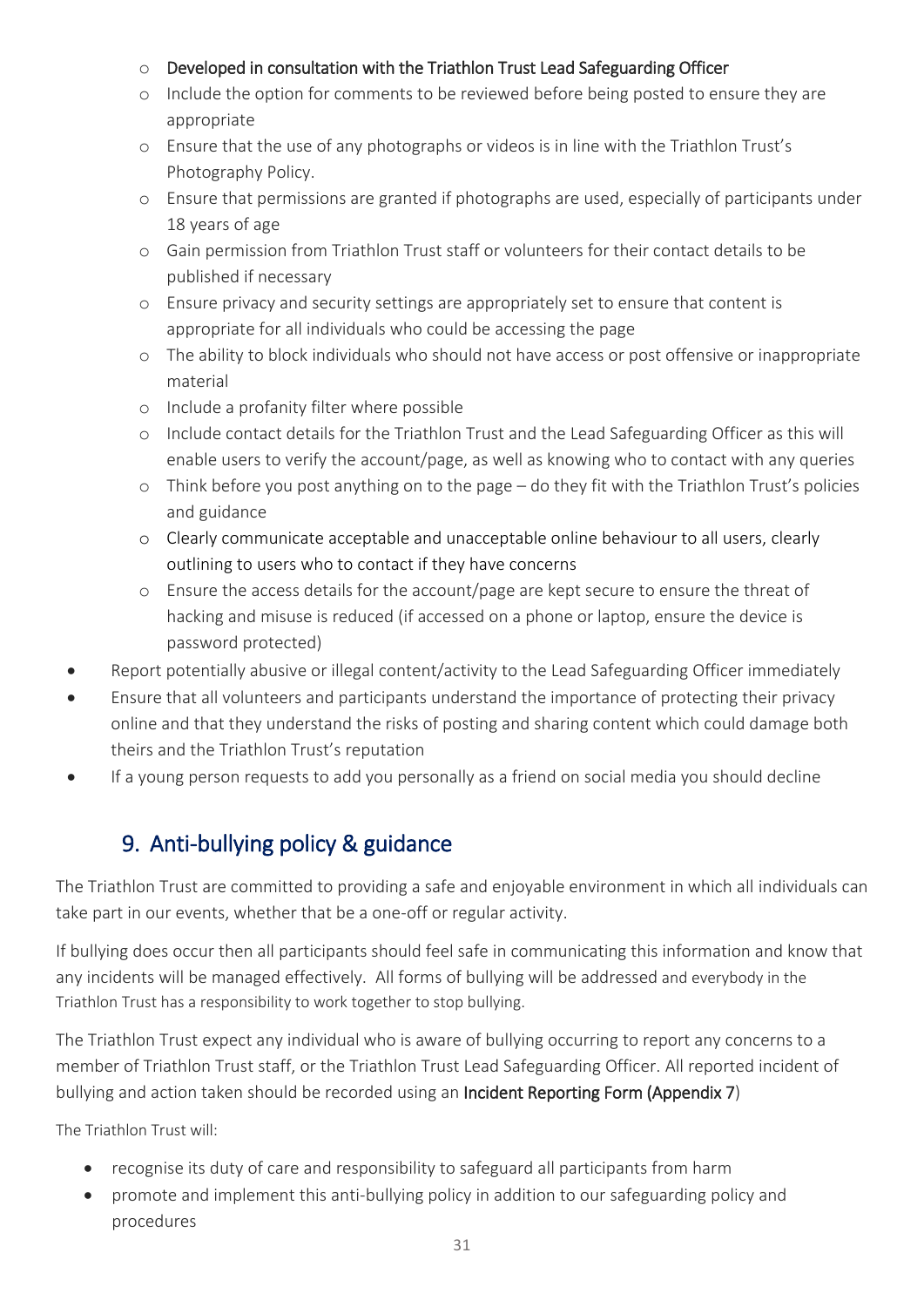- seek to ensure that bullying behaviour is not accepted or condoned
- require all participants in Triathlon Trust events and activities to be given information about this policy
- take action to investigate and respond to any alleged incidents of bullying
- ensure that Triathlon Trust staff and volunteers are given access to information, guidance and/or an appropriate level of training on bullying.

#### Each participant, Triathlon Trust volunteer and staff member, and everyone involved in Triathlon Trust events and activities will:

- respect every child's need for, and rights to, a play environment where safety, security, praise, recognition and opportunity for taking responsibility are available
- respect the feelings and views of others
- recognise that everyone is important and that our differences make each of us special and should be valued
- show appreciation of others by acknowledging individual qualities, contributions and progress
- be committed to the early identification of bullying, and prompt and collective action to deal with it
- ensure safety by having rules and practices carefully explained and displayed for all to see
- report incidents of bullying they see by doing nothing you are condoning bullying.

#### What is bullying?

- bullying can include:
	- o physical pushing, kicking, hitting, pinching etc.
	- o name calling, sarcasm, spreading rumours, persistent teasing and emotional torment through
	- o ridicule, humiliation or the continual ignoring of individuals
	- o posting of derogatory or abusive comments, videos or images on social network sites
	- o racial taunts, graffiti, gestures, sectarianism
	- o sexual comments, suggestions or behaviour
	- o unwanted physical contact
- bullying can include online as well as offline behaviour
- children with a disability, from ethnic minorities, young people who are gay or lesbian, transgender young people or those with learning difficulties are more vulnerable to this form of abuse and are more likely to be targeted.

#### Support to the child

- children will be able to speak to any Triathlon Trust staff member or volunteer and know that they will listen to and support them
- potential barriers to talking (including those associated with a child's disability or impairment) need to be identified and addressed at the outset to enable children to approach adults for help
- children will have access to Helpline numbers
- anyone who reports an incident of bullying will be listened to carefully and be supported
- any reported incident of bullying will be investigated objectively and will involve listening carefully to all those involved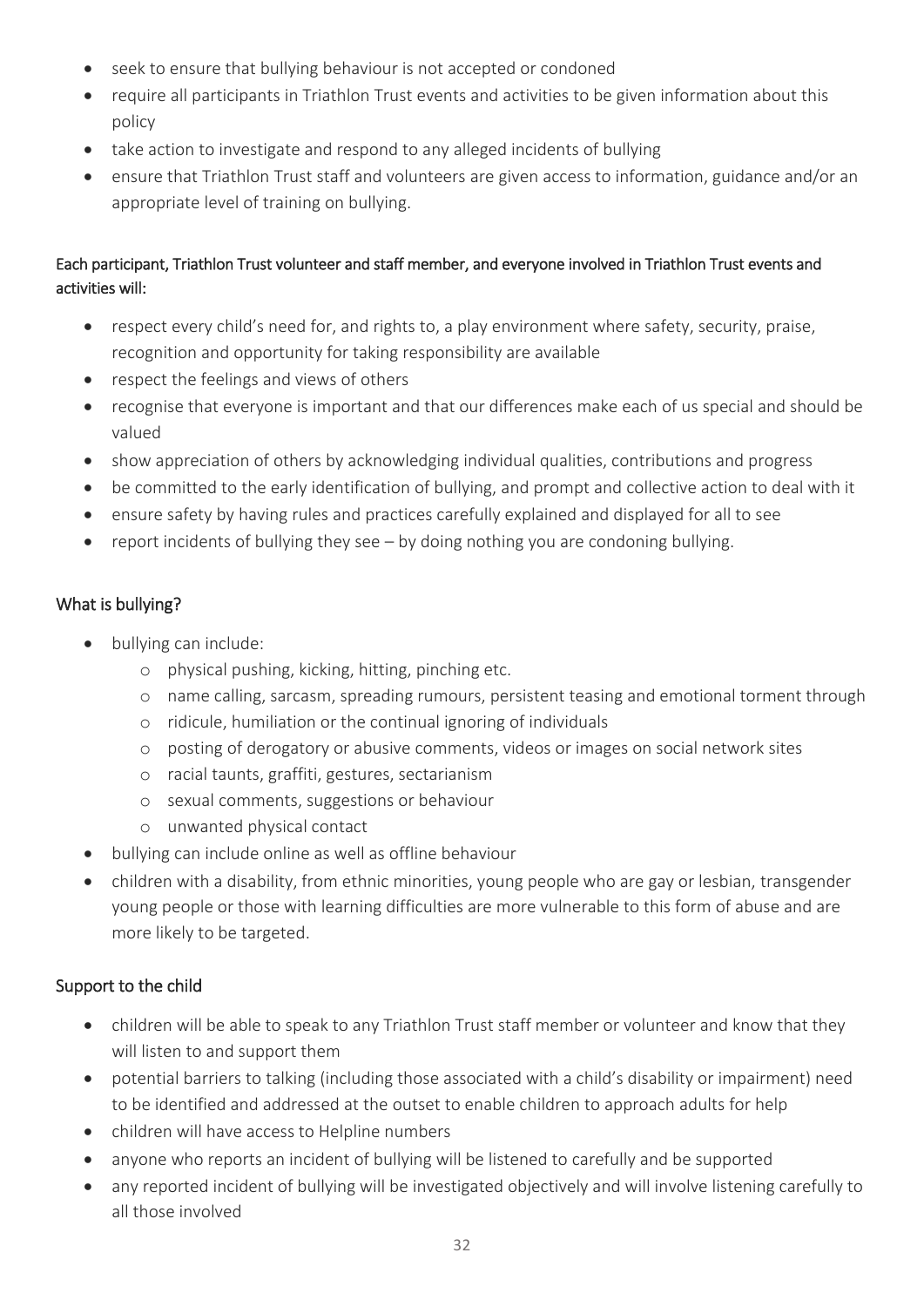- children being bullied will be supported and assistance given to uphold their right to play and live in a safe environment which allows their healthy development
- those who bully will be supported and encouraged to stop bullying
- sanctions for those bullying others that involve long periods of isolation, or which diminish and make individuals look or feel foolish in front of others, will be avoided.

#### Support to the parents/guardians

- information should be available to parents/guardians on the Triathlon Trust's anti-bullying policy and guidance
- any incident of bullying will be discussed with the child's parent(s)/guardians by the Event Director or Coach
- parents will be consulted on action to be taken (for both victim and bully) and agreements made as to what action should be taken
- information and advice on coping with bullying will be made available
- support should be offered to the parent(s) including information on other agencies or support lines.

#### Further information about bullying and guidance on managing bullies for Triathlon Trust volunteers, staff and coaches can be found in Appendix 8.

# 10. Working with third parties

The Triathlon Trust works with a variety of partners, e.g. school sports partnerships, and service providers, e.g. leisure centres, First Aid provision, to deliver our events, who all share a duty of care for the safety and wellbeing of participants. The partner or service provider may or may not also have their own safeguarding policy and procedures.

#### Working with service providers, *e.g. facilities such as a leisure centre, First Aid provision*

- Safer recruitment the Triathlon Trust requires that a third-party service provider be responsible for undertaking safer recruitment checks for their own staff and keeping records, and confirming in writing to the Triathlon Trust that this has been done. If the service provider does not undertake safer recruitment checks, e.g. a sole trader, the Triathlon Trust will act in accordance with our own Safer Recruitment policy and procedures.
- Safeguarding policy and procedures If a third-party service provider has their own safeguarding policy and procedures, it is reasonable to expect their staff to follow their policy and procedures whilst delivering a service at a Triathlon Trust event and to inform the Triathlon Trust Event Director or Lead Safeguarding Officer of any concerns they identify at the event. The Triathlon Trust may request a copy of the provider's safeguarding policy and procedures but is not responsible for quality assuring them. If a service provider does not have their own safeguarding policy and procedures their staff will be required to adhere to the Triathlon Trust's safeguarding policy and procedures whilst delivering a service at a Triathlon Trust event, a copy of which will be provided prior to the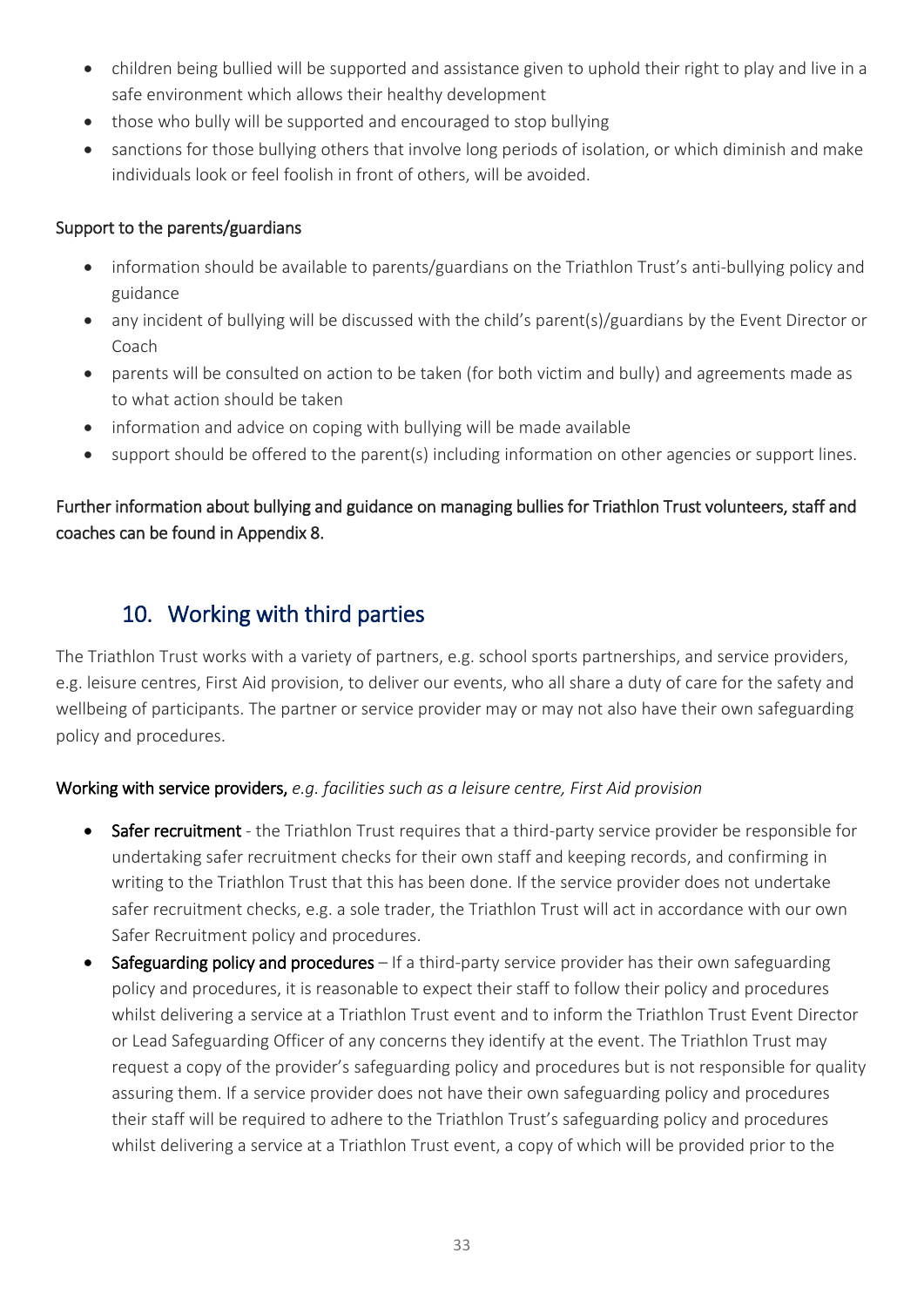event. The pre-event risk assessment will outline any additional safeguarding arrangements for the event.

#### Delivery partners, *e.g. school sports partnerships*

In the case of some events, two or more partners may be involved in the commission, funding and delivery of an event. The Triathlon Trust will apply Triathlon Trust's safeguarding policy and procedures, unless otherwise agreed with an event delivery partner prior to the event. Any additional safeguarding arrangements will be included on the risk assessment and staff and volunteers will be fully briefed.

If a delivery partner has their own safeguarding policy and procedures, it is reasonable to expect their staff to follow their policy and procedures whilst delivering a service at a Triathlon Trust event and to inform the Triathlon Trust Event Director or Lead Safeguarding Officer of any concerns they identify at the event.

#### Working in-school

The Triathlon Trust will cooperate with the school to meet any safeguarding requirements or requests for information they may have.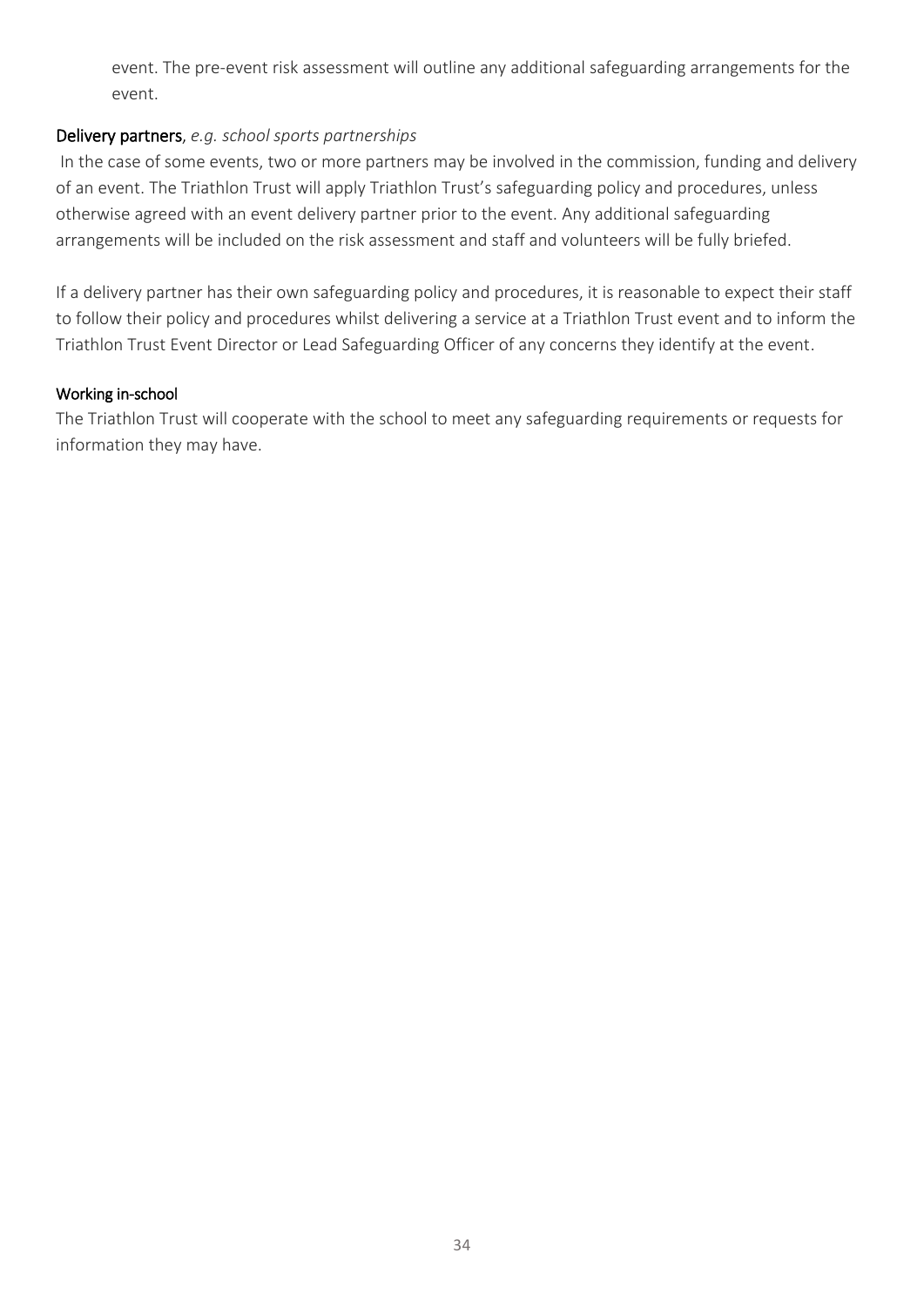# Appendix 1: Glossary of Terms

For the purposes of this policy and procedures, the following terms are used:

Adult Individual aged 18 years or older

**.** 

Adult at risk An adult at risk is 'any person who is aged 18 years or over and at risk of abuse or neglect because of their needs for care and support' (Care Act 2014 [England]). This definition is broadly consistent with definitions across the devolved nations; although, in Scotland, the definition of an 'adult at risk' or 'vulnerable adult' applies to those aged 16 years and over<sup>2</sup>.

Abuse This is the ill-treatment or abuse of a child or an adult at risk. A person may abuse or neglect a child or an adult at risk by inflicting harm or by knowingly failing to act to prevent harm<sup>3</sup>. Children or adults at risk can be abused in a family, in any type of institution/organisation, during an activity or event or by those known to them or others, for example by those responsible for organising, participating or providing support or care or education for them.

Participant generic term to include all children taking part in any Triathlon Trust events and/ or activities

DBS Disclosure and Barring Service: formed through merger of Criminal Records Bureau and Independent Safeguarding Authority. Complete the DBS application process for registered bodies (e.g., British Triathlon) to enable informed decisions to be made about an individual's suitability to work with children.

Child This policy is in respect of all children. A child includes babies, children and young people from pre-birth up to 18 years.

In Scotland there is a variance to this where a child is someone up to the age of 16 unless the child is subject to a supervision requirement by a Children's Hearing, in which case they are considered a child until the age of 18 years.

Child abuse This is the maltreatment of a child. A person may abuse or neglect a child by inflicting harm or by failing to act to prevent harm. Children can be abused in a family or in an institution or community setting by those known to them or, more rarely, by others (e.g. someone in authority or via the internet). Children may be abused by one or more adult or by another child or children.

Child protection This is part of safeguarding and promoting welfare. It refers to the activity that is undertaken to protect specific children who are suffering, or at risk of suffering, significant harm. Different types of abuse (physical, emotional, sexual or neglect) may constitute significant harm and there are more details about these forms of abuse given in the accompanying procedures.

CPSU Child Protection in Sport Unit: sited within the NSPCC, work with National Governing Bodies and County Sports Partnerships to help them minimise the risk of child abuse during sporting activities.

Children's Social Care Services Local Authority agency with responsibility for safeguarding and protecting children and families, formally known as Social Services.

Duty of Care The responsibility of an individual or organisation to ensure all practical steps are taken to ensure the safety of those involved in an activity organised by the individual or organisation.

DO Designated Officer (England only, formerly known as LADO): work within Children's Services and should be alerted to all cases in which it is alleged that a person who works with children has: behaved in a way that has harmed, or may have harmed, a child, possibly committed a criminal offence against children, or behaved towards a child or children in a way that indicates s/he is unsuitable to work with children

<sup>2</sup> In Northern Ireland the definition of "vulnerable adult" reflects the definition in the Criminal Evidence (Northern Ireland) Order 1999; and PSNI Guide - Vulnerable and Intimidated Witnesses Guide 2011. In Scotland the definition of "vulnerable adult" reflects the definition in the Adult Support and Protection (Scotland) Act 2007, Section 3 and "harm" is further defined at Section 53.

<sup>3</sup> In Northern Ireland the definition includes 'prohibited and relevant conduct that may cause any ill treatment or infliction of harm on an adult at risk': Safeguarding Vulnerable Groups Northern Ireland Order 2007, Schedule 1; Protection of Children and Vulnerable Adults Order (NI) 2003, Part IV, Schedule 'offence against a child'; Adoption and Children Act 2002, Section 120; and Serious Crime Act 2015, Part 5, Sections 66 – 69 'protection of children provisions'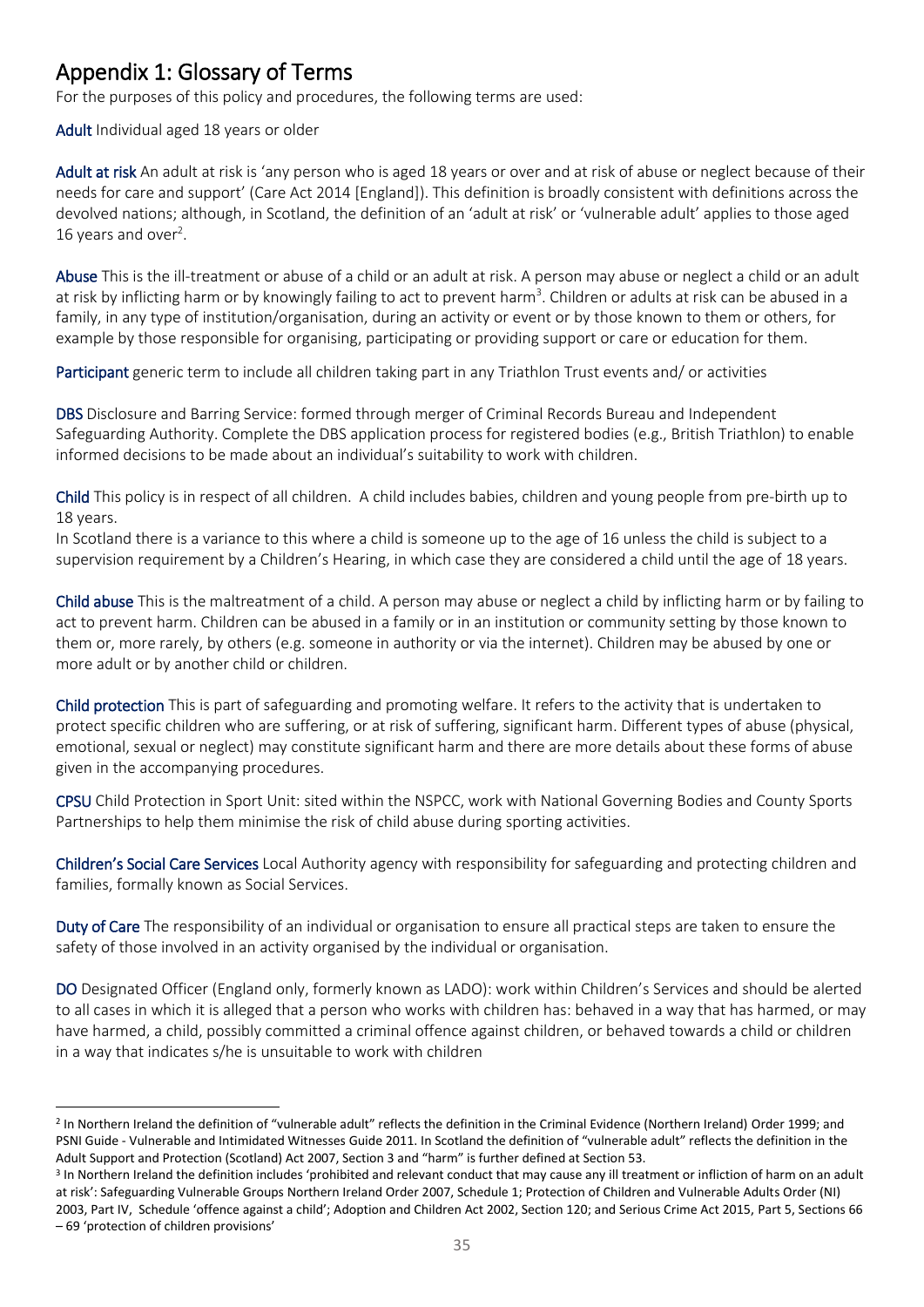Early help or intervention Statutory guidance<sup>4</sup> stresses the importance of children and their families having the opportunity of early help and support in order to avoid the need for child protection interventions at a later time. Early help or intervention may consist of one or more professionals supporting a family once an assessment of their needs has been completed.

There is a range of terminology used in the different nations and local authorities to describe the arrangements for offering early help and support, for example the Common Assessment Framework (CAF), children in need plans, and/or the Team around the Child (TAC). All are aimed at supporting the child early on in order to prevent any impairment to their future health or development

In loco parentis Means 'in place of a parent' and refers to an individual assuming some level of parental status while a child is in their care, for example a coach.

LSO Lead Safeguarding Officer of the Triathlon Trust

LCSB Local Children's Safeguarding board: coordinate activities of agencies/organisations that provide services for children and have responsibility for safeguarding children and promoting their welfare. Also provide local inter-agency guidelines related to procedures that should be followed in cases of actual and suspected child abuse.

Parent Generic term referring to parents, guardians and carers

#### Regulated Activity:

- Unsupervised activities: teaching, training, instructing, caring for or supervising children, or providing advice/ guidance on well-being, or driving a vehicle only for children.
- Work being carried out regularly (at least weekly), frequently (four times a month or more) or overnight (between 2am and 6am)
- Work in a limited range of establishments ('specified places'), with opportunity for contact: e.g. schools, children's homes, and childcare premises.

Safeguarding and promoting the welfare of children This means protecting children from maltreatment; preventing harm to children's health or development; ensuring children grow up with the provision of safe and effective care; and taking action to enable children to have the best outcomes

In Scotland, the term 'safeguarding' is not used in this context; rather, it is specified that "child protection has to be seen in the context of the [Getting it right for every](http://www.gov.scot/Topics/People/Young-People/gettingitright) child (Girfec) approach, the Early Years Framework and the UN Convention on the Rights of the Child, whereby all children have the right to be cared for and protected from harm and abuse and to grow up in a safe environment in which their rights are respected and their needs met. Children should get the help they need, when they need it, and their welfare is always paramount".

Safeguarding adults This describes the activity that is undertaken to protect adults at risk from abuse, harm, illtreatment and neglect

Staff Individuals employed by, or conducting paid for activities on behalf of, the Triathlon Trust

Volunteer Individual conducting unpaid activity in support of Triathlon Trust events or activities

**<sup>.</sup>** <sup>4</sup> Hm Government (2015) Working Together to Safeguard Children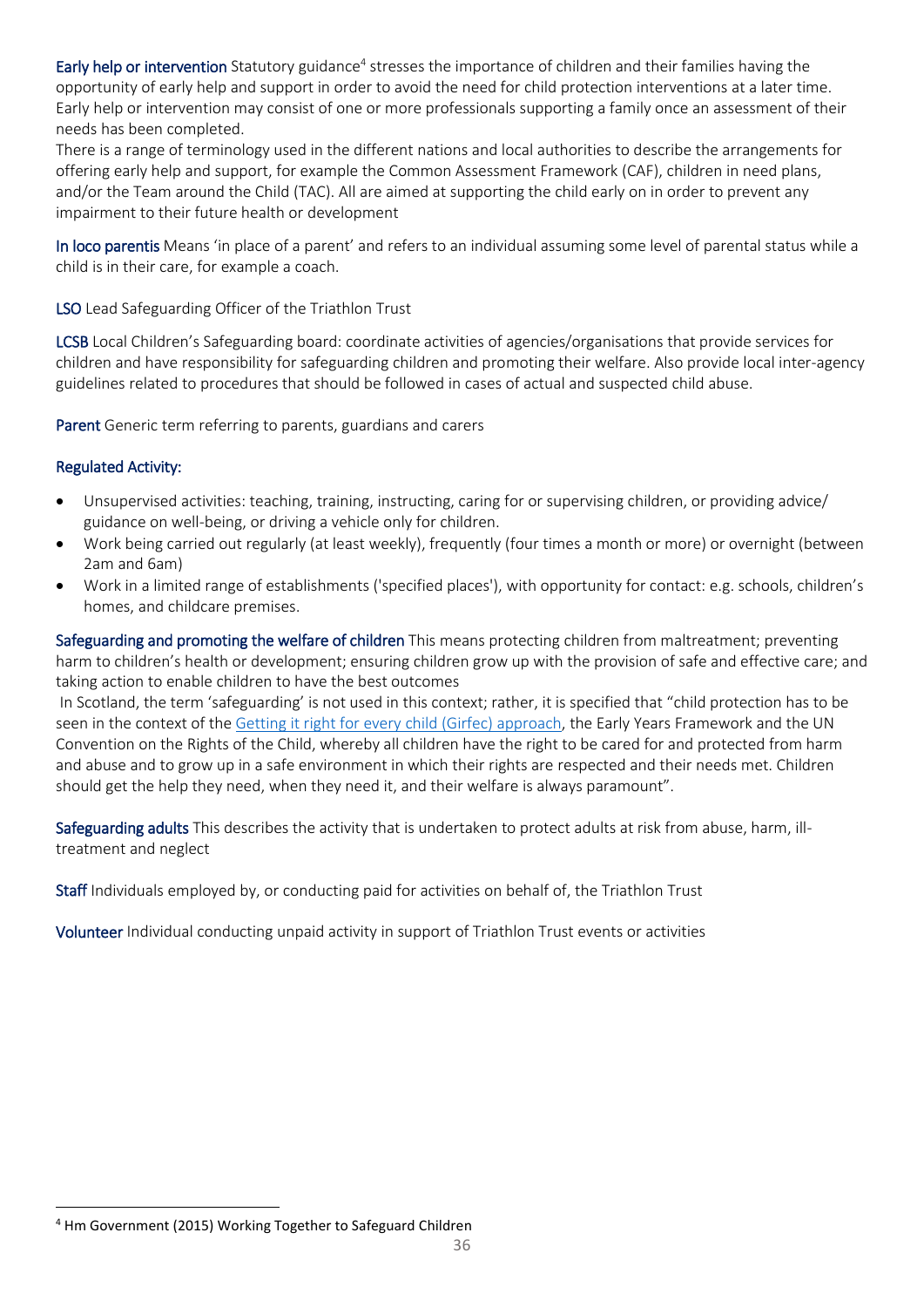# Appendix 2*:* Defining child abuse and neglect

There are four categories of harm<sup>5</sup> although often children may suffer more than one type of harm.

4.1 Physical abuse may involve hitting, shaking, throwing, poisoning, burning or scalding, drowning, suffocating, or otherwise causing physical harm to a child. Physical harm may also be caused when a parent or carer fabricates the symptoms of, or deliberately induces, illness in a child.

4.2 Emotional abuse is the persistent emotional maltreatment of a child such as to cause severe and persistent adverse effects on the child's emotional development. It may involve conveying to children that they are worthless and unloved, inadequate, or valued only insofar as they meet the needs of another person. It may include:

- not giving the child opportunities to express their views;
- deliberately silencing them, 'making fun' of what they say or how they communicate;
- age or developmentally inappropriate expectations being imposed on children. These may include interactions that are beyond the child's developmental capability, as well as overprotection and limitation of exploration and learning, or preventing the child participating in normal social interaction;
- seeing or hearing the ill-treatment of another;
- serious bullying (including cyber bullying), causing children frequently to feel frightened or in danger, or the exploitation or corruption of children.

Some level of emotional abuse is involved in all types of maltreatment of a child, though it may occur alone.

4.3 Sexual abuse and exploitation involves forcing or enticing a child or young person to take part in sexual activities, not necessarily involving a high level of violence, whether or not the child is aware of what is happening. The activities may involve:

- physical contact, including assault by penetration (for example rape or oral sex) or non-penetrative acts, such as masturbation, kissing, rubbing and touching outside of clothing.
- non-contact activities, such as involving children in looking at, or in the production of, sexual images, watching sexual activities, encouraging children to behave in sexually inappropriate ways, or grooming a child in preparation for abuse (including via the internet).

Sexual abuse is not solely perpetrated by adult males. Women can also commit acts of sexual abuse, as can other children.

Child sexual exploitation is a form of sexual abuse where children are sexually exploited for money, power or status. It can involve violent, humiliating and degrading sexual assaults. In some cases, young people are persuaded or forced into exchanging sexual activity for money, drugs, gifts, affection or status. Consent cannot be given, even where a child may believe they are voluntarily engaging in sexual activity with the person who is exploiting them. Child sexual exploitation doesn't always involve physical contact and can happen online. A significant number of children who are victims of sexual exploitation go missing from home, care and education at some point.

#### Possible indicators are:

**.** 

- Children who appear with unexplained gifts or new possessions;
- Children who associate with other young people involved in exploitation;
- Children who have older boyfriends or girlfriends;
- Children who suffer from sexually transmitted infections or become pregnant;
- Children who suffer from changes in emotional well-being;
- Children who misuse drugs and alcohol;
- Children who go missing for periods of time or regularly come home late; and
- Children who regularly miss school or education or don't take part in education.

<sup>5</sup> HM Government (2015)*[Working together to safeguarding children](http://www.workingtogetheronline.co.uk/)*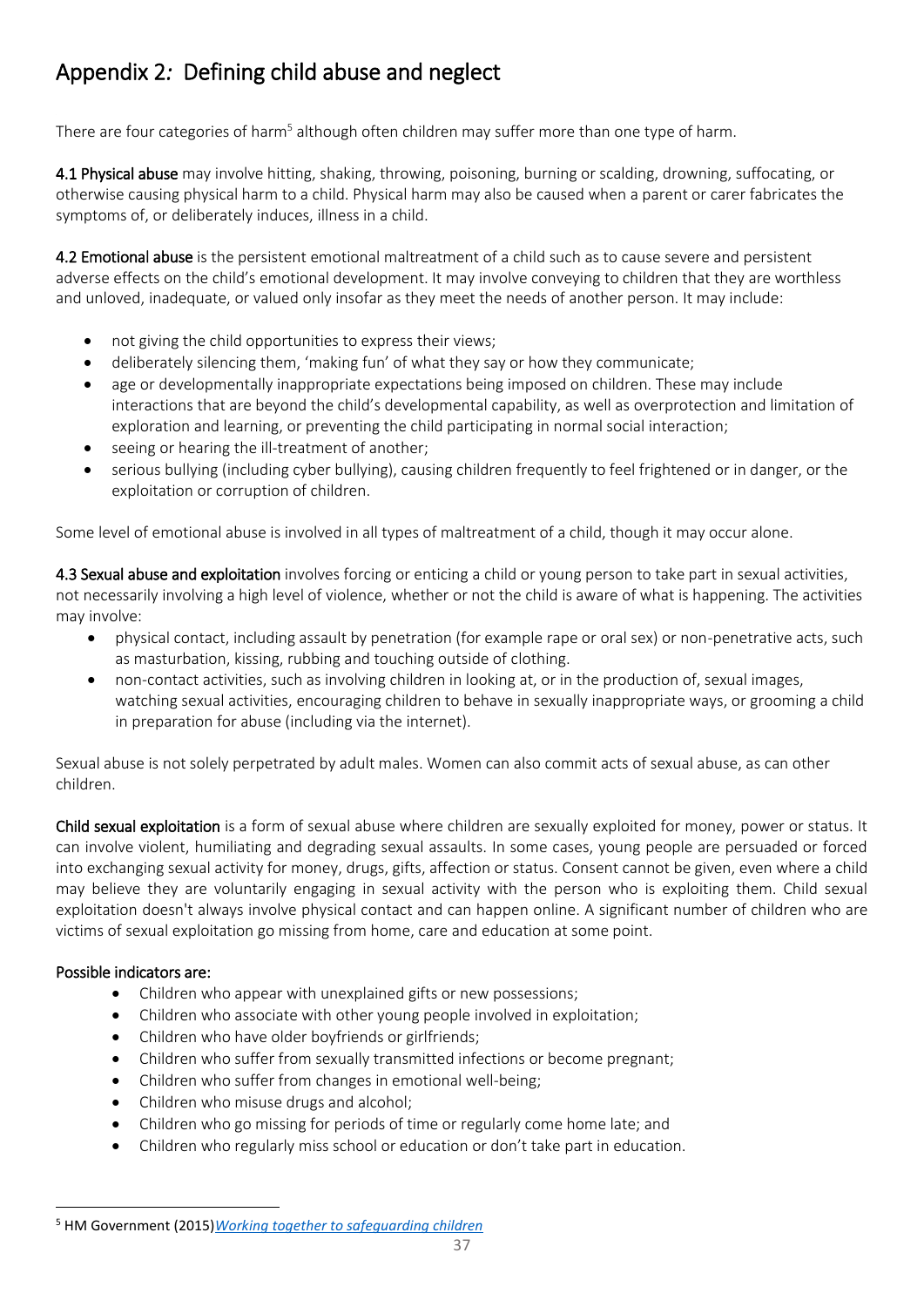4.4 Neglect is the persistent failure to meet a child's basic physical and/or psychological needs, likely to result in the serious impairment of the child's health or development. Neglect may occur during pregnancy as a result of maternal substance abuse. Once a child is born neglect may involve a parent or carer failing to:

- provide adequate food, clothing, and shelter (including exclusion from home or abandonment);
- protect a child from physical harm or danger;
- ensure adequate supervision(including the use of inadequate care-givers);
- ensure access to appropriate medical care or treatment.

Neglect can also include neglect of, or unresponsiveness to, a child's basic emotional needs.

#### *1.1 Signs of abuse*

The following information should help you to be more alert to the signs of possible abuse.

#### Physical Abuse

Most children will collect cuts and bruises as part of the rough-and-tumble of daily life. Injuries should always be interpreted in light of the child's medical and social history, developmental stage and the explanation given. Most accidental bruises are seen over bony parts of the body, e.g. elbows, knees, shins, and are often on the front of the body. Some children, however, will have bruising that is more than likely inflicted rather than accidental.

Important indicators of physical abuse are bruises or injuries that are either unexplained or inconsistent with the explanation given, or visible on the 'soft' parts of the body where accidental injuries are unlikely, e g, cheeks, abdomen, back and buttocks. A delay in seeking medical treatment when it is obviously necessary is also a cause for concern, although this can be more complicated with burns, as these are often delayed in presentation due to blistering taking place some time later.

The physical signs of abuse may include:

- unexplained bruising, marks or injuries on any part of the body
- multiple bruises- in clusters, often on the upper arm, outside of the thigh
- cigarette burns
- human bite marks
- broken bones
- scalds, with upward splash marks,
- multiple burns with a clearly demarcated edge

Changes in behaviour that can also indicate physical abuse:

- fear of parents being approached for an explanation
- aggressive behaviour or severe temper outbursts
- flinching when approached or touched
- reluctance to get changed, for example in hot weather
- depression
- withdrawn behaviour
- running away from home

#### Emotional Abuse

Emotional abuse can be difficult to measure, as there are often no outward physical signs. There may be a developmental delay due to a failure to thrive and grow, although this will usually only be evident if the child puts on weight in other circumstances, for example when hospitalised or away from their parents' care. Even so, children who appear well-cared for may nevertheless be emotionally abused by being taunted, put down or belittled. They may receive little or no love, affection or attention from their parents or carers. Emotional abuse can also take the form of children not being allowed to mix or play with other children.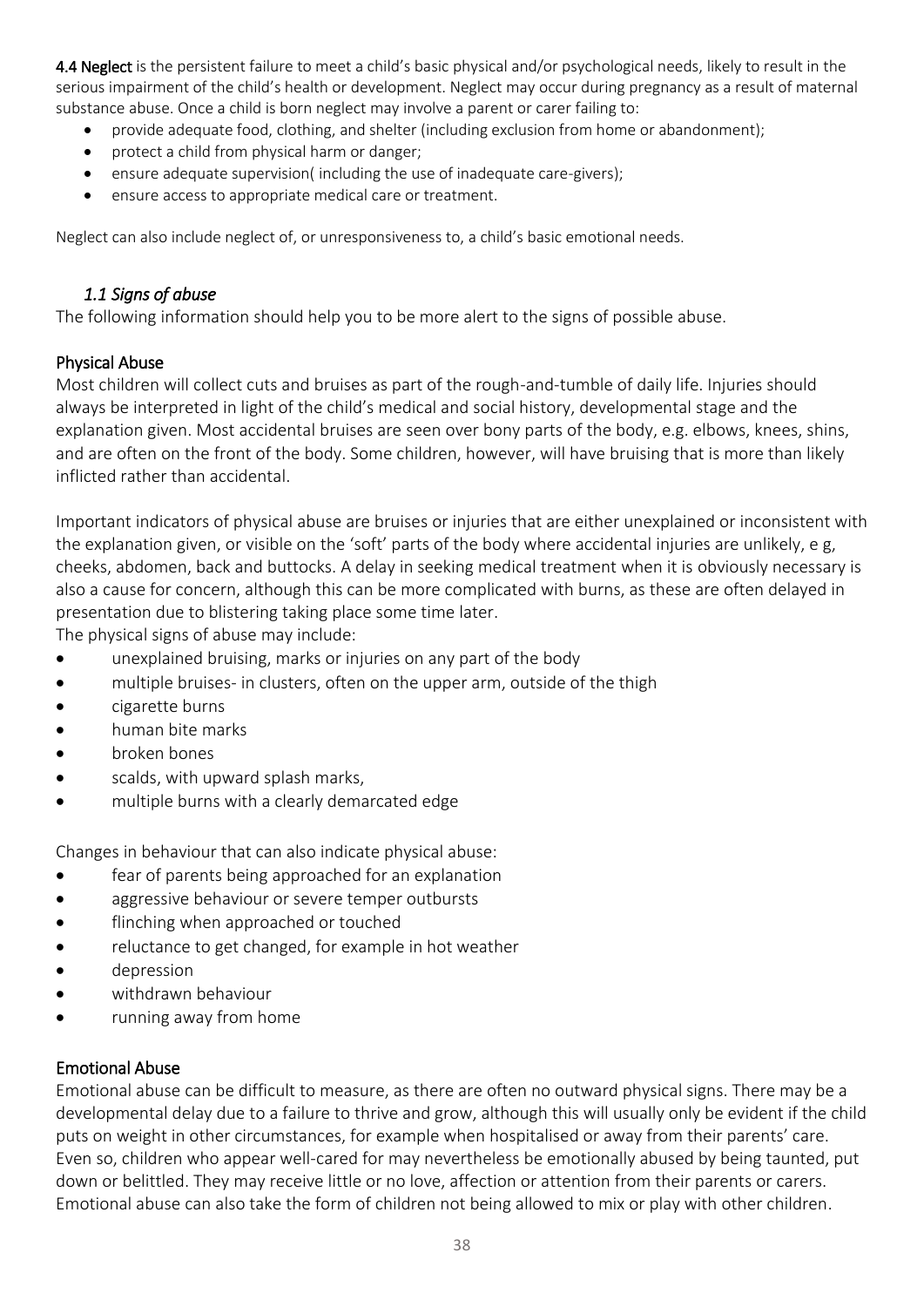Changes in behaviour which can indicate emotional abuse include:

- neurotic behaviour e.g. sulking, hair twisting, rocking
- being unable to play
- fear of making mistakes
- sudden speech disorders
- self-harm
- fear of parent being approached regarding their behaviour
- developmental delay in terms of emotional progress

#### Sexual Abuse

Adults who use children to meet their own sexual needs abuse both girls and boys of all ages, including infants and toddlers. Usually, in cases of sexual abuse it is the child's behaviour that may cause you to become concerned, although physical signs can also be present. In all cases, children who tell about sexual abuse do so because they want it to stop. It is important, therefore, that they are listened to and taken seriously.

The physical signs of sexual abuse may include:

- pain or itching in the genital area
- bruising or bleeding near genital area
- sexually transmitted disease
- vaginal discharge or infection
- stomach pains
- discomfort when walking or sitting down
- pregnancy

Changes in behaviour which can also indicate sexual abuse include:

- sudden or unexplained changes in behaviour e.g. becoming aggressive or withdrawn
- fear of being left with a specific person or group of people
- having nightmares
- running away from home
- sexual knowledge which is beyond their age, or developmental level
- sexual drawings or language
- bedwetting
- eating problems such as overeating or anorexia
- self-harm or mutilation, sometimes leading to suicide attempts
- saying they have secrets they cannot tell anyone about
- substance or drug abuse
- suddenly having unexplained sources of money
- not allowed to have friends (particularly in adolescence)
- acting in a sexually explicit way towards adults

*Legal age of consent* – There is national evidence of a growing number of serious cases of abuse of positions of trust within sport. A sexual relationship between a person with authority over the young person and the 16 or 17 year old is never healthy in our view, and can be open to abuse. While it may not currently constitute a criminal offence, it conflicts with the Triathlon Trust's safeguarding guidance and code of conduct. Such breaches of the organisation's code of conduct will result in disciplinary action, and potentially to a referral to the DBS.

*Grooming* - Grooming refers to an individual working to create an emotional connection with a child to gain their trust with the distinct purpose of sexual abuse or exploitation. Grooming can be undertaken by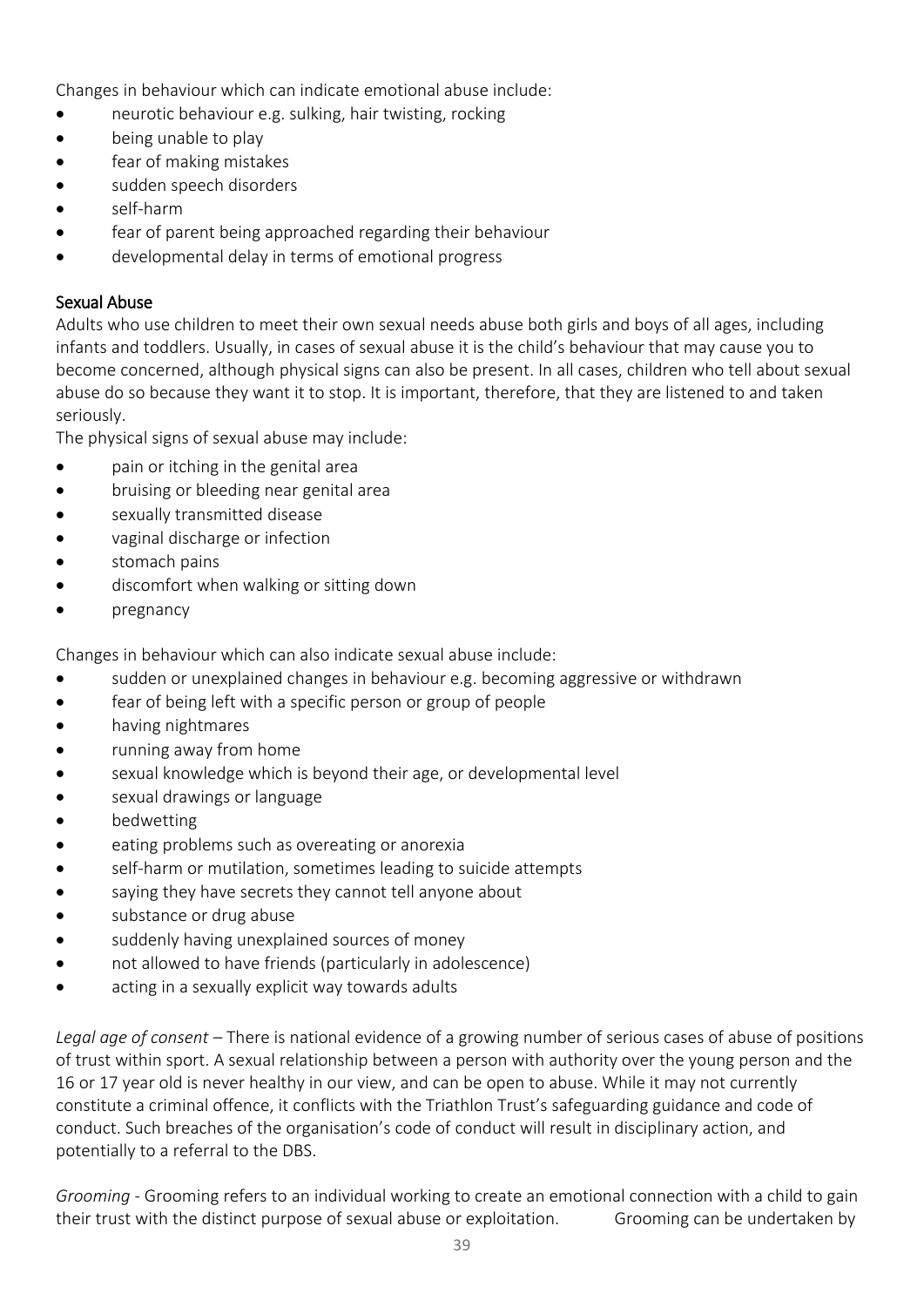both males and females and can occur both online and in the real world. It can be undertaken by an individual the child or young person knows or by a stranger. Many children and young people will not understand that they have been groomed and that it constitutes abuse.

Abusers may invest a lot of time and effort into gaining a child's, and possibly the rest of their families trust by:

- Offering advice and understanding
- Buying gifts, such as equipment
- Giving the child attention
- Using their professional position or reputation
- Taking them on trips, outings or holidays

Once they have established trust, groomers will exploit the relationship by isolating the child from friends or family and making the child feel dependent on them. They will use any means of power or control to make a child believe they have no choice but to do what they want. Abusers may introduce 'secrets' as a way to control or frighten the child. Sometimes they will blackmail the child, or make them feel ashamed or guilty, to stop them telling anyone about the abuse.

#### Neglect

Neglect can be a difficult form of abuse to recognise, yet have some of the most lasting and damaging effects on children.

The physical signs of neglect may include:

- constant hunger, sometimes stealing food from other children
- constantly dirty or 'smelly'
- loss of weight, or being constantly underweight
- inappropriate clothing for the conditions

Changes in behaviour which can also indicate neglect may include:

- complaining of being tired all the time
- not requesting medical assistance and/or failing to attend appointments
- having few friends
- mentioning being left alone or unsupervised.

#### Bullying

Bullying is not always easy to recognise as it can take a number of forms. A child may encounter bullying attacks that are:

- physical: pushing, kicking, hitting, pinching and other forms of violence or threats
- verbal: name-calling, sarcasm, spreading rumours, persistent teasing
- emotional: excluding (sending to Coventry), tormenting, ridiculing, humiliating

Persistent bullying can result in:

- depression
- low self-esteem
- shyness
- poor academic achievement
- isolation
- threatened or attempted suicide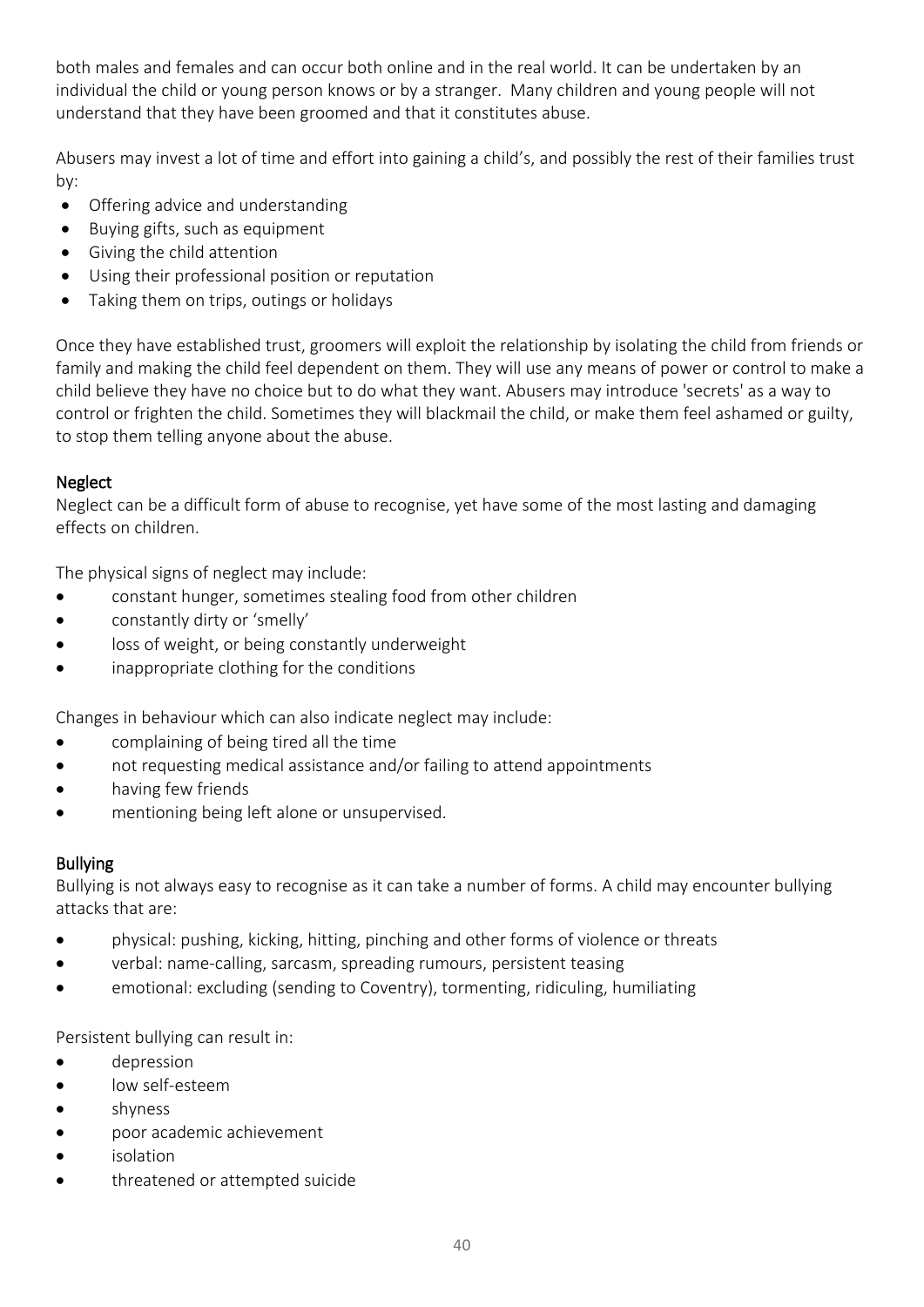Signs that a child may be being bullied can be:

- coming home with cuts and bruises
- torn clothes
- asking for stolen possessions to be replaced
- losing dinner money
- falling out with previously good friends
- being moody and bad tempered
- wanting to avoid leaving their home
- aggression with younger brothers and sisters
- doing less well at school
- sleep problems
- anxiety
- becoming quiet and withdrawn

With sporting environments being competitive the opportunities for bullying may be increased. Examples within triathlon could include:

- A participant being picked on for being weaker on a component sport or slower than team mates
- Parents pushing too hard
- A coach adopting a win at all costs attitude

These definitions and indicators are not meant to be definitive, but only serve as a guide to assist you. Most children will not find it easy to disclose their concerns, and certain groups will find this more difficult for example, children from ethnic minorities may find it difficult to find people to tell. There may be language barriers, or children may not be able to communicate due to a disability. The majority of referrals will be made by adults who have concerns about a child as identified by their behaviour or appearance.

It is important too, to remember that many children may exhibit some of these indicators at some time, and that the presence of one or more should not be taken as proof that abuse is occurring. There may well be other reasons for changes in behaviour such as a death or the birth of a new baby in the family or relationship problems between parents/carers. In assessing whether indicators are related to abuse or not, the authorities will always want to understand them in relation to the child's development and context.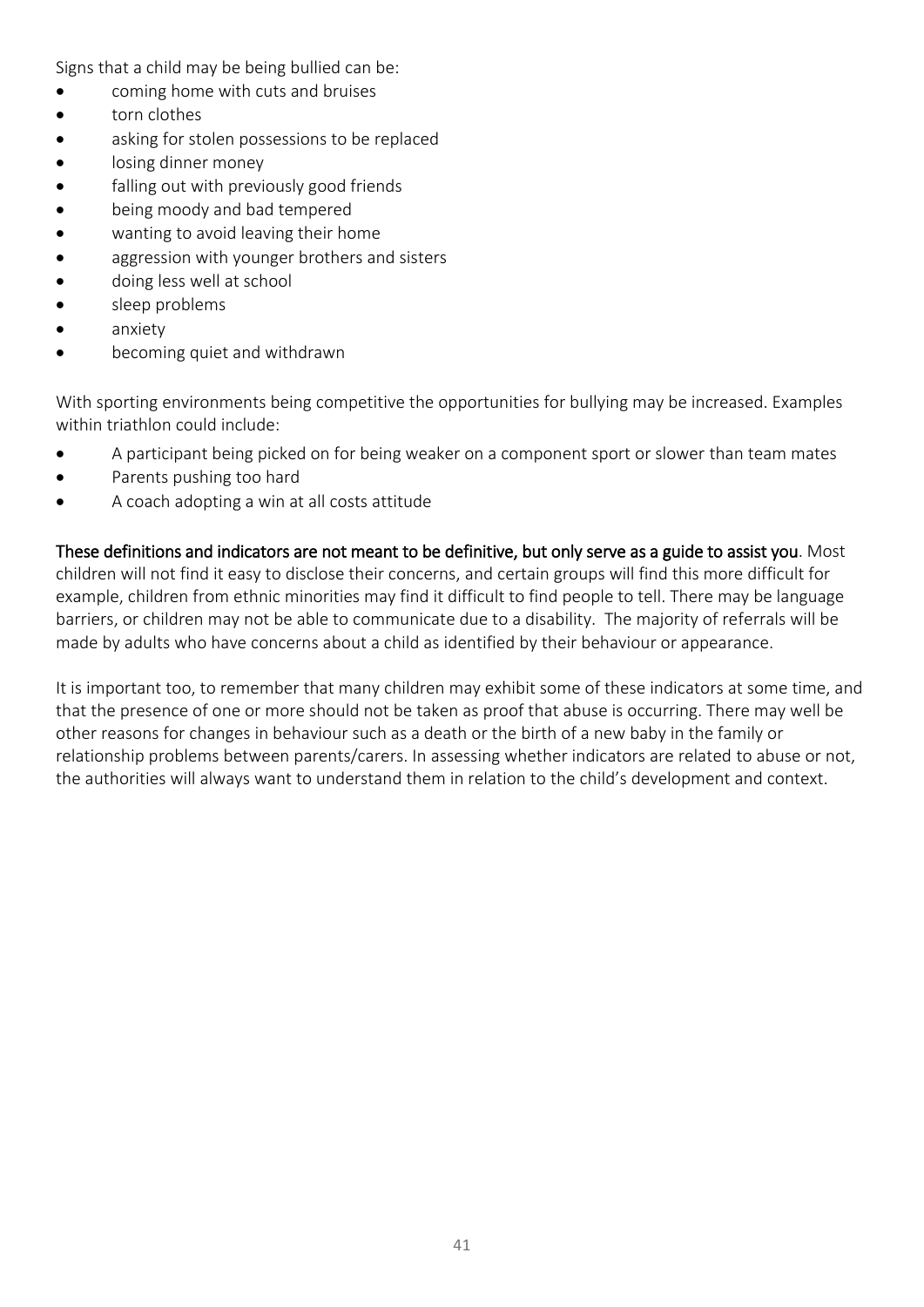# Appendix 3: Additional information on children and young people most vulnerable to abuse in specific circumstances

Abuse by peers. Young people, particularly those living away from home, are vulnerable to physical, sexual and emotional bullying and abuse by their peers. Such abuse should always be taken as seriously as abuse perpetrated by an adult. It is subject to the same safeguarding children procedures as apply in respect of any young person who is suffering or at risk of suffering significant harm from an adverse source. A significant proportion of sexual offences are committed by teenagers. Staff should not dismiss some abusive sexual behaviour as "normal" between young people.

Child abuse linked to belief in "spirit possession" or "witchcraft". The belief in "possession" and "witchcraft" is widespread in some communities. It is not confined to particular countries, cultures or religions. The number of known cases of child abuse linked to accusations of "possession" or "witchcraft" is small, but young people involved can suffer damage to their physical and mental health, capacity to learn, ability to form relationships and self-esteem due to extreme physical and emotional abuse that may be wrongly justified on the basis of spirit possession or witchcraft.

Child abuse and social media. The internet has become a significant tool in the distribution of abusive images of children. Social media is used as a means of contacting young people with a view to grooming them for inappropriate or abusive relationships. Contacts made initially in a chat room can be carried on via email, instant messaging services, mobile phones or text messaging. Cyberbullying, including sexting (which is illegal), is now widespread and can be very harmful to young people. Further advice and guidance on this topic are on the websites of the NSPCC, CEOP, Internet Watch Foundation and the UK Safer Internet Centre.

Children and families who go missing. Local agencies and professionals should bear in mind, when working with young people and families where there are outstanding concerns about the young person's safety and welfare that a series of missed appointments may mean the family have moved. Young people who are looked after (i.e. in care) sometimes go missing from their placements. There will be procedures in place, which should be followed if this occurs and the care home/foster placement must be immediately informed.

Child trafficking. Child trafficking is child abuse. This is where children are recruited, moved or transported and then exploited e.g. for the purpose of sexual exploitation or domestic servitude. They are often subject to multiple forms of abuse. Children may be trafficked into the UK from abroad but can also be trafficked from one part of the UK to another. Advice can be sought from the Child Trafficking Advice Centre (CTAC) on: 0808 800 5000.

Disabled young people. Disabled young people are three times more likely than non-disabled children to experience abuse due to a number of factors:

- have fewer outside contacts than other young people;
- may receive personal care, possibly from a number of carers, which may both increase the risk of exposure to abusive behaviour and make it more difficult to set and maintain physical boundaries;
- have an impaired capacity to resist or avoid abuse;
- have communication difficulties that may make it difficult to tell others what is happening or to be believed;
- be inhibited about complaining because of a fear of losing services;
- be especially vulnerable to bullying and intimidation and /or, abuse by their peers.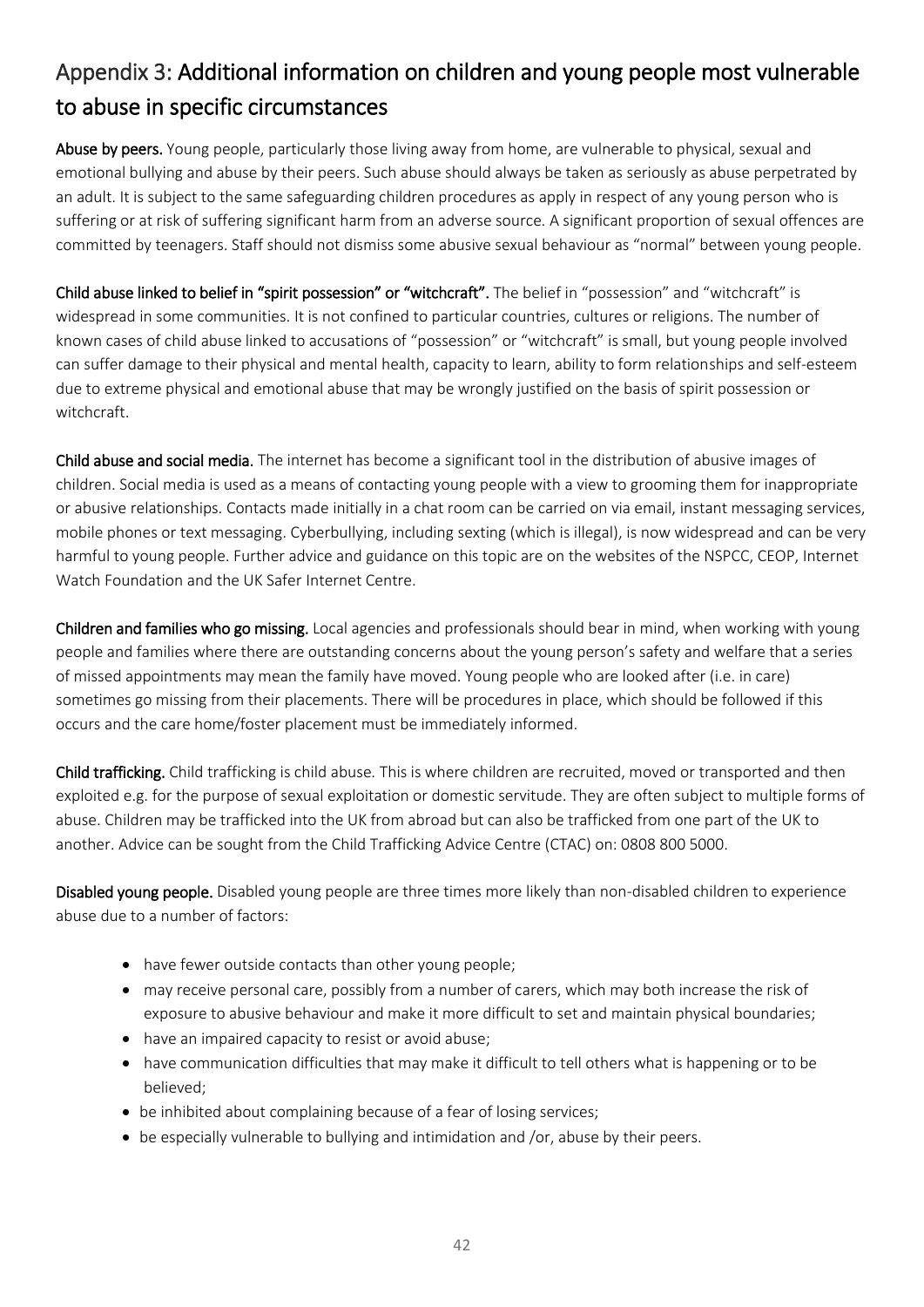It should be recognised that while some disabilities are obvious there are a number that are not immediately apparent and that a disability could be the result of a variety of impairments which could be:

- Developmental Impairments: such as Attention Deficit Hyperactivity Disorder (ADHD), dyslexia or dyspraxia
- Learning Difficulties
- Mental Health Conditions: including depression, bi-polar affective disorders, schizophrenia, obsessive compulsive disorders as well as personality disorders, body dysmorphic disorder, eating disorders and selfharming
- **•** Organ Specific: this could affect any of the organs within the body and would include respiratory issues such as asthma
- Progressive Impairment: such as motor neurone disease, muscular dystrophy or lupus
- Recurring Impairment: could include arthritis, epilepsy or depression
- **Result of Injury:** Sometimes an injury to the brain or body will result in impairments
- Sensory: affecting sight or hearing

It should be recognised that the above is not an exhaustive list of all impairments and that there could be overlaps and some participants could have multiple disabilities and impairments.

#### *Learning disabilities*

Within the Children's Act 2004 learning disabilities are defined as 'a state of arrested or incomplete development of mind which induces significant impairment of intelligence and social functioning.' Often individuals are born with their learning difficulty but it is possible that some will result from the individual experiencing trauma.

It should be remembered that most children with learning disorder are likely to take extra time learning new skills and may have greater difficulties with retaining information. For these reasons instructions to these children should be kept simple and short while being repeated multiple times. It is important that coaches are made aware of any learning disabilities as without this information there is the potential for the coach to believe that the athlete is not trying and that they are being disruptive and badly behaved.

#### *Behavioural disorders*

There are a number of terms used to describe behavioural disorders but they are generally characterised by:

- An inability to learn
- Being unable to build or maintain interpersonal relationships
- Inappropriate behaviour and language for the situation
- Unhappiness
- Developing physical symptoms associated with problems they are experiencing

Typically, the behaviour of individuals with behavioural disorders will include:

- Hyperactivity
- Aggression
- Withdrawnness
- **Immaturity**
- Demonstrating learning difficulties

It should be recognised that sometimes children who are demonstrating the above characteristics may not have inherent behavioural disorders but may be displaying these traits as a result of some other incident occurring within their lives that is creating an emotional disturbance.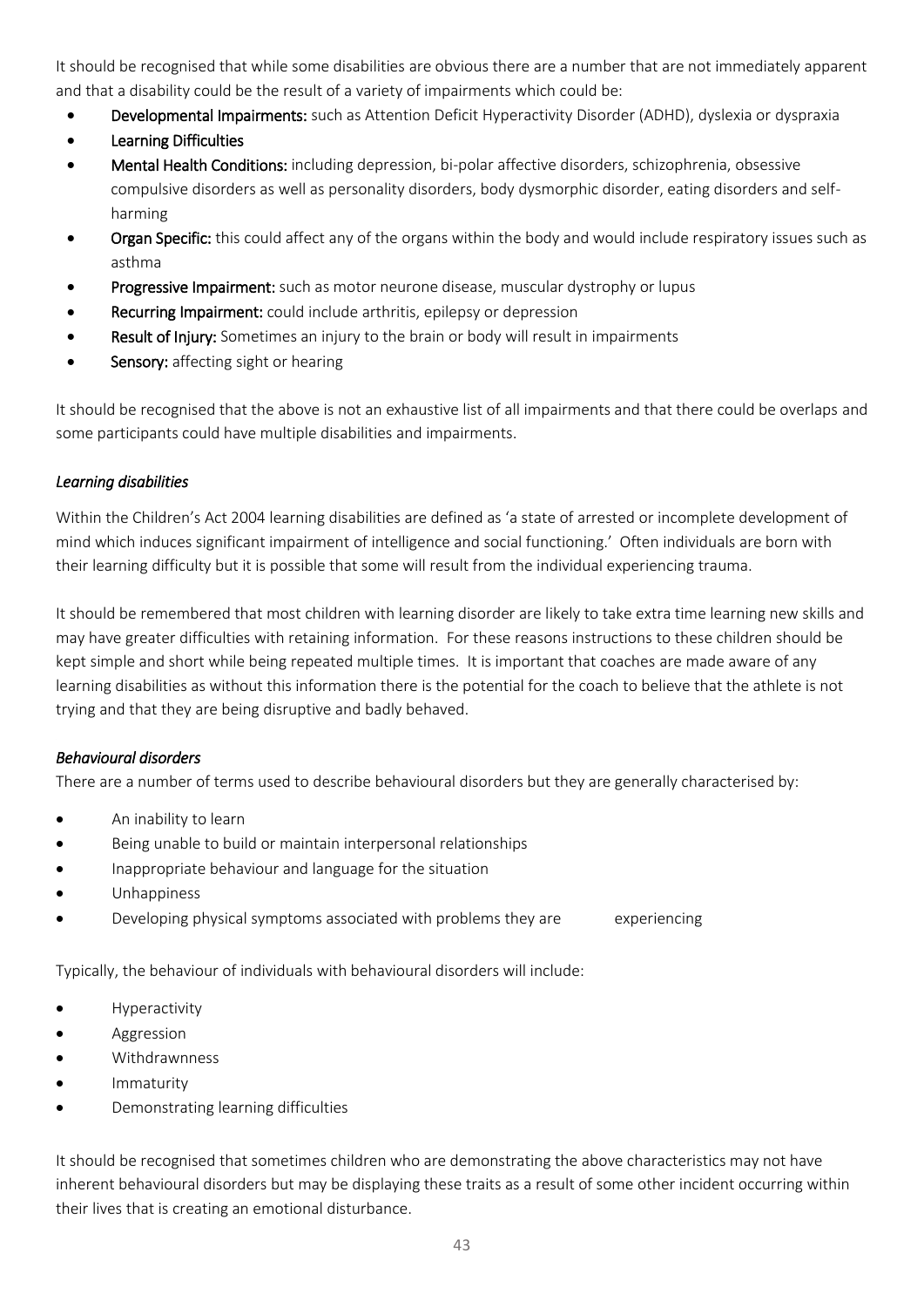It is important that behavioural concerns can and are identified within sporting settings and that they are referred appropriately.

Domestic violence. Young people living in families where they are exposed to domestic violence have been shown to be at risk of behavioural, emotional, physical and long term developmental problems. Everyone working with young people and families should be alert to the frequent inter-relationship between domestic violence and the abuse and neglect of young people.

Families living in temporary accommodation. Living in temporary accommodation, often at a distance from previous support networks, can lead to young people and families falling through the net and becoming disengaged from services. Where there are concerns about a young person in temporary accommodation, safeguarding procedures should be followed.

Female genital mutilation (FGM). (also known as 'female genital cutting' or 'female circumcision'.) Communities tend to use local names for referring to this practice including "sunna". Some FGM-practicing families do not see it as an act of abuse; however, FGM has significant physical and mental health consequences both in the short and long term and, therefore, must not be excused, condoned or accepted. FGM cannot be left to personal preference or cultural custom as it is an extremely harmful practice that violates basic human rights. Girls are at particular risk of FGM during school summer holidays. This is the time when families may take their children abroad for the procedure. Many girls may not be aware that they may be at risk of undergoing FGM. FGM is illegal in the UK and where it is suspected it must be referred onto children's social care.

Forced marriage. A forced marriage is a marriage conducted without the full consent of both parties and where duress is a factor. It is an entirely different from an arranged marriage, and the two should not be confused. In an arranged or assisted marriage, the families take a role in choosing and introducing the marriage partners but the marriage is entered into freely by both people, without pressure. In a forced marriage, this consent does not exist. If this form of harm is suspected, advice should be sought from the Forced Marriage Unit prior to any discussion with the young person or family on 0207 008 0151 or out of office hours contact: 0207 008 1500 (ask for Global Response Centre).

Parental adversity. Parental drug misuse can and can cause harm from conception to adulthood, including physical and emotional abuse and neglect. Where drug misuse co exists with domestic violence and mental illness the risk of harm to a child is even greater.

Race and racism. Young people from black and minority ethnic groups may have experienced harassment, racial discrimination and institutional racism. The experience of racism is likely to affect the responses of the young person and parents/carers to other intervention in their lives. There is also a danger that people working with children and young people may not intervene soon enough for fear of being seen as racist and in so doing, offer the child less protection.

Unaccompanied asylum-seeking children (UASC). A UASC is an asylum-seeking child under the age of 18 who is not living with their parent, relative or guardian in the UK. They can be more vulnerable to abuse and exploitation because they lack the necessary support networks, protection and communication skills.

#### Safeguarding adolescents

The nature of abuse and neglect for teenagers is different from that of younger children. Behaviours by parents/adults that might be deemed abusive or neglectful for a very young child may be considered appropriate for teenagers. Additionally they may face a wider range of risks due to the relationships they have, social media that they use,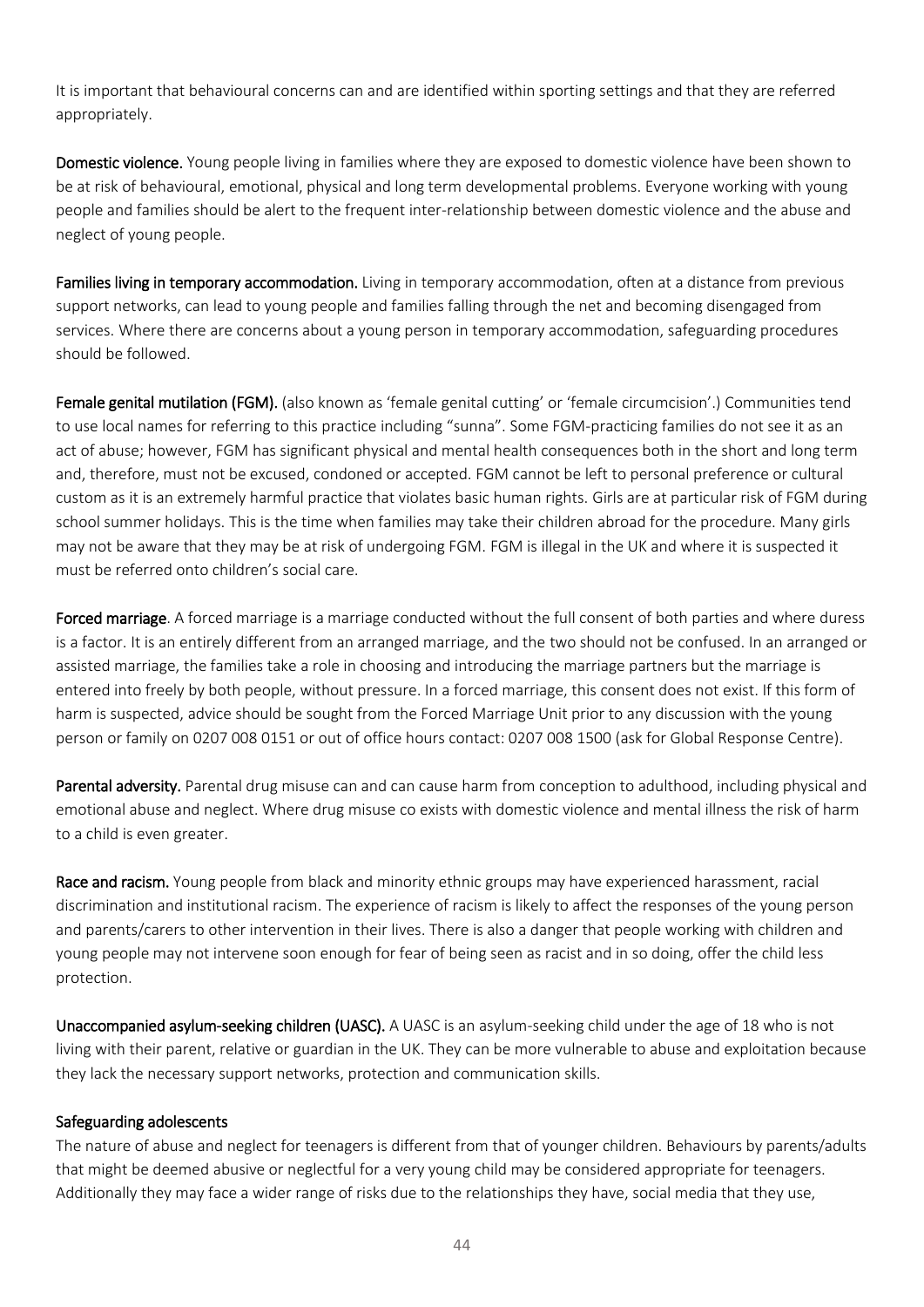lifestyles that they lead and with their increasing independence. Risk taking and experimentation is a normal part of growing up but also can place young people in harm's way.

Young people whose behaviour indicates a lack of parental control. When young people are brought to the attention of the police or wider community because of their behaviour, this may be an indication of vulnerability, poor supervision, abuse or neglect in its wider sense. It is important to consider whether these are young people in need of protection and/or support services and not to view them as only an offender as they may well be also victims themselves.

Young people and gang activity. Overall, young people can be particularly vulnerable to suffering harm in the gang context are those who are:

- not involved in gangs, but living in an area where gangs are active, which can have a negative impact on their ability to be safe;
- not involved in gangs, but at risk of becoming victims of gangs;
- not involved in gangs but at risk of becoming drawn in, for example, siblings or children of known gang members; *or*
- gang-involved and at risk of harm through their gang-related activities e.g. drug supply, weapon use, sexual exploitation and risk of attack from own or rival gang members.

Young carers. A young carer is a person under 18 who provides or intends to provide care for another person (of any age with the exception of where that care is provided for payment or as voluntary work). Young carers may require support services either for them or for the person they care for in order to ensure that their health and welfare does not suffer. In some instances young carers may also be in need of protection due to the adverse circumstances they may be experiencing or where the behaviour of the person that they are caring for is abusive.

Radicalisation and violent extremism. Radicalisation refers to the process by which a person comes to support terrorism and forms of extremism leading to terrorism. Extremism is defined by the Government in the 2011 Prevent Strategy as: *Vocal or active opposition to fundamental British values, including democracy, the rule of law, individual liberty and mutual respect and tolerance of different faiths and beliefs*. It also includes calls for death of members of the armed forces, whether in this country or overseas.

There is no such thing as a "typical extremist": those who become involved in extremist actions come from a range of backgrounds and experiences, and most individuals, even those who hold radical views, do not become involved in violent extremist activity.

Children or adults may become susceptible to radicalisation through a range of social, personal and environmental factors - it is known that violent extremists exploit vulnerabilities in individuals.

Indicators of vulnerability include:

- *Identity crisis* the young person is distanced from their cultural/religious heritage and experiences discomfort about their place in society;
- *Personal crisis* the young person may be experiencing family tensions; a sense of isolation; and low selfesteem; they may have dissociated from their existing friendship group and become involved with a new and different group of friends; they may be searching for answers to questions about identity, faith and belonging;
- *Personal circumstances* migration; local community tensions; and events affecting the student's country or region of origin may contribute to a sense of grievance that is triggered by personal experience of racism or discrimination or aspects of Government policy;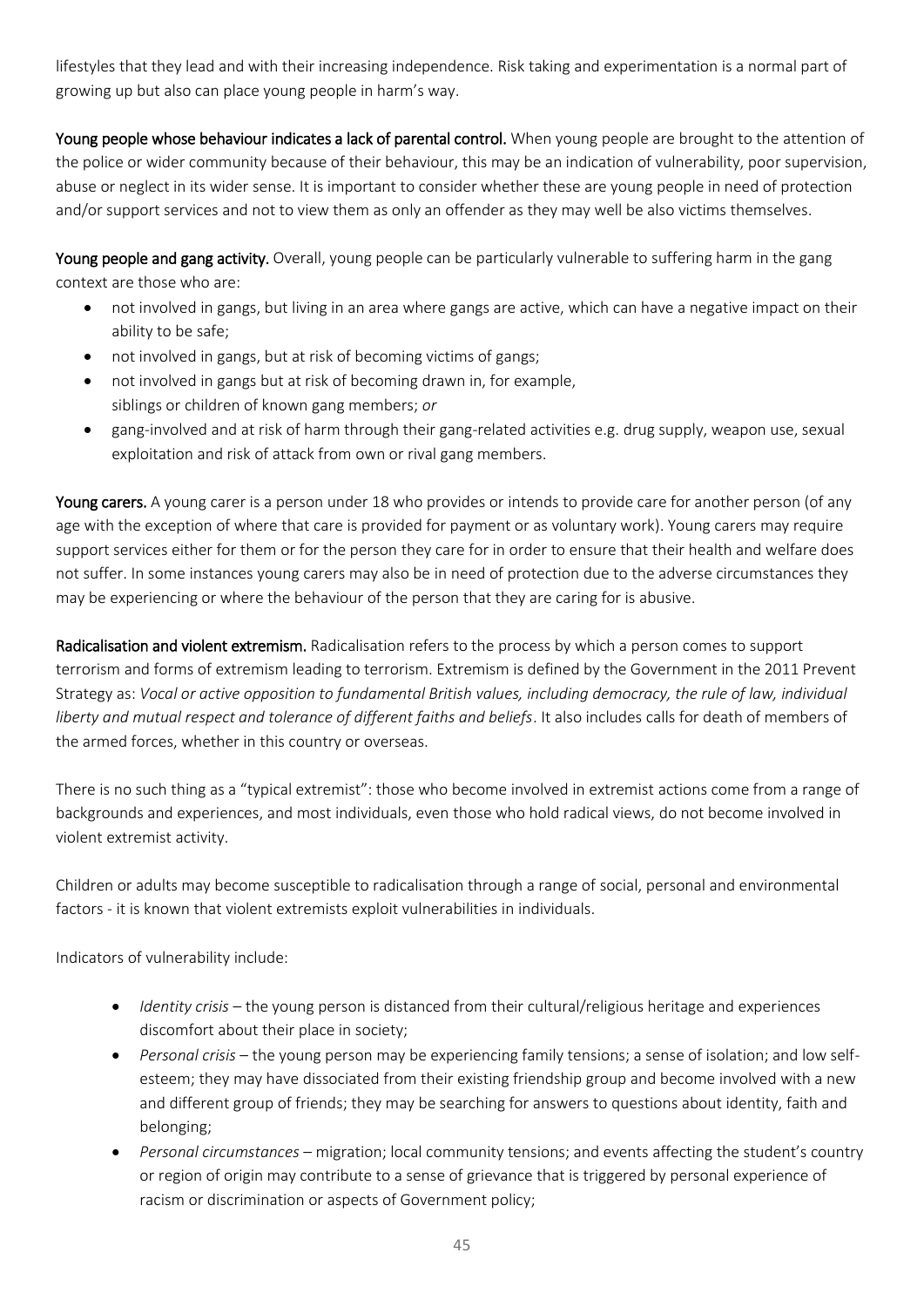- *Unmet aspirations* the young person may have perceptions of injustice; a feeling of failure; rejection of civic life;
- *Experiences of criminality* which may include involvement with criminal groups, imprisonment, and poor resettlement/reintegration;
- *Special educational needs* young person may experience difficulties with social interaction, empathy with others, understanding the consequences of their actions and awareness of the motivations of others.

However, this list is not exhaustive, nor does it mean that all young people experiencing the above are at risk of radicalisation for the purposes of violent extremism.

Indicators of radicalisation and violent extremism may include:

- showing sympathy for extremist causes
- contact with extremist recruiters;
- justifying the use of violence to solve societal issues;
- joining or seeking to join extremist organisations;
- glorifying violence, especially to other faiths or cultures
- making remarks or comments about being at extremist events or rallies
- possessing illegal or extremist literature
- advocating messages similar to illegal organisations or other extremist groups
- out of character changes in dress, behaviour and peer relationships secretive behaviour
- online searches or sharing extremist messages or social profiles
- intolerance of difference, including faith, culture, gender, race or sexuality
- graffiti, art work or writing that displays extremist themes
- attempts to impose extremist views or practices on others
- verbalising anti-Western or anti-British views

Children or adults who are showing signs of radicalisation and violent extremism will need to be considered as at risk of harm to themselves or others and therefore such concerns should be acted upon by following the safeguarding procedures.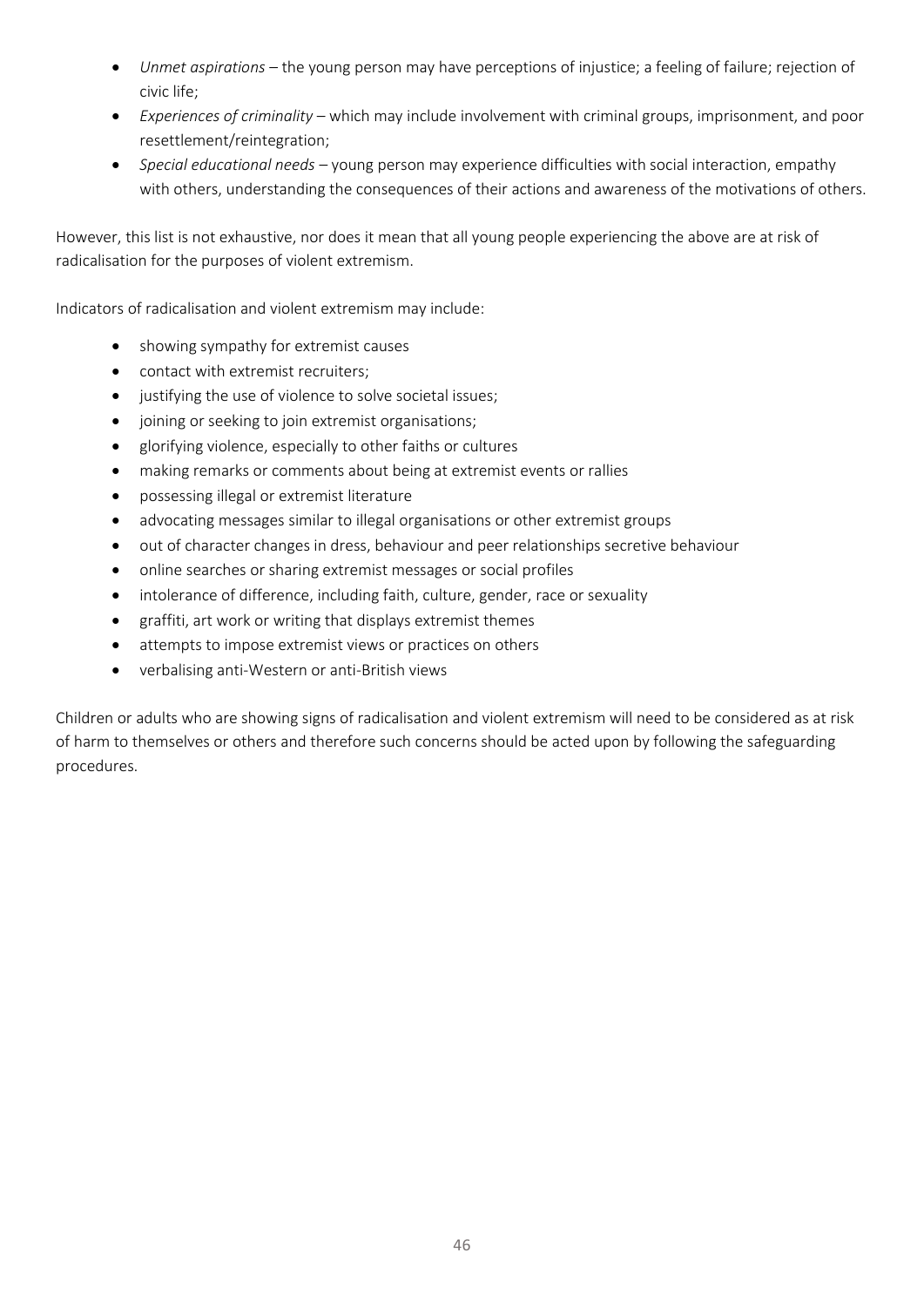# Appendix 4: Safeguarding Referral Form

| Event/ Activity |       |
|-----------------|-------|
| Location        | Date: |

| Section 1: Details of Child Concerned |                |  |  |  |  |
|---------------------------------------|----------------|--|--|--|--|
| Name:                                 | Date of Birth: |  |  |  |  |
| Parent/Carers:                        |                |  |  |  |  |
| Address:                              |                |  |  |  |  |
| Postcode:                             |                |  |  |  |  |
| Contact Number:                       |                |  |  |  |  |

| Section 2: Details of Referrer       |  |  |  |  |
|--------------------------------------|--|--|--|--|
| Name:                                |  |  |  |  |
| Position within the Triathlon Trust: |  |  |  |  |
| e.g. member of staff, volunteer      |  |  |  |  |
| Address:                             |  |  |  |  |
| Postcode:                            |  |  |  |  |
| Contact Number:                      |  |  |  |  |

| Section 3: Details of individual against whom the allegation is made    |  |  |  |  |
|-------------------------------------------------------------------------|--|--|--|--|
| Name:                                                                   |  |  |  |  |
| Position within the Triathlon Trust:<br>e.g. member of staff, volunteer |  |  |  |  |
| Address:                                                                |  |  |  |  |
| Postcode:                                                               |  |  |  |  |
| Contact Number:                                                         |  |  |  |  |

| Section 4: Reason for Referral                          |                       |  |  |  |
|---------------------------------------------------------|-----------------------|--|--|--|
| Date of Incident:                                       | Location of Incident: |  |  |  |
| Witness Incident: Y / N                                 |                       |  |  |  |
| If you did not witness the incident details of who did: |                       |  |  |  |
| Contact Number:<br>Name:                                |                       |  |  |  |
|                                                         |                       |  |  |  |
| Position within the Triathlon Trust:                    |                       |  |  |  |
| e.g. member of staff, volunteer                         |                       |  |  |  |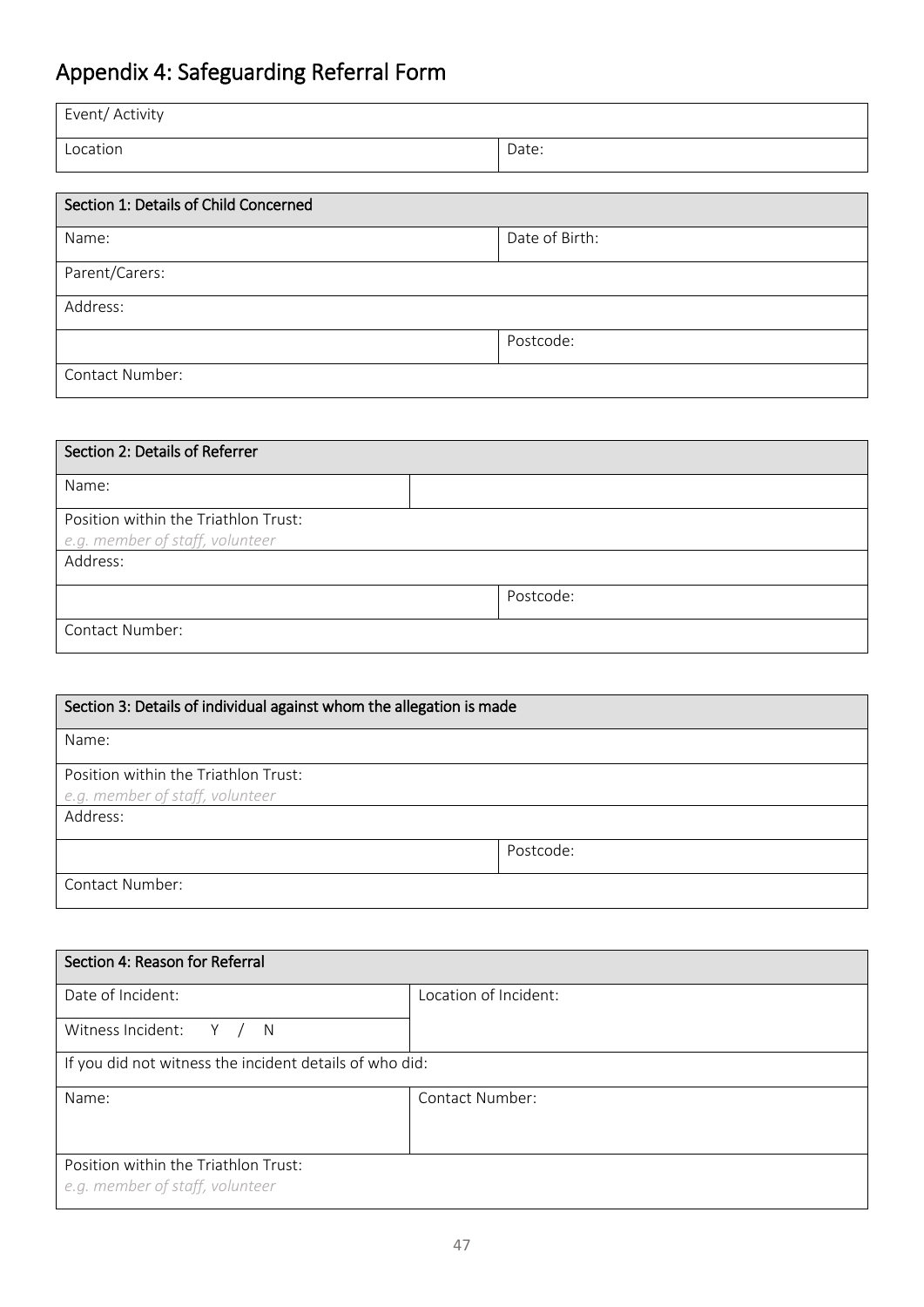Details of Concern; include as many details as possible including time and location of incident, any injuries sustained, treatment required etc. Continue on separate sheet if necessary.

Child's account of what happened; include what the child actually said, or indicated. Continue on separate sheet if necessary

| Section 5: Action taken by the referrer         |                                 |                        |  |  |  |  |
|-------------------------------------------------|---------------------------------|------------------------|--|--|--|--|
| Police Informed: Y/N                            | If yes, name of Police contact: |                        |  |  |  |  |
|                                                 |                                 |                        |  |  |  |  |
| Contact Number/Email:                           |                                 |                        |  |  |  |  |
|                                                 |                                 |                        |  |  |  |  |
| Children's Social Care Services Informed: Y / N |                                 | Name of Social Worker: |  |  |  |  |
|                                                 |                                 |                        |  |  |  |  |
| Contact Number/Email:                           |                                 |                        |  |  |  |  |
|                                                 |                                 |                        |  |  |  |  |
| Medical Assistance Required: Y / N              | Details:                        |                        |  |  |  |  |
|                                                 |                                 |                        |  |  |  |  |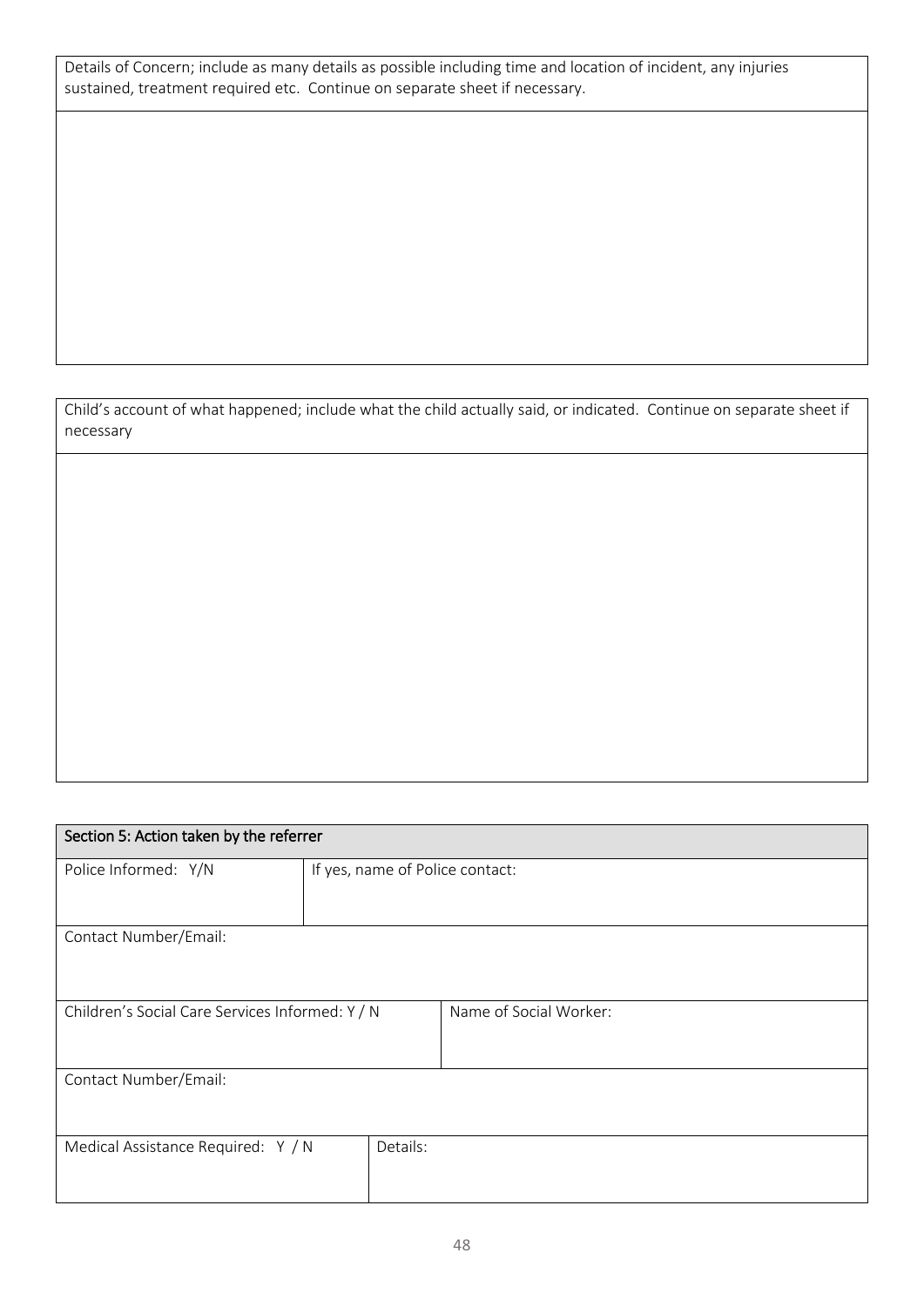| Y/N<br>Parents/Carers Informed:                                   |  |
|-------------------------------------------------------------------|--|
|                                                                   |  |
| Details of action taken, continue on separate sheet if necessary: |  |
|                                                                   |  |
|                                                                   |  |
|                                                                   |  |
|                                                                   |  |
|                                                                   |  |
|                                                                   |  |
|                                                                   |  |
|                                                                   |  |
|                                                                   |  |

| Section 6: Action taken by the Triathlon Trust |                                                                   |                        |  |  |  |
|------------------------------------------------|-------------------------------------------------------------------|------------------------|--|--|--|
| Police Informed: Y/N                           | If yes, name of Police contact:                                   |                        |  |  |  |
|                                                |                                                                   |                        |  |  |  |
| Contact Number/Email:                          |                                                                   |                        |  |  |  |
| Children's Social Care Services Informed: Y /  | N                                                                 | Name of Social Worker: |  |  |  |
| Contact Number/Email:                          |                                                                   |                        |  |  |  |
|                                                |                                                                   |                        |  |  |  |
| Medical Assistance Required: Y/N               | Details:                                                          |                        |  |  |  |
| Parents/Carers Informed: Y/N                   |                                                                   |                        |  |  |  |
|                                                |                                                                   |                        |  |  |  |
|                                                | Details of action taken, continue on separate sheet if necessary: |                        |  |  |  |
|                                                |                                                                   |                        |  |  |  |
|                                                |                                                                   |                        |  |  |  |
|                                                |                                                                   |                        |  |  |  |
|                                                |                                                                   |                        |  |  |  |
|                                                |                                                                   |                        |  |  |  |
| Signed:                                        |                                                                   |                        |  |  |  |

Date: \_\_\_\_\_\_\_\_\_\_\_\_\_\_\_\_\_\_\_\_\_\_\_\_\_\_\_\_\_\_\_\_\_\_\_\_\_\_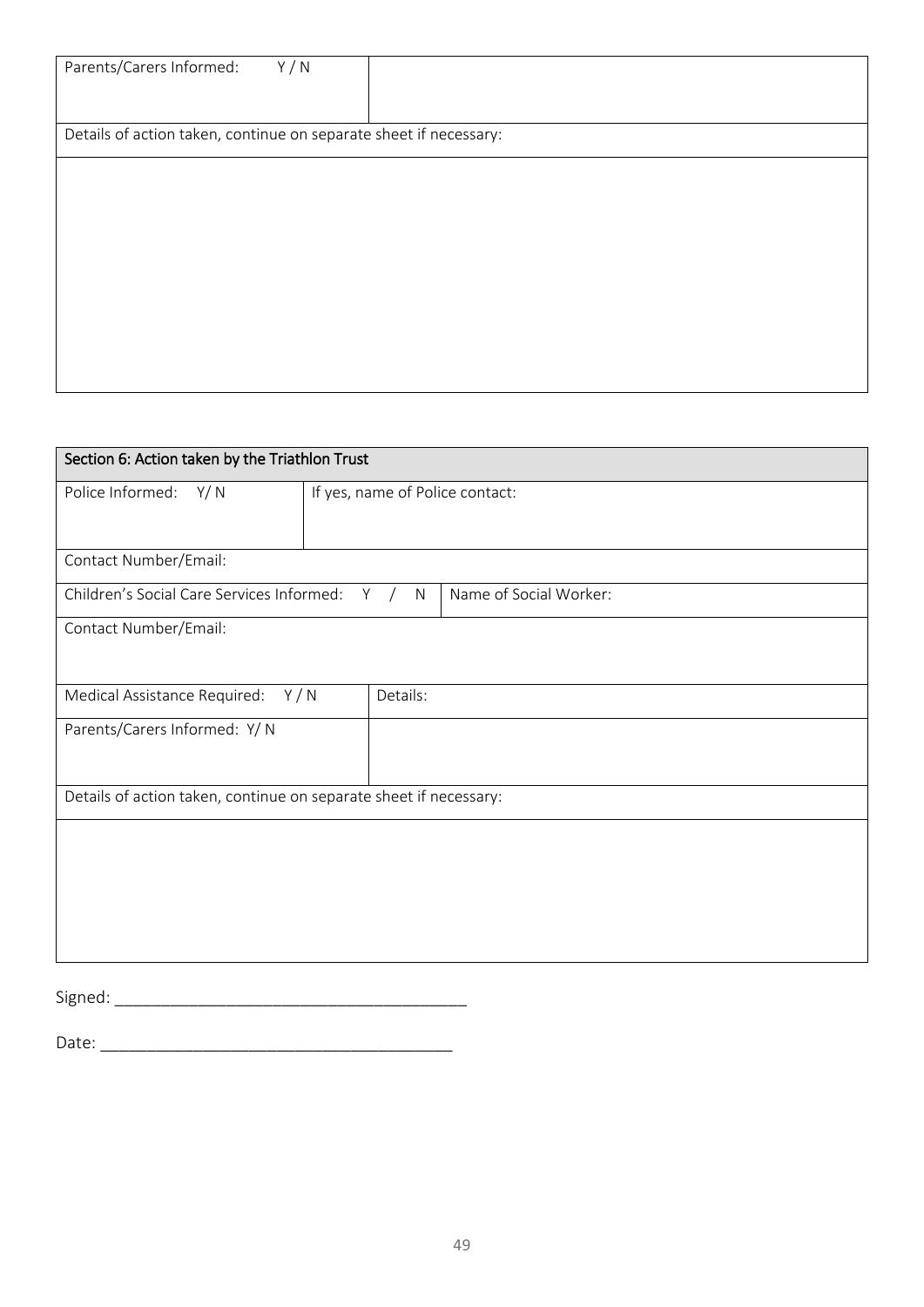# Appendix 5: Consent form for the taking and use of photographic and recorded images of young people (under 18 years of age)

This form is to be signed by the parent/guardian of a young person under 18 years of age. Please note that a form will need to be completed for each individual under 18 years of age, one form cannot be used for multiple individuals.

Dear Parent / Guardian,

We are delighted to confirm that we have entered our school into the <EVENT> on <DATE>. OR Event name Event date Event location

The Triathlon Trust welcomes the taking of photographs and videos at this event for promotional purposes, including for use on social media and local/ national press.

Please confirm that you have read the information below about photography at this event and are happy for your child's picture to be taken during the event, by the Triathlon Trust and official photographers registered with them.

|                                | (parent/guardian full name) do / do not consent to photographic or |
|--------------------------------|--------------------------------------------------------------------|
| recorded images being taken of | (name of child) at the <event> on</event>                          |
| $<$ DATE $>$ .                 |                                                                    |
| Signed                         |                                                                    |
| Date                           |                                                                    |

#### Photography at this event

The Triathlon Trust are committed to ensuring the welfare and safety of all children at our events. The Triathlon Trust will follow the guidance for the use of images of young people as detailed in our Safeguarding and Protecting Children Policy and will take steps to ensure images are used solely for the purposes they are intended, which is for the promotion and celebration of our activities.

Children who are not allowed to be photographed will be issued with an ORANGE wristband to identify them to Triathlon Trust staff, volunteers and official photographers taking pictures or videos at the event.

However, please note that this event takes place in a public space where members of the general public are permitted to take their own photos, which may appear on social media. Signage around the event will be used to request attendees do not to take photos of children wearing orange wristbands, but if this causes you significant concern, you may wish to consider your child's attendance at the event.

If you have any concerns about photography at this event or become aware that images are being used inappropriately you should inform your school Safeguarding Officer or the Triathlon Trust immediately.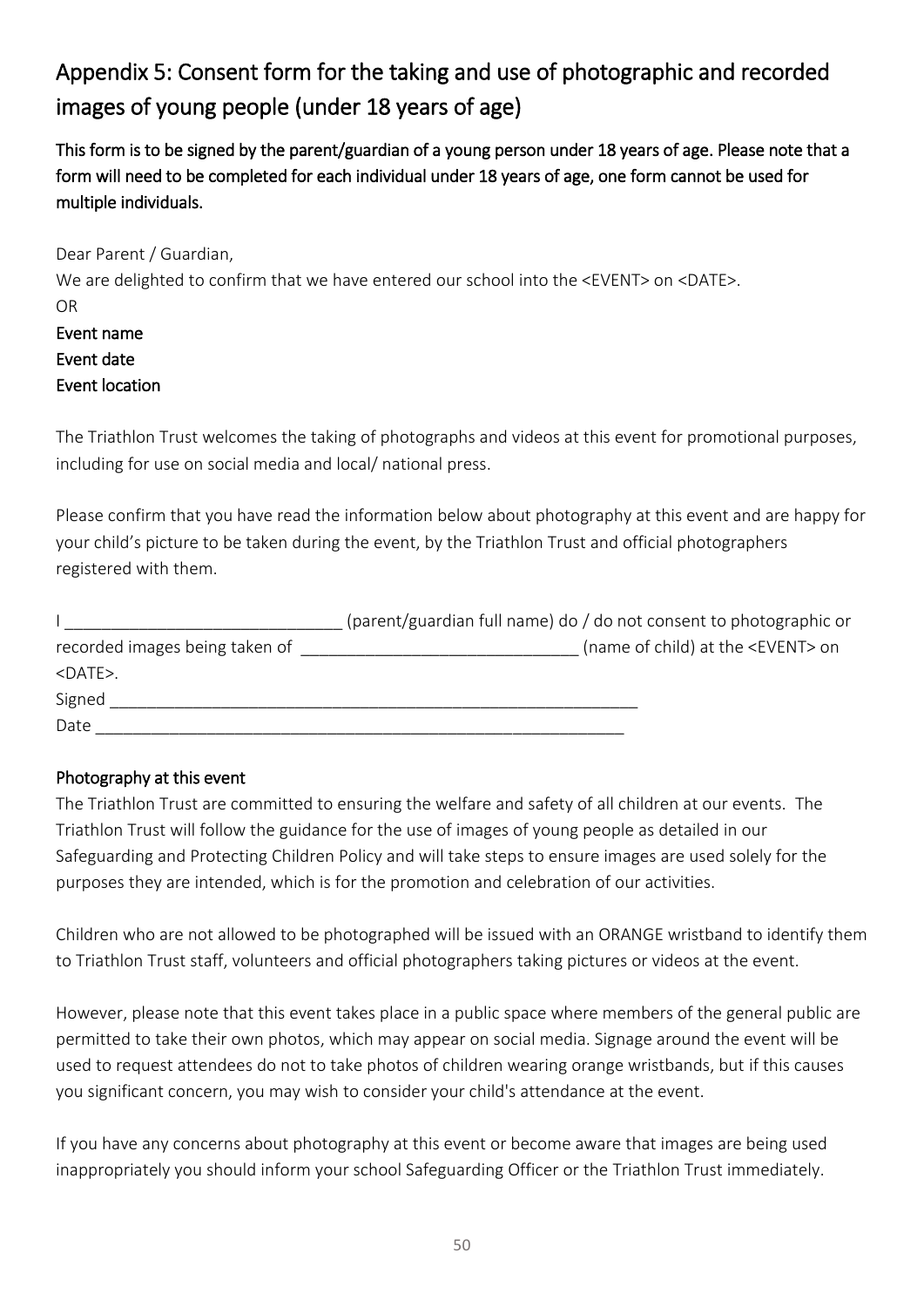# Appendix 6: Registration form for the use of photography or recorded image equipment

This form should be completed by anyone wishing to take photographs or recorded images at **INSERT EVENT** 

| Title:   |           | First Name: |                 | Surname: |  |
|----------|-----------|-------------|-----------------|----------|--|
| Address: |           |             |                 |          |  |
|          | Postcode: |             | Contact Number: |          |  |
| Email:   |           |             |                 |          |  |

I have read and agree to abide by Triathlon Trust's Photography Guidance.

Signature: \_\_\_\_\_\_\_\_\_\_\_\_\_\_\_\_\_\_\_\_\_\_\_\_\_\_\_\_\_\_

| D<br>$\mathbf{r}$<br>י היד ר<br>$\sim$<br>-<br>- |  |  |  |
|--------------------------------------------------|--|--|--|
|                                                  |  |  |  |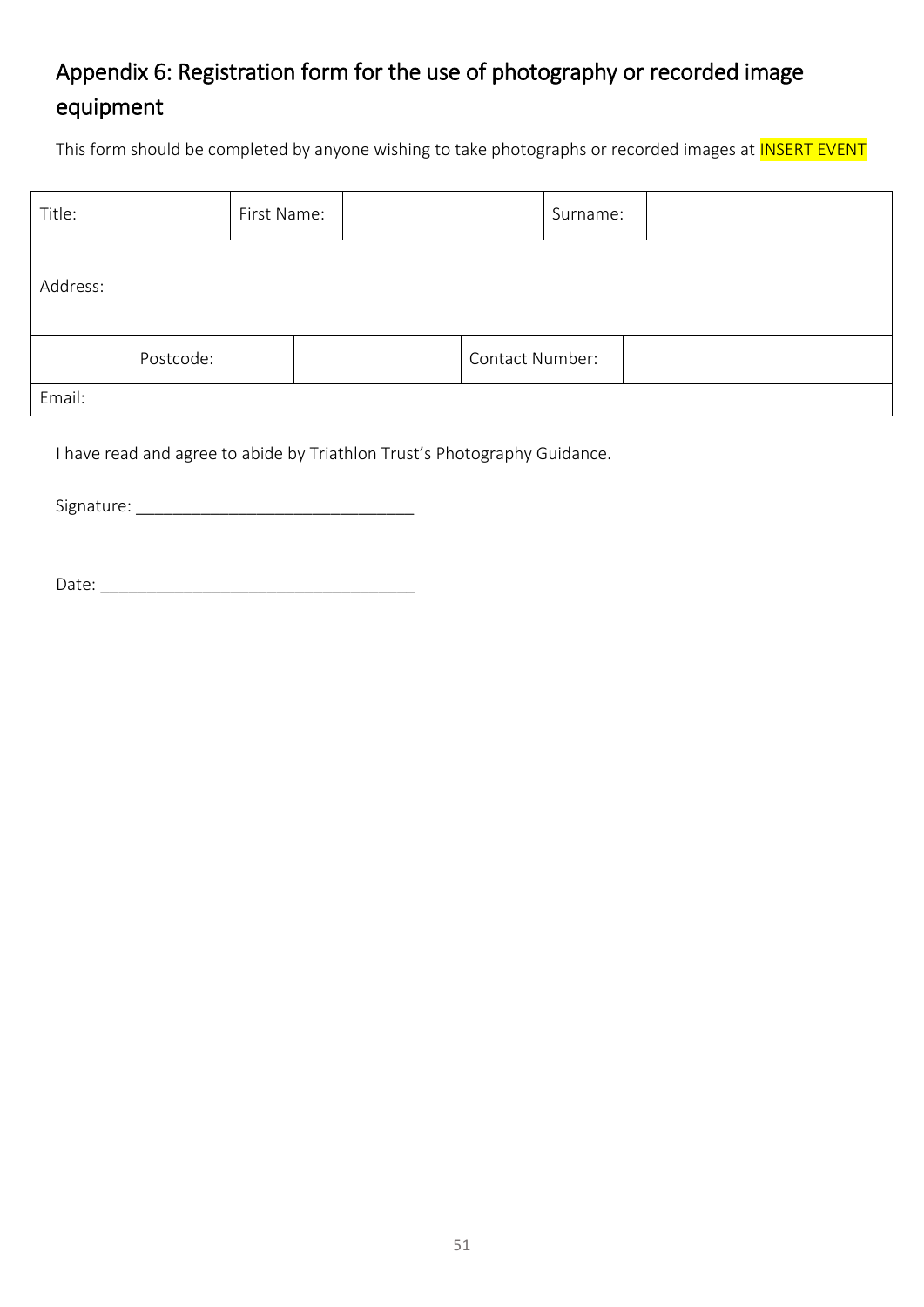# Appendix 7: Incident Reporting Form

| Name                                                                                                | Name of organisation          |  |  |  |
|-----------------------------------------------------------------------------------------------------|-------------------------------|--|--|--|
| Your role                                                                                           |                               |  |  |  |
| Contact information (you)<br>Address:                                                               |                               |  |  |  |
| Postcode:                                                                                           |                               |  |  |  |
| Telephone numbers:                                                                                  |                               |  |  |  |
| Email address:                                                                                      |                               |  |  |  |
| Child's name:                                                                                       | Child's date of birth:        |  |  |  |
| Child's ethnic origin:                                                                              | Does child have a disability: |  |  |  |
| Child's gender:                                                                                     |                               |  |  |  |
| $\square$ Male                                                                                      |                               |  |  |  |
| $\square$ Female                                                                                    |                               |  |  |  |
| Parent's/ carer's name(s):                                                                          |                               |  |  |  |
| Contact information (parents/ carers):<br>Address:                                                  |                               |  |  |  |
| Postcode:                                                                                           |                               |  |  |  |
| Telephone numbers:                                                                                  |                               |  |  |  |
| Email address:                                                                                      |                               |  |  |  |
| Have parents/ carers been notified of this incident?                                                |                               |  |  |  |
| $\square$ Yes<br>No<br>$\Box$                                                                       |                               |  |  |  |
| If Yes, please provide details of what was said/action agreed:                                      |                               |  |  |  |
| Are you reporting your own concerns or responding to concerns raised by someone else:               |                               |  |  |  |
| $\Box$ Responding to my own concerns                                                                |                               |  |  |  |
| Responding to concerns raised by someone else<br>$\Box$                                             |                               |  |  |  |
| If responding to concerns raised by someone else, please provide further information below<br>Name: |                               |  |  |  |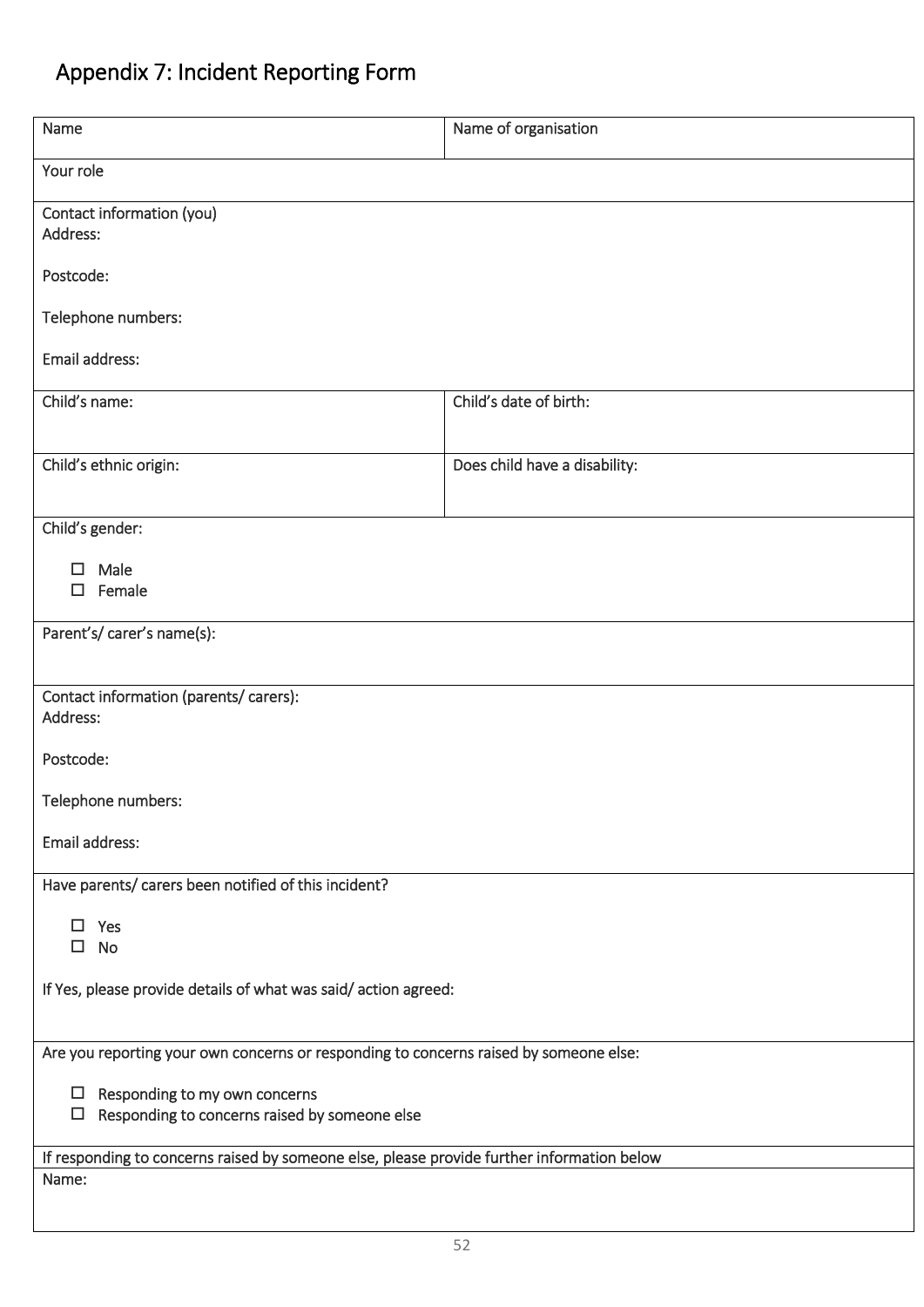Position within the organisation or relationship to the child:

Telephone numbers:

Email address:

Dates and times of incident:

Details of the incident or concerns:

*Include other relevant information, such as description of any injuries and whether you are recording this incident as fact, opinion or hearsay.* 

Child's account of the incident: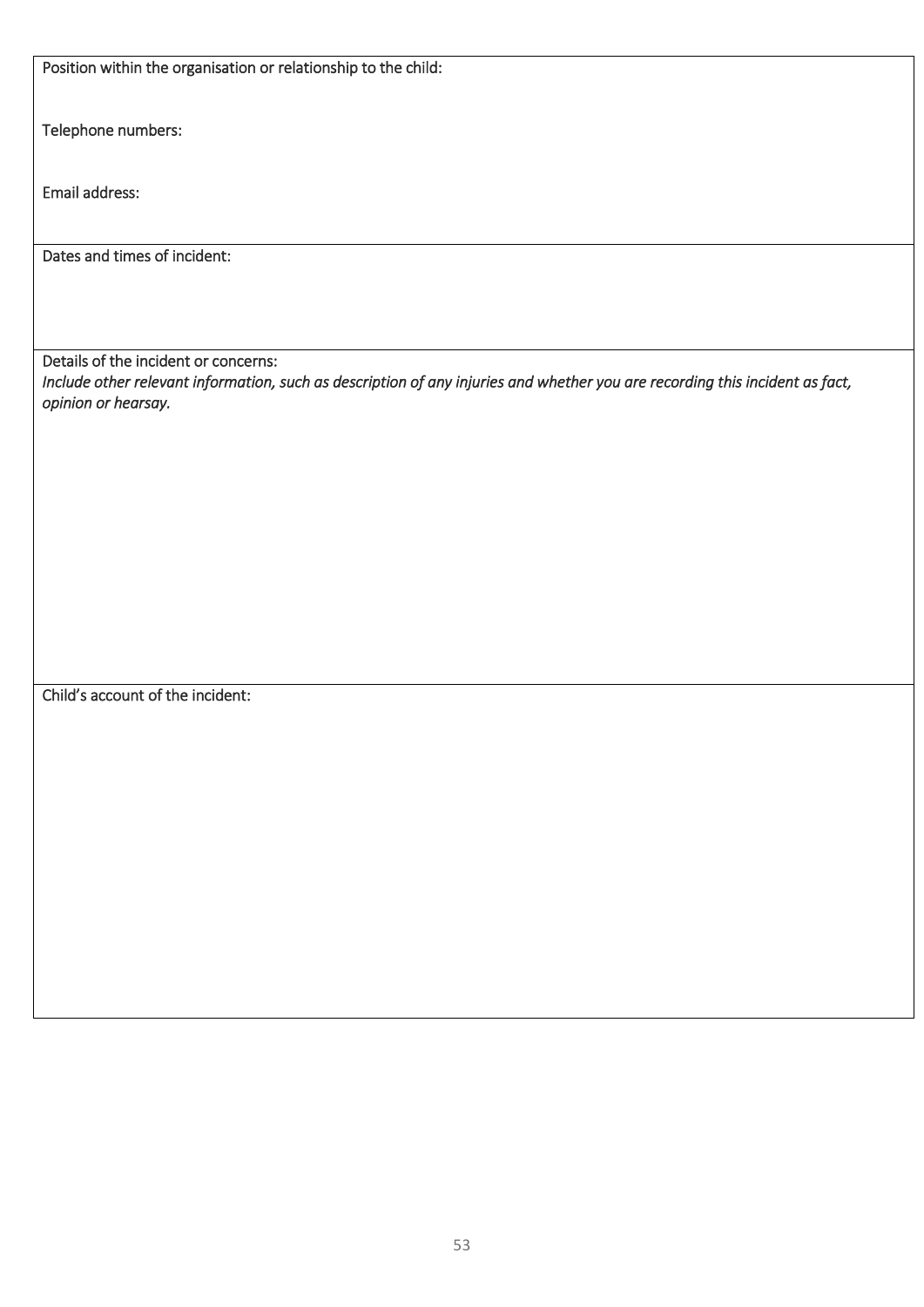# Appendix 8: Guidance for managing bullies for Triathlon Trust staff, volunteers & coaches

#### What is Bullying?

Bullying can be defined as repeated behaviour which has the intention to physically or emotionally hurt the targeted individual.

Bullying can take a variety of forms such as:

- Emotional
- Physical
- Racism
- Sexual
- Verbal
- Cyber

#### Why should bullying be challenged?

Individuals who are being bullied are being treated unfairly and should be treated with respect. Bullies generally do not pick on an individual for a specific reason; usually they choose a target who they believe will not stand up for themselves.

A lot of people who bully tend to do so as an attempt to hide their own unhappiness and a lot of times people who bully are likely to feel:

- Rejected by someone else
- Jealous of others talent
- Different or inadequate
- Overcome by stress or pressure

There is also the potential that their behaviour indicates a more serious problem such as they:

- Are being bullied themselves
- Have a lack of positive role models within their life
- Are exposed to individuals who see violence positively
- Are excessively punished at home.

#### Signs and Symptoms of Bullying

It is likely that children will indicate signs that they are being bullied and so it is important to be aware of these and investigate if a child or young person:

- No longer wants to attend activities and makes excuses
- Is afraid of walking to or from training sessions
- Becomes withdrawn or demonstrates a lack of confidence
- Demonstrates a dip in training or race performance
- Attempts suicide or runs away
- Repeatedly asks for money, or starts to steal money
- Has unexplained injuries
- Starts to become aggressive, disruptive or argumentative
- Has taken to bullying other children
- Doesn't want to talk about why their behaviour has changed
- Appears nervous when using the internet or their mobile phone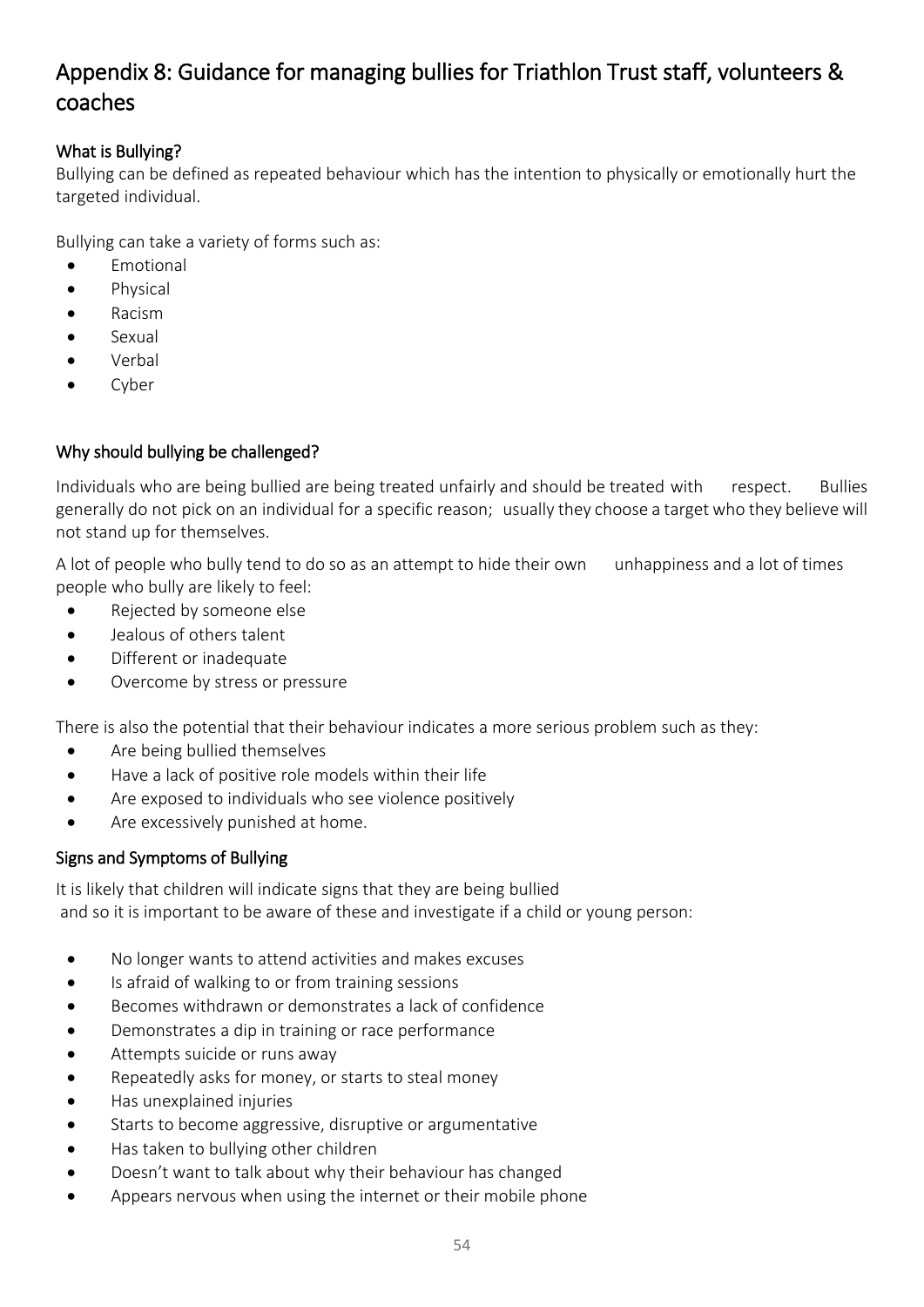While the above are potential indicators of bullying it is also possible that they could indicate another issue. However, it is important to consider bullying as a reason.

#### All allegations of bullying relating to participants under 18 years of age should be reported to the Triathlon Trust Lead Safeguarding Officer. The Triathlon Trust will take the following steps following a reported incident:

- Request all details in writing
- Try to implement mediation between the parties, this could be completed by an independent individual]6d
- If the child is under 16 years of age ensure that their parent/guardian is present, or that an alternative adult is nominated by them
- If the young person is 16 or 17 years of age both they and their parent/guardian can agree for no adult presence, or for another adult to be present

If mediation is not effective, we will take the following steps:

- Create a committee to investigate. This would usually consist of the CWO, a committee member or coach and an additional committee member to record the details of the meetings.
- Ensure that all committee members are up to speed on the details
- Initial meeting with the individual who is being bullied and provide them with the opportunity to explain the issues and any incidents, including how they felt as a result. Reassure the young person that they did the right thing in advising you.
- Ask the young person if anyone else witnessed the incident and if so you will need to liaise with their parents if they are under 18 years of age to ensure that they are happy for you to speak to them.
- When you have all the information from the bullied individual and any witnesses you should speak to the alleged bully and their parents/carers.

In some cases the alleged bully will admit their part however if they deny the incident ask them to outline their version of the incident(s) and confirm if they have any witnesses they would like you to speak with.

If there is no agreement in the reports from both parties and the witnesses then it will fall upon the committee to consider all of the information they have been provided with and determine an outcome based upon the balance of probabilities. This should only be based upon the current reports and any previous concerns.

Once an outcome as to whether bullying has occurred has been agreed the resulting action should be confirmed, this could include:

- An apology and agreeing appropriate behaviour moving forwards
- The development and agreement of a behaviour contract
- Suspension of the individual completing the bullying, in line with the Triathlon Trust's disciplinary policy

Always ensure a record is made of all details and that all parties are kept informed and up to date with progress. In matters involving children, try to ensure that the issues are rectified as soon as possible.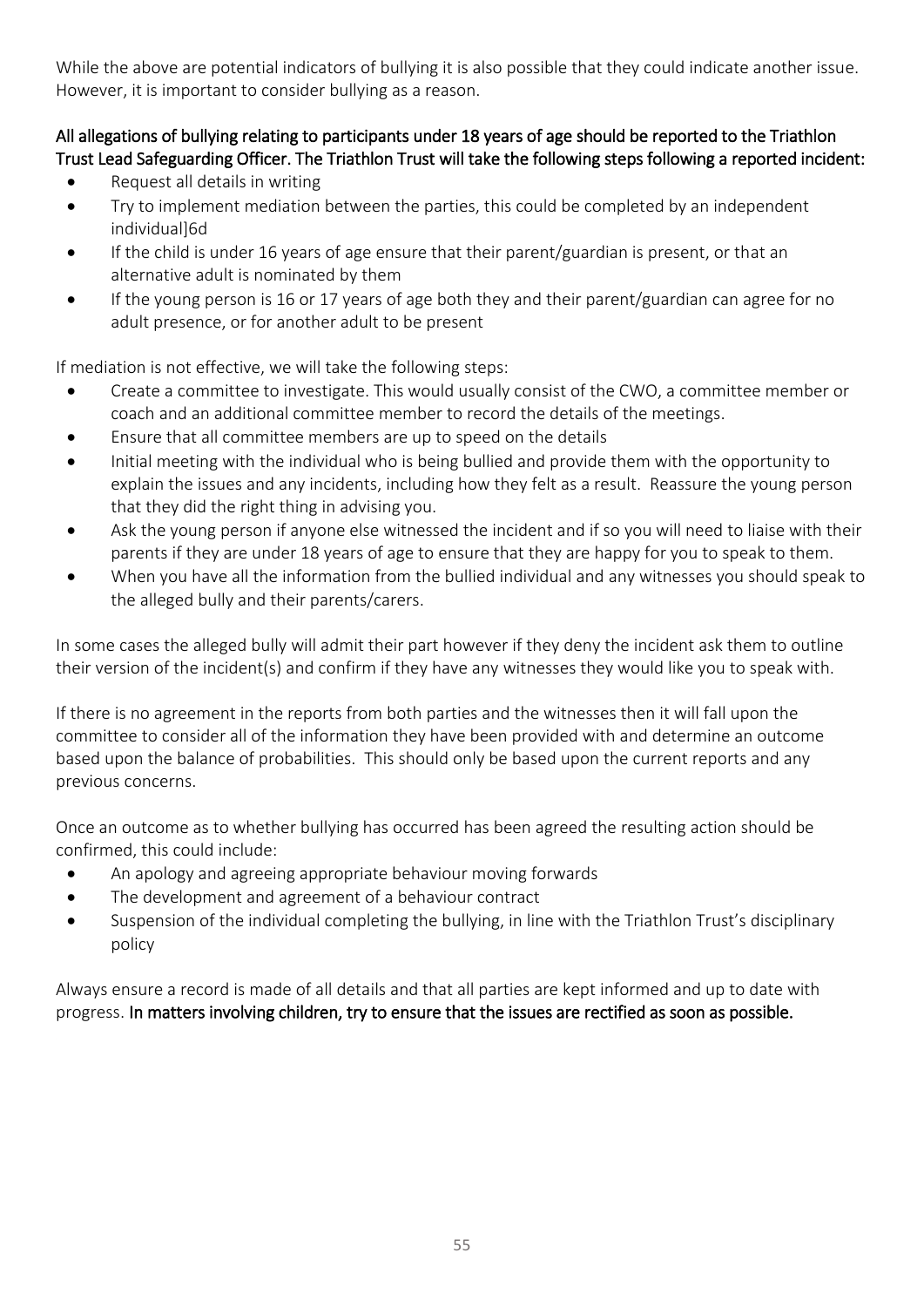#### Appendix 9: Template parent/carer welcome letter

#### *For parents/carers of children joining after-school clubs*

Dear Parent/Carer,

The Triathlon Trust would like to welcome you and your child(ren) and we hope that you will enjoy taking part in {ACTIVITY}.

The aim of this letter is to provide you with the details about the activity, however if you have any questions please do not hesitate to contact me { NAME & POSITION}.

#### DETAILS OF THE ACTIVITY

*Name of activity: Number of weeks: Dates: Location: Times: The session will be lead by: Contact phone number:*

#### Drop off/ pick up arrangements

Please ensure you arrive promptly to drop off/ pick up your child at the times stated above. Please note if you arrive earlier than the start time, you are responsible for the supervision of your child until the start of the activity. The Triathlon Trust's responsibility commences at the time your child's organizsd activity commences and ceases at the time your child's organised activity ceases.

Please let us know what arrangements you have made for your child to attend this activity (Please select ONE)

- $\Box$  My child will be dropped off at this activity
- $\Box$  My child will be picked up from this activity
- $\Box$  My child will be arriving to this activity independently
- $\Box$  My child will be leaving this activity independently

Note to the coach:

If an adult other than yourself, who is not their parent or guardian, will be picking up your child from this activity please provide their name:

#### Safeguarding

The Triathlon Trust is firmly committed to creating and maintaining a safe and positive environment for all children and young people who take part in our activities and events. It accepts its responsibility to safeguard the welfare of all children and young people and protect them from poor practice, abuse and bullying. A copy of our Safeguarding policy and procedures is available on our website, [www.triathlontrust.org/safeguarding](http://www.triathlontrust.org/safeguarding) or available on request by emailing: [elizabethmullins@triathlontrust.org.](mailto:elizabethmullins@triathlontrust.org)

#### Triathlon Trust Lead Safeguarding Officer

Name: Elizabeth Mullins Contact phone: 0788 5552140 Contact email: elizabethmullins@triathlontrust.org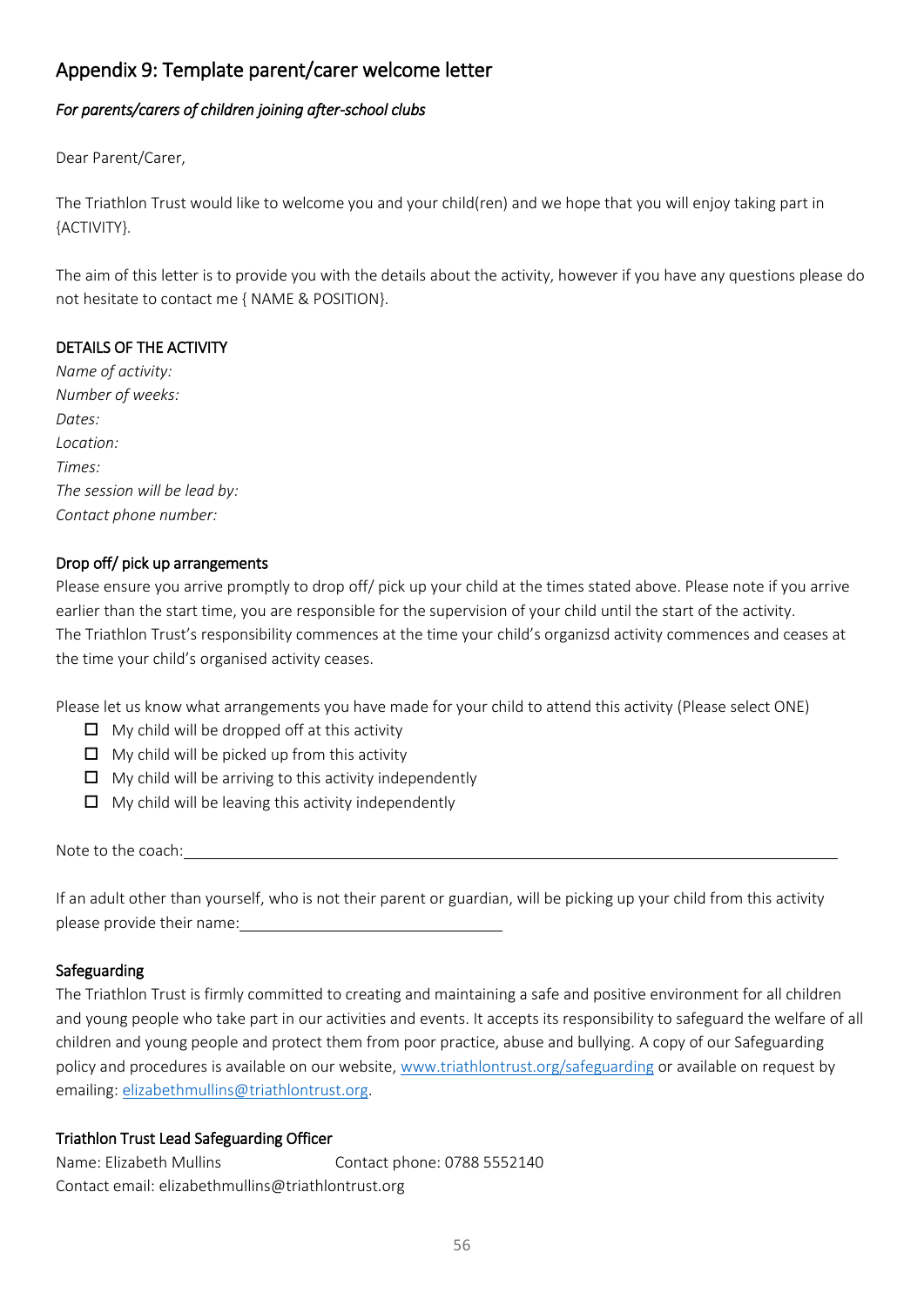#### **Volunteers**

The Triathlon Trust are continually looking for volunteers to assist with the running of activities, with a number of roles available. If you would be interested in helping out please speak to {NAME} and they will be able to happy to speak to you about our opportunities.

#### Code of conduct

We ask you and your child(ren) to read and sign to agree to the attached Participants Codes of Conduct and Parent/ Carer Code of Conduct and bring it to your first session. These are designed to ensure that all participants can participate in the activity in a safe and enjoyable environment.

#### We look forward to your child joining us on DATE!

Yours sincerely, LEAD MEMBER OF STAFF

Triathlon Trust [www.triathlontrust.org](http://www.triathlontrust.org/) Twitter: @TriTrust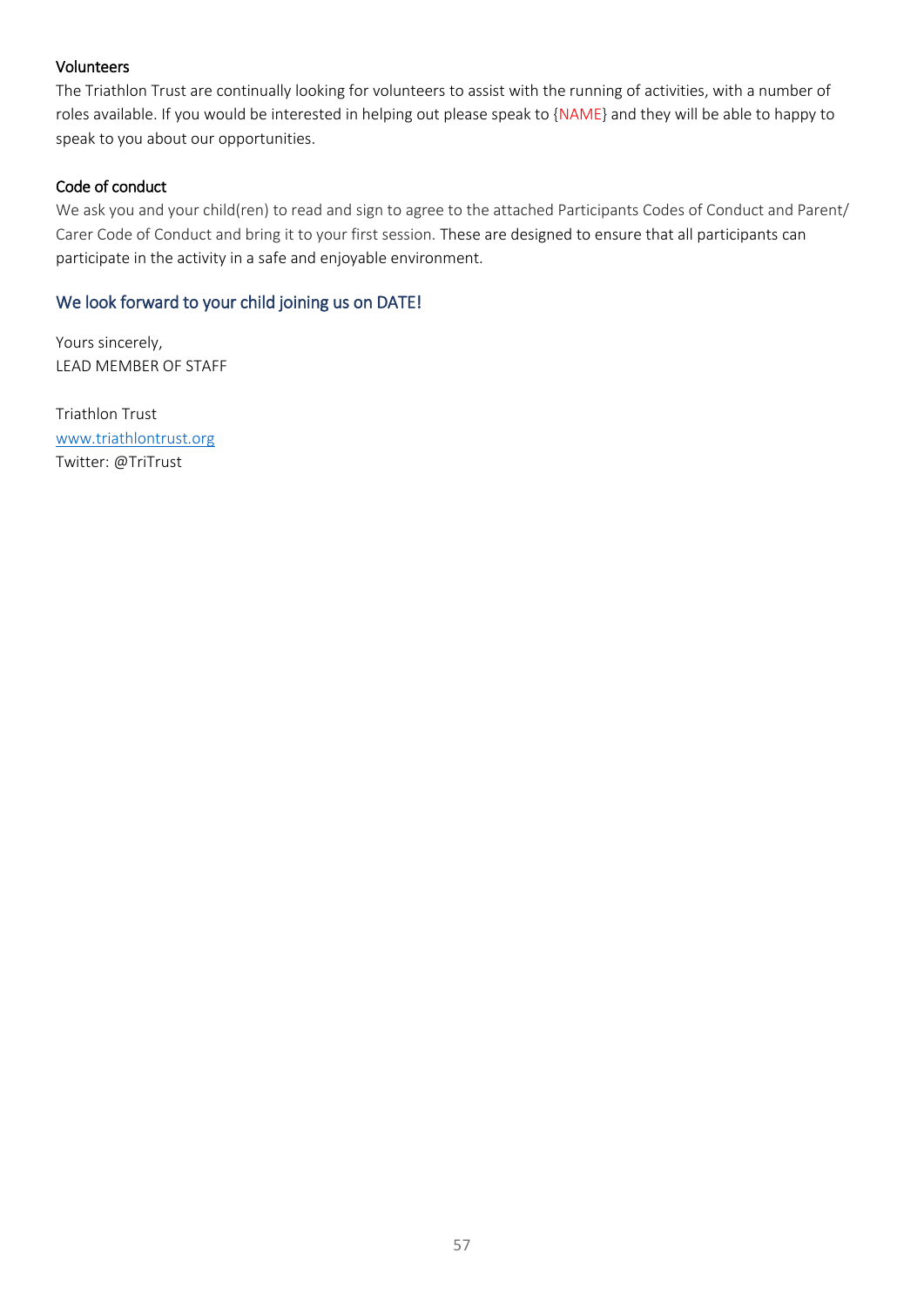### Appendix 10 Template parent/carer welcome letter

#### *For parents/carers of children attending an event with their school, schools requested to share with parents*

| Event name: |
|-------------|
| Location:   |
| Date:       |

Dear parent/ guardian,

We hope your child is looking forward to their <EVENT> on <DATE> at <LOCATION>. This fun, non-competitive and inclusive event is… <EVENT SPECIFIC INFO>

We provide all the equipment required to participate, including helmets, bikes, scooters for those children that cannot ride a bike and swim aids for children who are not confident swimmers.

Our team is here to support every child to take part, including children with physical disabilities and special educational needs, and alternatives including a static hand bike and tandem bike are available if required.

Please ensure that you inform your school of any changes in your child's circumstances which may affect their participation in this event. Your school maintains full responsibility for your child(ren)'s attendance at this event.

#### What does my child need to bring?

- Swimming kit & towel
- PE kit and trainers
- Dry clothes
- if your child requires any medical equipment e.g. inhaler, they should bring it with them

#### Event photography

The Triathlon Trust will take photographs and videos at the event for promotional purposes, including for use on social media. Your school will make the necessary arrangements with you to obtain photo consent.

Children who do not have consent to be photographed will be issued with an ORANGE wristband to identify them to Triathlon Trust staff, volunteers and official photographers taking pictures and videos at the event.

Please note that this event takes place in a public space where members of the general public are permitted to take their own photos, which may appear on social media. Signage around the event will be used to request attendees do not to take photos of children wearing orange wristbands, but if this causes you significant concern, you may wish to consider your child's attendance at the event.

You are warmly welcomed to attend this event and take photos and videos of your child participating. You are politely requested to focus on your own child as much as reasonably possible and to avoid including other children in those images. You must not take photos or videos of children wearing an orange wristband. If you do accidentally, please delete these images.

Photography in the changing rooms, toilets and swimming pool/ poolside is forbidden by the Triathlon Trust and the swimming pool management.

If you have any concerns about photography or filming at this event please speak to a member of the Triathlon Trust Event Team.

#### Email: contact@triathlontrust.org website: www.triathlontrust.org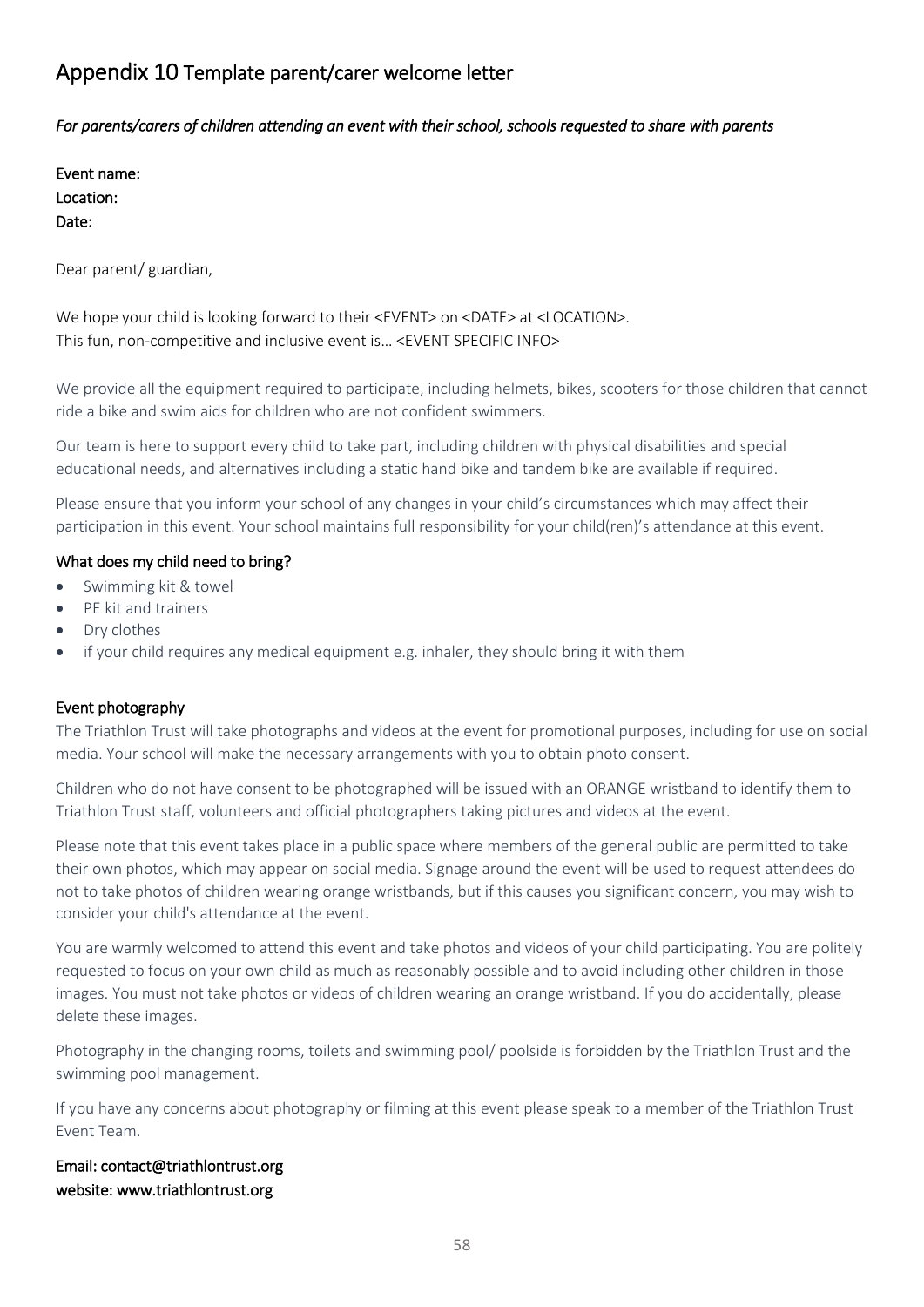# Appendix 11: Useful resources and contacts

#### *Resources*

- Helping Keep Your Child Safe in Sport https://thecpsu.org.uk/help-advice/related-information/informationfor-parents-and-carers/
- What to do if you feel a child is being abused [https://www.gov.uk/government/uploads/system/uploads/attachment\\_data/file/419604/What\\_to\\_do\\_if\\_yo](https://www.gov.uk/government/uploads/system/uploads/attachment_data/file/419604/What_to_do_if_you_re_worried_a_child_is_being_abused.pdf) u re worried a child is being abused.pdf
- [Safe Sport Events, Activities and Competitions](https://thecpsu.org.uk/news/2013/april/safe-sport-events-activities-and-competitions/) https://thecpsu.org.uk/news/2013/april/safe-sport-eventsactivities-and-competitions/
- Working together to safeguard children [https://www.gov.uk/government/uploads/system/uploads/attachment\\_data/file/419595/Working\\_Together\\_](https://www.gov.uk/government/uploads/system/uploads/attachment_data/file/419595/Working_Together_to_Safeguard_Children.pdf) to Safeguard Children.pdf

#### *Contacts*

Triathlon Trust Lead Safeguarding Officer: 0788 555 2140 [elizabethmullins@triathlontrust.org](mailto:elizabethmullins@triathlontrust.org)  Triathlon Trust Deputy Lead Safeguarding Officer (Triathlon England Lead Safeguarding Officer): 01509 226159 lindahaywood@britishtriathlon.org Welsh Triathlon Lead Safeguarding Officer: 0300 300 3128 Triathlon Scotland Lead Safeguarding Officer: 07545 697 841 [janescott@triathlonscotland.org](mailto:janescott@triathlonscotland.org)

The Child Protection in Sport Unit: [http://thecpsu.org.uk](http://thecpsu.org.uk/) Child Protection in Sport Unit - Wales: 0844 892 0290

Disclosure and Barring Services: 0870 9090 811 [https://www.gov.uk/government/organisations/disclosure-and](https://www.gov.uk/government/organisations/disclosure-and-barring-service)[barring-service](https://www.gov.uk/government/organisations/disclosure-and-barring-service)

#### NSPCC National Centre

Helpline: 0808 800 5000 Asian Helpline: 0800 096 7719 Welsh Helpline: 0800 100 2524 Deaf Users Text phone: 0800 056 0686 Email: [help@nspcc.org.uk](mailto:help@nspcc.org.uk)

ChildLine 0800 1111 / www.childline.org.uk NSPCC Helpline - Telephone: 0808 800 5000 Sportscoach UK 0113 274 4802 The Samaritans: 08457 909090 Victim Support: 08453 030900 Kidscape [www.kidscape.org.uk](http://www.kidscape.org.uk/) Anti-Bullying Alliance [www.antibullyingalliance.org](http://www.antibullyingalliance.org/) Child Exploitation & Online Protection Centre [www.ceop.police.uk](http://www.ceop.police.uk/) Victim Support: 08453 030900 NAPAC (the National Association for People Abused in Childhood): 0808 8010331 *offers support to adult survivors of all types of childhood abuse, including physical, sexual, emotional abuse or neglect*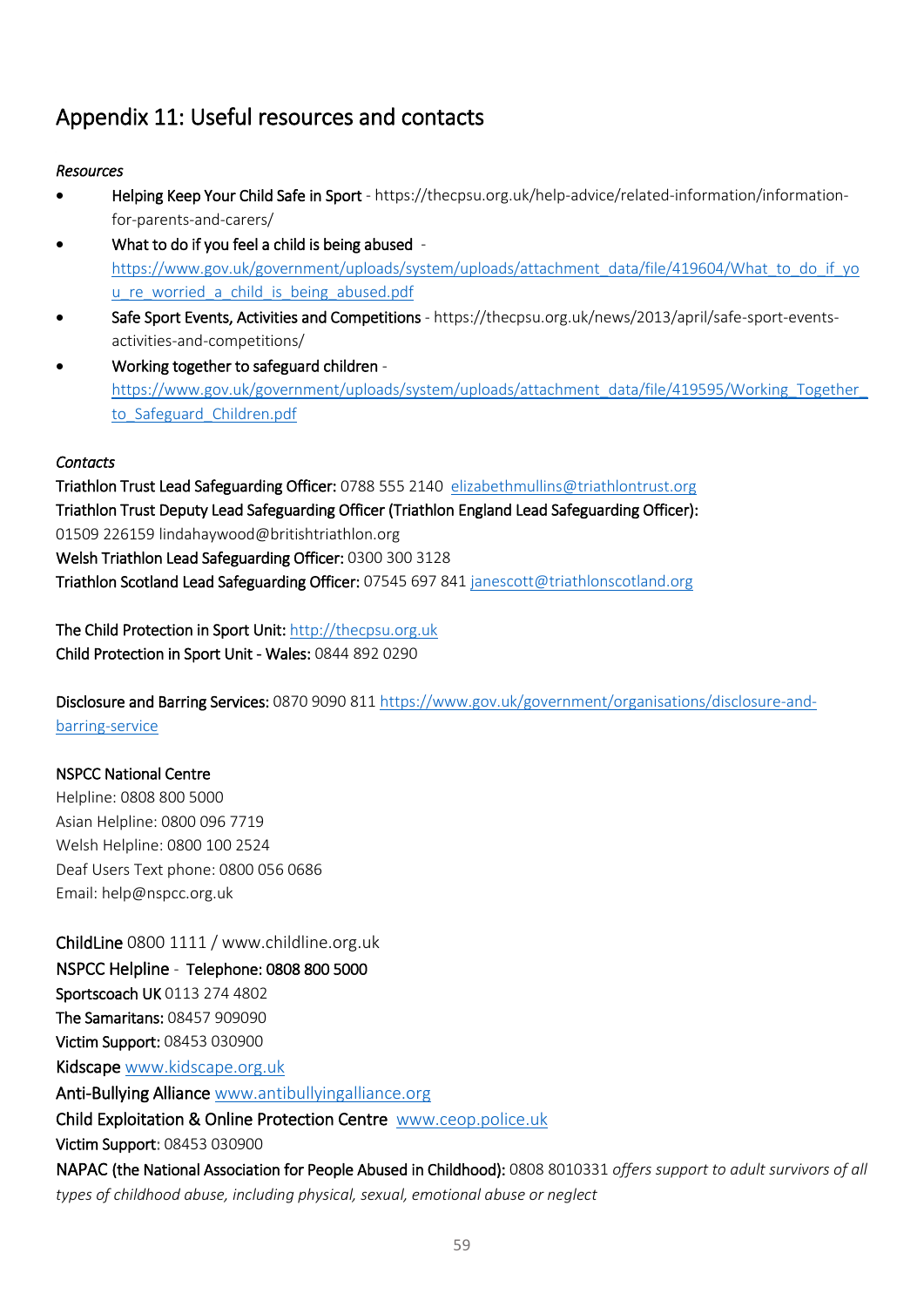#### Event/ Activity: ………………………………………………...

#### Date of event: ……………………………………………….

The Triathlon Trust is committed to promoting a safe, positive and enjoyable environment at all our events and activities. The Triathlon Trust requires that all staff and volunteers conducting work on behalf of the Triathlon Trust read and sign our Staff and Volunteers Code of Conduct before commencing work. You are expected to adhere to this code of conduct at all times.

#### Everyone working or volunteering with the Triathlon Trust must agree to:

- Respect the rights, dignity and worth of all participants, staff and volunteers at all times
- Treat everyone equally regardless of age, disability, gender, race, ethnic origin, culture or social background religious belief, political persuasion, sexual orientation or any other personal characteristic/ feature
- Never use inappropriate language or gestures
- Protect themselves and others from verbal or physical abuse, and threatening or intimidating behaviour
- Not condone, or allow to go unchallenged, any form of discrimination if witnessed
- Conduct themselves in a manner that takes all reasonable measures to promote the wellbeing and safety of yourself and others
- Ensure the safety of all children by providing effective supervision during events and activities
- Develop an appropriate working relationship with participants, staff and volunteers based on mutual trust and respect
- Display high standards of personal and professional behaviour at all times whilst representing the Triathlon Trust, e.g. whilst wearing Triathlon Trust event clothing
- Provide a positive role model for children and young people they are working with (this includes use of social networking sites)
- Wear official event clothing as provided by the Triathlon Trust at all times (including during breaks)
- Not to smoke, vape (e-cigarettes) drink alcohol or use banned substances while working with children for the duration of their role and responsibilities at the event or activity
- Not to engage in a sexual relationship with a young person for whom they are responsible
- Not take children or young people to their home
- Not exchange personal contact details with a child, e.g. mobile phone number, email address. If a child or young person requests to add you personally as a friend on social media you should decline.
- Respond to any concerns about a child or young person's welfare by following the Triathlon Trust's safeguarding reporting procedures (See overleaf)
- Promote the positive aspects of sport (e.g. fair play)
- Encourage participants to value their performance and not just results
- Make the event fun and positive
- Adhere to our Photography guidance if you wish to take photos/videos at this event

I have read and understood the Triathlon Code of Conduct for Staff & Volunteers and hereby consent to adhere to it at all times. I also understand that a breach of this code of conduct could result in my being dismissed from the event and subject to disciplinary procedures from the Triathlon Trust which could jeopardise my future participation at Triathlon Trust events, and may result in a referral to the DBS/ Police.

| $\mathbb{N}$<br>-<br>. .<br>- |
|-------------------------------|
|-------------------------------|

Signed: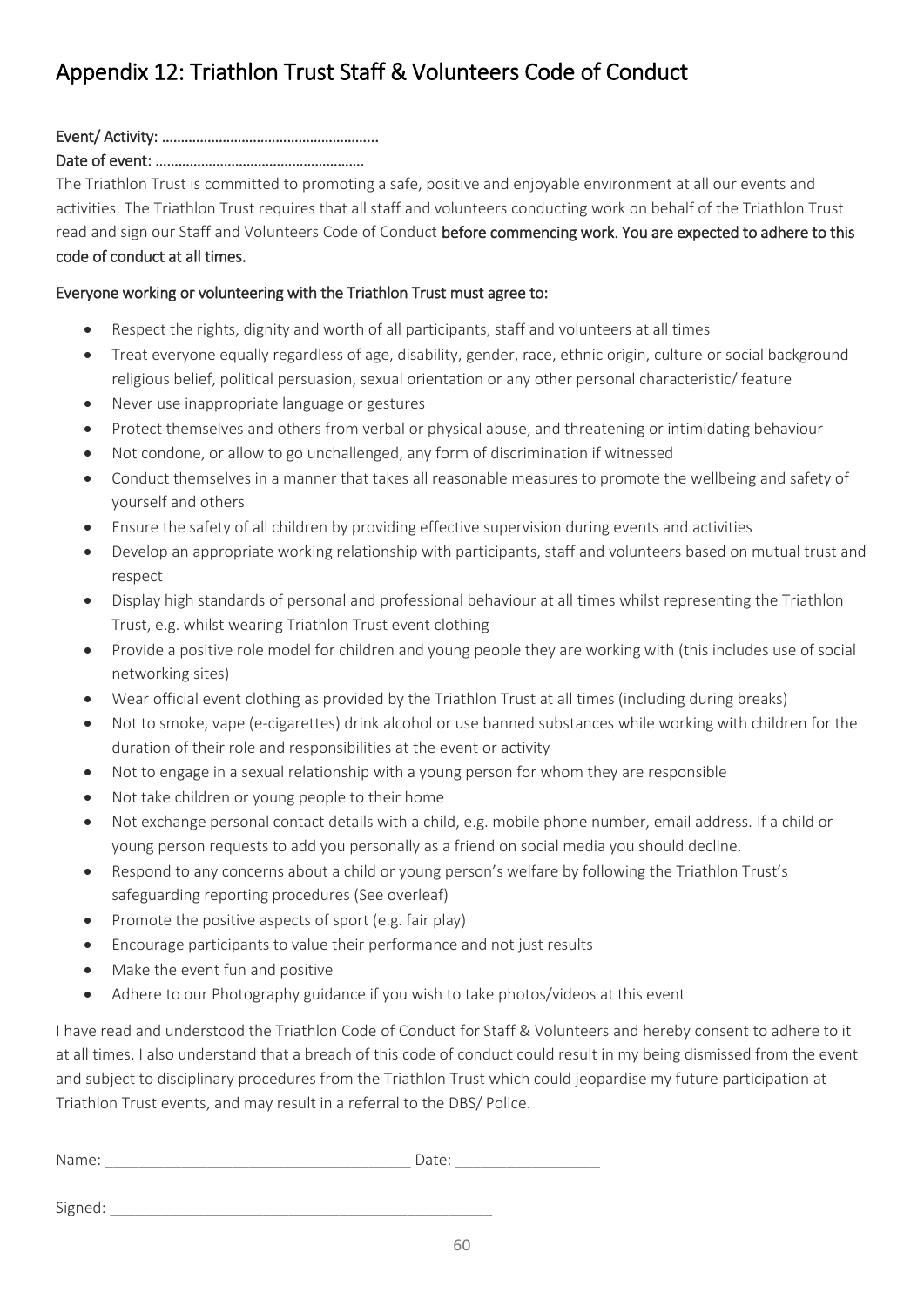# Appendix 13: Children & Young People's Code of Conduct

# Event/ Activity: Date(s):

#### Location:

The Triathlon Trust is committed to safeguarding and promoting the wellbeing of all participants. We believe that it is important that children, staff, volunteers and parents taking part in a Triathlon Trust event or activity should, at all times, show respect, be encouraged to be open at all times, and to share any concerns or complaints that they may have about any aspect of their activity with NAME & POSITION OF EVENT LEAD.

As a participant in a Triathlon Trust event/activity I agree that:

- I will treat others with the respect and fairness that I would like them to show me
- I will listen to the instructions given to me by Triathlon Trust staff and volunteers and venue staff such as lifeguards
- I will not shout or swear
- I will not disrupt the group
- I will arrive on time for my event/ activity
- I will respect everyone's views
- I will be friendly and support others
- I will take care of equipment provided by the club
- I will wear suitable PE kit and if possible, trainers
- I will pay any fees promptly
- I will never leave the session without first informing the coach
- I will tell the coach about any medical conditions or injuries
- I will not send or post inappropriate, unkind or threatening messages, pictures or videos via mobiles or social networking sites
- I will never smoke, vape (e-cigarretes) or consume alcohol or drugs of any kind on event/ activity premises
- I will tell an adult I trust straight away if something is upsetting me

#### All points above will also be followed by all Triathlon Trust staff and volunteers.

#### What to do if something is wrong

If something is happening that spoils your fun or that hurts or frightens you, then this isn't your fault and there are things that can be done to stop it.

If anything is worrying you, you should tell an adult you know and trust. They will listen and can help work out what to do.

The Triathlon Trust understands how important it is to make sure you are safe and enjoy yourself. If you need to talk to someone, you can also contact the Lead Safeguarding Officer on 0788 555214.

There are other places where people will listen and you can get help if you need it. You can use these 24 hour, free telephone helplines

Childline - 0800 1111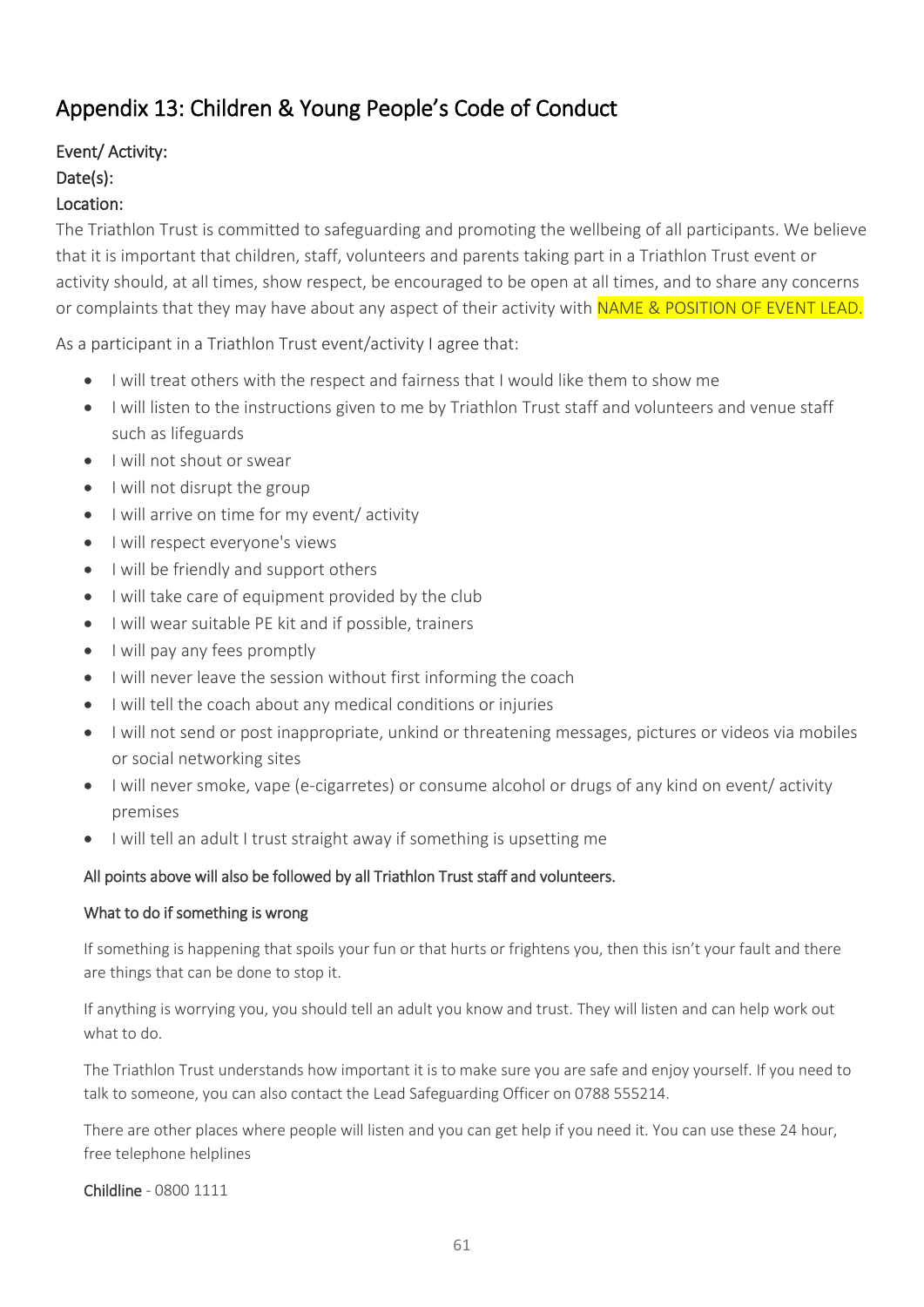Participant: I have read and understood the standards of behaviour expected of me, as set out above, and agree to follow them at all times when taking part in a Triathlon Trust event.

I understand that if I do not, I may be withdrawn from the event and sent home.

#### Participant's name:  $\blacksquare$

Signed:  $\Box$ 

Date: \_\_\_\_\_\_\_\_\_\_\_\_\_\_\_\_\_\_\_\_\_\_\_\_\_\_\_\_\_\_\_\_\_\_\_\_\_\_\_\_\_\_\_\_\_\_\_

Parent/ carer: I have read and understood the standards of behavior expected of my child, as set out above, and agree to support my child to understand and follow them at all times when taking part in a Triathlon Trust event.

#### Parent/ carer/ guardian Name: \_\_\_\_\_\_\_\_\_\_\_\_\_\_\_\_\_\_\_\_\_\_\_\_\_\_\_\_\_\_\_\_\_\_\_\_\_\_\_\_\_\_\_\_\_

Signed:  $\Box$ 

Date: \_\_\_\_\_\_\_\_\_\_\_\_\_\_\_\_\_\_\_\_\_\_\_\_\_\_\_\_\_\_\_\_\_\_\_\_\_\_\_\_\_\_\_\_\_\_\_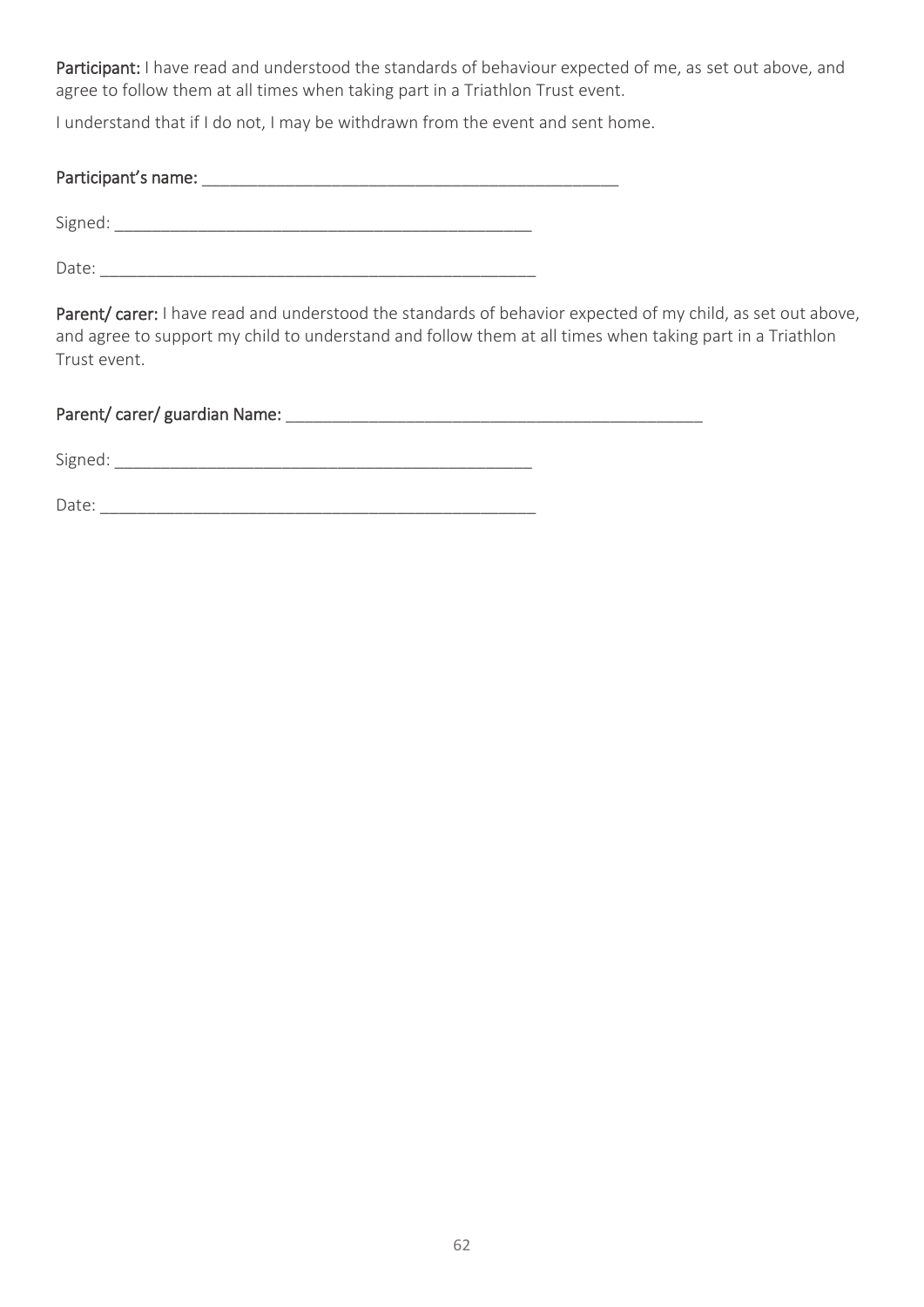# Appendix 14: Coaches Code of Conduct

The Triathlon Trust requires that all coaches employed by the Triathlon Trust read and sign our Coaches Code of Conduct before commencing work. You are expected to adhere to this code of conduct at all times.

Coaches are integral in the safeguarding of participants as they often gain the trust of the children and young people they interact with. As a coach you should always maintain high standards of practice as participants will look to you for guidance and hold you as a role model. You also have a duty of care for the participants you are coaching; and so, you should always follow good practice guidance to ensure that the children are safeguarded as well as protecting yourself from any allegations.

#### *10.1.1 Coaches responsibilities during sessions*

All coaches should ensure that:

- The welfare of young people (and vulnerable adults) is paramount and children have the right to protection from abuse.
- All young people who take part in triathlon are able to participate in a fun and safe environment.
- All reasonable practical steps to protect children from harm, discrimination and degrading treatment and respects their rights, wishes and feelings are in place.
- All suspicions and allegations of poor practice or abuse are taken seriously and responded to swiftly and appropriately according to Triathlon Trust guidelines.
- Everyone knows and accepts their responsibilities and works together to achieve this common goal of protecting children: parents, triathletes, coaches, volunteers and professional staff.

The Triathlon Trust believe that during training sessions the duty of care for children sits with the coach(es) and that if the child leaves the training area the coach should be aware of this. Further if the child is absent for longer than expected the coach should follow the Triathlon Trust's Missing children and young people procedure (Appendix 9).

- *10.1.2 Respect for Participants:* The principle of respect for participants challenges coaches to act in a manner respectful of the dignity of those involved in triathlon. This principle is based on assumption that each person has value and is worthy of respect and free from harassment. Acting with respect for participants means that you do not make some participants feel more or less worthy than others, on the basis of age, gender, race, ethnic origin, cultural or social background, religious belief, sexual orientation, political beliefs, marital status, or disability.
- *10.1.3 Integrity in Relationships:* Developing professional relationships with individuals is a central role of being an effective coach. However, it must be recognised that behaving with integrity is crucial, and will be expected to be honest, sincere, and respectful in their relationships with participants and others.

#### You:

- Must not engage in behaviour that constitutes any form of abuse (physical, sexual, emotional, neglect, bullying)
- Should promote the welfare and best interests of participants
- Must have a high degree of self-awareness and the ability to reflect critically how your values and opinion influence others
- Must avoid sexual intimacy with participants with whom they have a coaching relationship
- Coaches and others in positions of authority and trust in relation to participants aged 16 and 17 years must not engage in sexual relationships with them while that unequal power relationship exists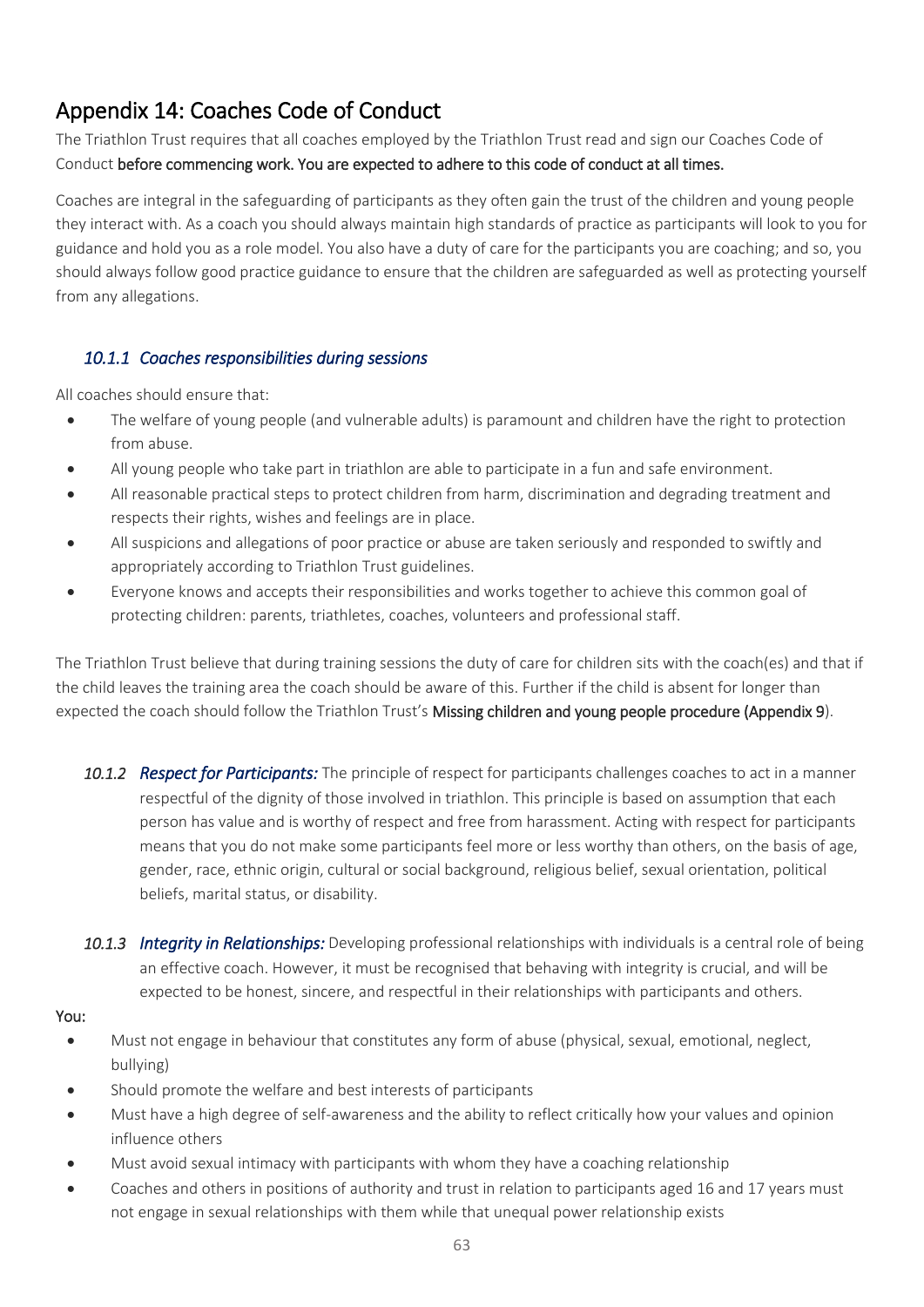- Should empower participants to be responsible for their own decisions
- Should communicate and cooperate with other organisations and individuals in the best interests of participants
- Follow Triathlon Trust Safeguarding policy and procedures including responding to and reporting concerns over the wellbeing of a child Section 5

*10.1.4 Personal Standards:* coaches must demonstrate proper personal behaviour and conduct at all times. You:

- Must be fair, honest and considerate to participants and others in the sport, e.g. other volunteers, event organisers
- Make a personal commitment to providing a quality service to participants at all times
- Should not be under the influence of alcohol when operating in the professional capacity as the coach, this includes travelling to and from as well as delivering sessions
- Must be a positive role model for participants
- Take pride in being a coach, this includes, projecting an image of health, well-dressed, hygiene, appearance, and use of appropriate language and actions
	- *10.1.5 Professional Responsibilities:* The principle of *coaching responsibilities* carries the expectation that the activities of all coaches will benefit society in general and participants in particular, and will do no harm. Fundamental to the implementation of this principle is the notion of competence, which implies that coaches should be well-prepared and possesses up-to-date knowledge of triathlon so they will be able to maximize benefits and minimize risk to the participants.

#### You will:

- Ensure that the environment is as safe as possible for training and competition, taking into account and minimizing possible risks
- Any physical contact with participants should be appropriate to the situation; necessary for the participant's skill development – always ask prior permission if contact is required
- Promote the execution of safe and correct practice at all times
- Be professional in their work and accept responsibility for their actions
- Make a commitment to providing a quality service to their participants
- Recognise the power inherent in the position as a coach
- Acknowledge the limitations of their knowledge and competence
- Obtain appropriate triathlon coaching qualifications to the level of operation required
- Ensure you hold valid and appropriate insurance policy for your coaching activities
	- *10.1.6 Fair Play Principles:* Coaches and participants alike should abide by the principles of fair play during training and competition. Applying fair play principles implies that all those involved in sport recognize the importance of fairness, a respectful attitude and appropriate conduct when engaged in triathlon related activities and agree to model and promote them at all times.

The following are examples of fair play behaviours for coaches, participants and parents:

- Never condone the use of any illegal or banned drugs to enhance performance.
- Follow all the rules and never seek to deliberately break a rule.
- Aim to compete fairly, using talent, training, and ability to win; refuse to win by illegal means or by cheating.
- Recognise and acknowledge good performances by others.
- Maintain dignity in all circumstances, and demonstrate self-control.
- For the coaches know the rules and regulations well, and apply them with impartiality at all times.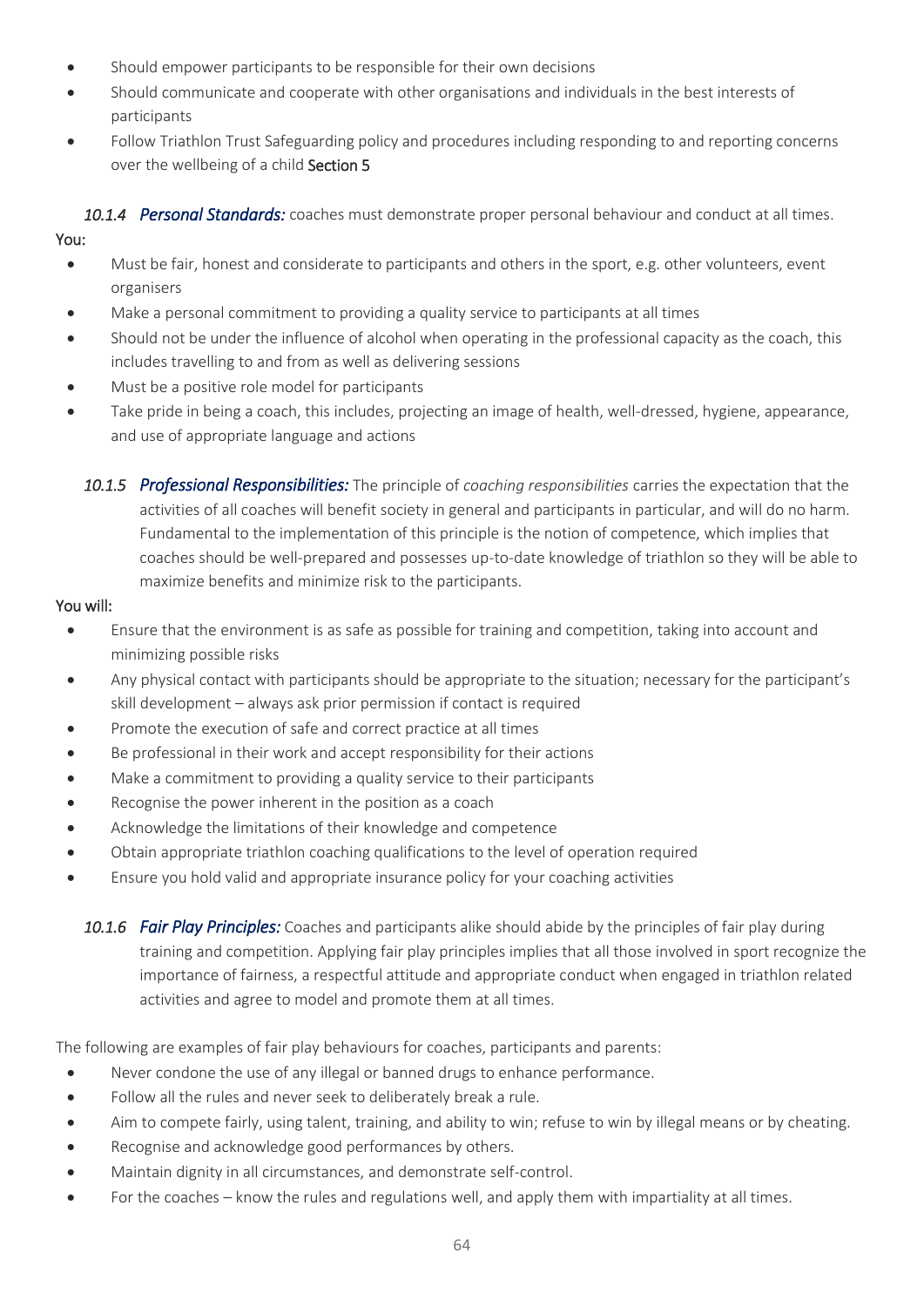#### *10.2* Good practice

Good practice includes:

- Endorsing triathlon as a fun and enjoyable sport and promoting fair play
- Treating all the participants you coach equally; this means giving both the more and less talented in a group similar attention, time, respect and dignity.
- Keeping up to date with qualifications and operating within the level of their qualification
- Acting as a role model for the participants, for example not smoking, vaping (e-cigarettes) or drinking around the participants and being mindful of your behaviour at training sessions, events or social gatherings
- Never condone rule violations or the use of prohibited substances.
- Ensuring that training sessions are appropriate for the age, development, both physical and emotional, and experience of the participants they are coaching
- Ensure training and competition schedules are based on the needs and interests of the child, not those of the parents, coaches, sponsors or any other party. It is imperative that coaches monitor the overall training intensity and recovery times.
- It is strongly recommended that where single discipline coaches are responsible for devising training schedules for a participant, a lead coach is nominated to take with responsibility for monitoring the overall training intensity and liaising with the other assistant coaches.
- Ensuring that the participants' wellbeing is paramount and recognising that performance comes after this
- Enabling young people to assist in making decisions which relate to them
- Maintain a safe and appropriate relationship with participants; it is inappropriate to have an intimate relationship with a young person.
- Not tolerating aggression
- Understanding the participants you coach and not pushing them too hard and against their will and ability level.
- Providing feedback in a constructive and positive manner
- Encouraging young people to respect others including other participants, officials, volunteers etc.
- Conduct all coaching and meetings in an open environment; avoid one-to-one coaching in unobserved situations.
- Build relationships based on mutual trust and respect in which young people are encouraged to take responsibility for their own development and decision-making. Avoid situations in which the coach or team manager uses their position and power to dictate what the participant should and should not do.
- Avoid unnecessary physical contact with young people; contact can only be made for safety reasons and where there is no other way of coaching the technique. Contact should be neither intrusive nor disturbing and the participant's permission must be sought.
- Contact should be led by the child not the adult, for example when a child is distressed or celebrating a success.
- Communicate regularly with parents and involve them in decision-making and gain written consent for travel arrangements. Secure their consent in writing if the need arises to give permission for the administration of emergency first aid and/or other medical treatment.
- Be aware of any medical conditions, existing injuries and medicines being taken.
- Keep a written record of any injury or accident that occurs, together with details of any treatment given using the incident reporting form Appendix 10
- Ensure you are qualified and up-to-date in first aid or that there is someone with a first aid qualification in attendance.

#### *10.3* Poor practice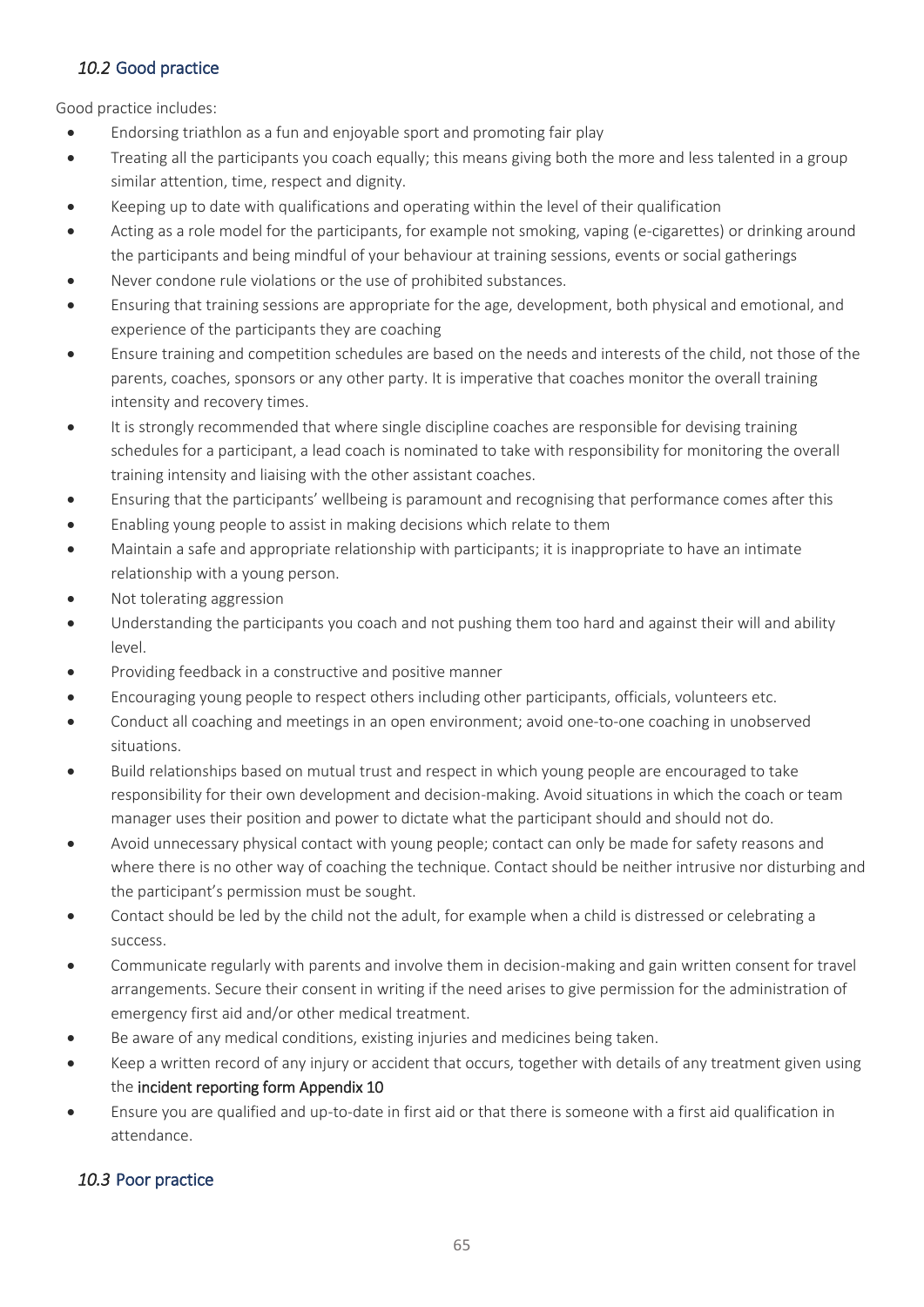Coaches who demonstrate poor practice open themselves up to a greater risk of allegations being made against them. The following is deemed to constitute poor practice and should be adhered to by all personnel:

- Never be alone with a child/young person including:
- Taking them to and from training or an event
- Taking them to your home or in your car, where you will be alone with them
- Sharing a room with them
- Never allow any form of inappropriate behaviour or language
- Never be involved in, or allow, behaviour which causes participants emotional distress
- Never spend excessive amounts of time alone with one child away from the others.
- Never engage in rough, physical or sexually provocative games.
- Never share a room with a child. Adults should never share a room with young people. It is unacceptable that a number of young people and adults share a common sleeping area.
- Never allow or engage in any form of inappropriate touching.
- Never allow children to use inappropriate language unchallenged.
- Never make sexually suggestive comments to a child.
- Never reduce a child to tears as a form of control.
- Never allow allegations made by a child to go unchallenged, unrecorded or not acted upon.
- Never do things of a personal nature for children or vulnerable adults that they can do for themselves.
- Never invite or allow children to stay with you at your home.

If cases arise where such a situation is unavoidable, they should only occur with the full knowledge and consent of the Lead Safeguarding Officer and the child's parents. If any of the following incidents should occur, you should report them immediately to the Lead Safeguarding Officer, make a written note of the event and inform parents of the incident:

- If you accidentally hurt a participant.
- If a child seems distressed in any manner, whilst in your care.
- If a child appears to be sexually aroused by your actions.
- If a child misunderstands or misinterprets something you have done.

#### *10.4* Relationships with participants and position of trust

Coaches must ensure that their relationship with any participant under 18 years of age is professional and appropriate. It must be recognised that the relationship between coaches and participants is important for developing their potential and self-esteem, and also in establishing trusting relationships with a responsible adult, which has been identified multiple times as being critical in children divulging disclosures.

Coaches can easily influence the participants in their care and the resulting power of a professional relationship cannot be over stated. It is the responsibility of the coach to ensure that they do not abuse their position of trust. Sexual relationships with children under 16 years of age are illegal and as such will lead to disciplinary action as well as being referred to the Police/Children's Social Care for investigation.

There is national evidence of a growing number of serious cases of abuse of positions of trust within sport.

A sexual relationship between a person with authority over the young person and the 16 or 17-year-old is never healthy in our view, and can be open to abuse. While it may not currently constitute a criminal offence, it conflicts with the Triathlon Trust's safeguarding guidance and code of conduct. Such breaches of an organisation's code of conduct will result in disciplinary action, and may result in a referral to the police and/ or DBS.

Coaches should ensure they maintain healthy, positive and professional relationships with all participants. Coaches and others in positions of authority and trust in relation to participants aged 16 and 17 years must not engage in sexual relationships with them so long as they remain in a position of trust.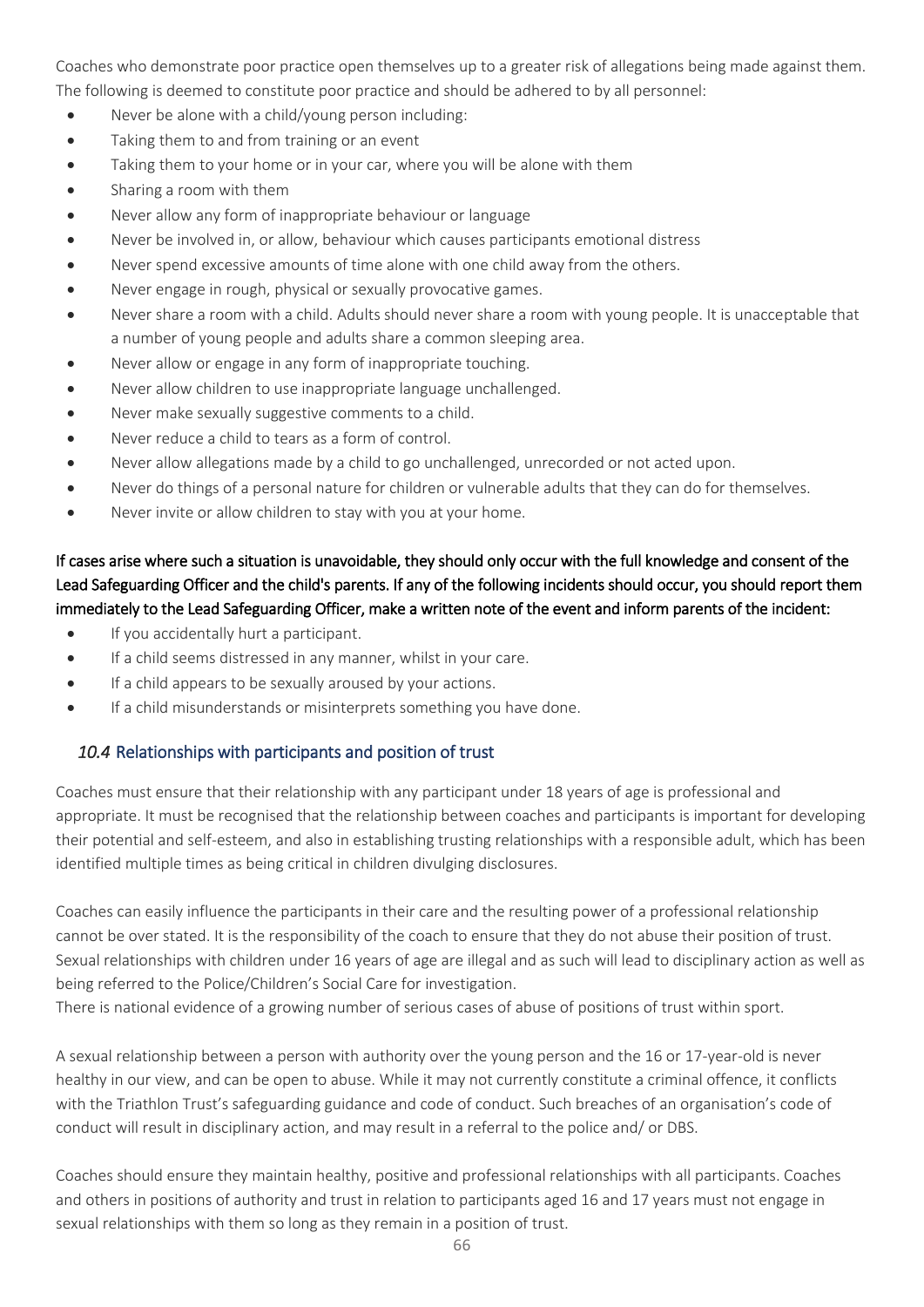#### *10.5* Use of photography

Coaches must adhere to the Triathlon Trust's Photography and filming children in sport policy Section 8

#### *10.6* Communication with children, including use of social media

Coaches must adhere to the Triathlon Trust's Communicating with children policy Section 9 If a child or young person requests to add you personally as a friend on social media you should decline.

#### *10.7* Breaches of the code of conduct

Coaches employed by the Triathlon Trust to deliver activities on our behalf will at all times represent their role in a way which reflects positively on the Triathlon Trust and the UK-wide coaching profession.

I have read and understood the Triathlon Code of Conduct for Coaches and hereby consent to abide by it. I also understand that any discriminatory, offensive and violent behaviour is unacceptable and complaints will be acted upon in accordance with our Safeguarding and Protecting Children Policy.

Name: \_\_\_\_\_\_\_\_\_\_\_\_\_\_\_\_\_\_\_\_\_\_\_\_\_\_\_\_\_\_\_\_\_\_\_\_

Date:

Signed: